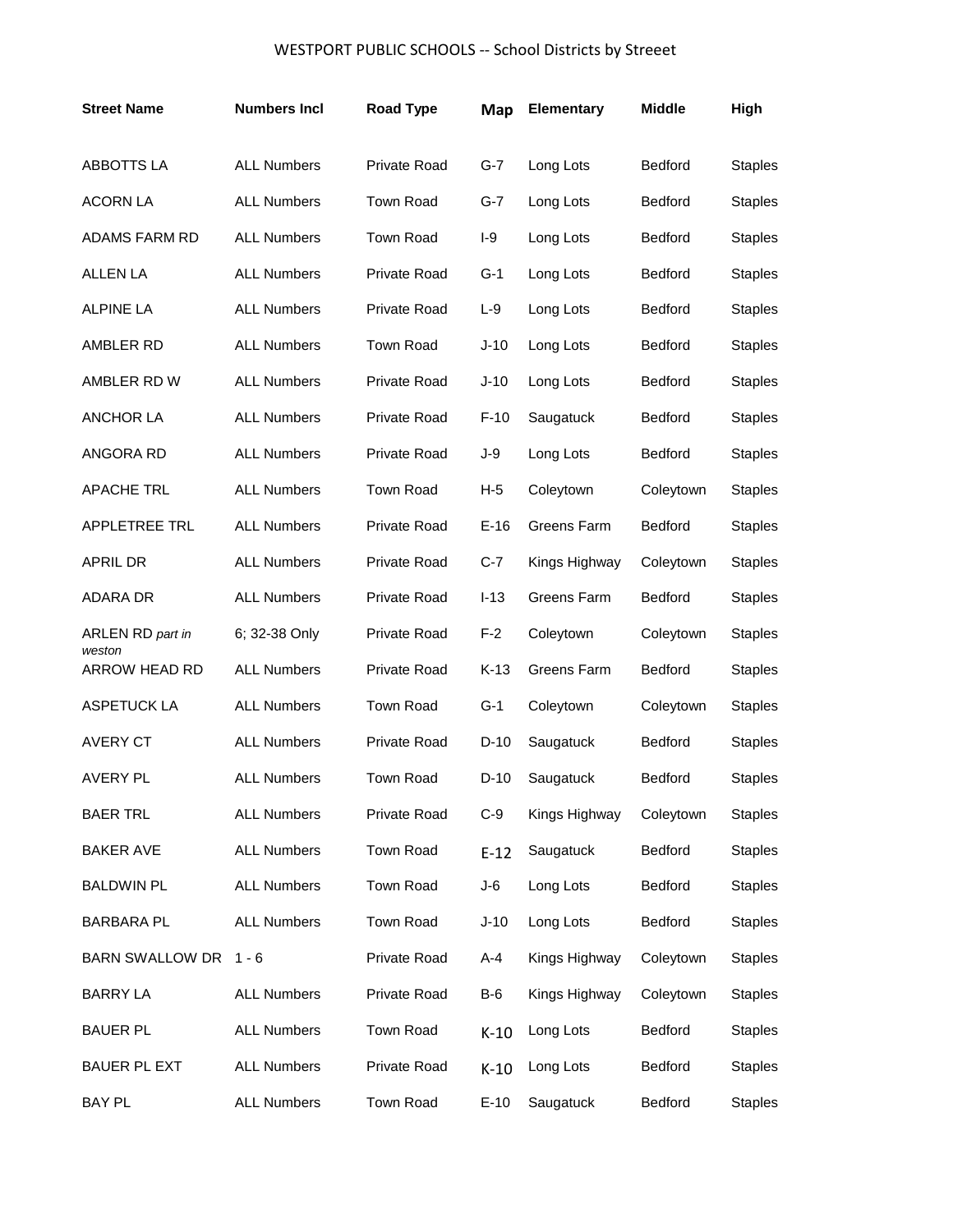| <b>BAY ST</b>          | <b>ALL Numbers</b> | <b>Town Road</b>       | $E-10$  | Saugatuck     | Bedford        | <b>Staples</b> |
|------------------------|--------------------|------------------------|---------|---------------|----------------|----------------|
| <b>BAYBERRY CMN</b>    | <b>ALL Numbers</b> | <b>Private Road</b>    | $J - 7$ | Long Lots     | <b>Bedford</b> | <b>Staples</b> |
| BAYBERRY LA            | $1 - 153$          | Town Road              | $J-7$   | Long Lots     | Bedford        | <b>Staples</b> |
| <b>BAYBERRY LA</b>     | 154 - 336          | <b>Town Road</b>       | $J-7$   | Coleytown     | Coleytown      | <b>Staples</b> |
| <b>BAYBERRY RDG RD</b> | <b>ALL Numbers</b> | Private Road           | $G-2$   | Coleytown     | Coleytown      | <b>Staples</b> |
| BAYWOOD LA             | <b>ALL Numbers</b> | <b>Private Road</b>    | $I - 7$ | Long Lots     | Bedford        | <b>Staples</b> |
| <b>BEACHSIDE AVE</b>   | $1 - 139$          | Town Road              | $L-14$  | Greens Farm   | <b>Bedford</b> | <b>Staples</b> |
| <b>BEACHSIDE CMN</b>   | <b>ALL Numbers</b> | <b>Town Road</b>       | $J-14$  | Greens Farm   | Bedford        | <b>Staples</b> |
| <b>BEACHSIDE LA</b>    | <b>ALL Numbers</b> | <b>Private Road</b>    | $L-M?$  | Greens Farm   | <b>Bedford</b> | <b>Staples</b> |
| <b>BEDFORD DR</b>      | <b>ALL Numbers</b> | <b>Private Road</b>    | $H-12$  | Greens Farm   | <b>Bedford</b> | <b>Staples</b> |
| <b>BEECHWOOD LA</b>    | <b>ALL Numbers</b> | Town Road              | $F-11$  | Saugatuck     | Bedford        | <b>Staples</b> |
| <b>BELAIRE DR</b>      | <b>ALL Numbers</b> | Town Road              | $A-16$  | Kings Highway | Coleytown      | <b>Staples</b> |
| <b>BELDEN PL</b>       | <b>ALL Numbers</b> | <b>Private Road</b>    | $D-9$   | Saugatuck     | <b>Bedford</b> | <b>Staples</b> |
| <b>BERKELEY HILL</b>   | <b>ALLNumbers</b>  | Private Road           | $G-4$   | Coleytown     | Coleytown      | <b>Staples</b> |
| <b>BERKELEY PL</b>     | <b>ALL Numbers</b> | Private Road           | $G-4$   | Coleytown     | Coleytown      | <b>Staples</b> |
| <b>BERKELEY RD</b>     | <b>ALL Numbers</b> | Private Road           | $F-4$   | Coleytown     | Coleytown      | <b>Staples</b> |
| <b>BERMUDA RD</b>      | <b>ALL Numbers</b> | Town and<br>Private rd | $B-17$  | Kings Highway | Coleytown      | <b>Staples</b> |
| <b>BERNDALE DR</b>     | <b>ALL Numbers</b> | <b>Town Road</b>       | $G-7$   | Long Lots     | Bedford        | <b>Staples</b> |
| <b>BEVERLY PL</b>      | <b>ALL Numbers</b> | <b>Private Road</b>    | $H-11$  | Greens Farm   | <b>Bedford</b> | <b>Staples</b> |
| <b>BIG PINES RD</b>    | <b>ALL Numbers</b> | Private Road           | $E-6$   | Coleytown     | Coleytown      | <b>Staples</b> |
| <b>BIRCH ST</b>        | <b>ALL Numbers</b> | Private Road           | $E-11$  | Saugatuck     | Bedford        | <b>Staples</b> |
| <b>BIRCHWOOD LA</b>    | <b>ALL Numbers</b> | Town Road              | $B-13$  | Kings Highway | Coleytown      | <b>Staples</b> |
| <b>BITERSWEET LA</b>   | <b>ALL Numbers</b> | Town Road              | $G-6$   | Coleytown     | Coleytown      | <b>Staples</b> |
| <b>BLACK BIRCH RD</b>  | <b>ALL Numbers</b> | Private Road           | $G-8$   | Long Lots     | Bedford        | <b>Staples</b> |
| <b>BLACKBERRY LA</b>   | <b>ALL Numbers</b> | Private Road           | $I-9$   | Long Lots     | Bedford        | <b>Staples</b> |
| <b>BLIND BRK RD</b>    | <b>ALL Numbers</b> | Private Road           | $B-10$  | Kings Highway | Coleytown      | <b>Staples</b> |
| BLIND BRK RD S         | <b>ALL Numbers</b> | Private Road           | $B-10$  | Kings Highway | Coleytown      | <b>Staples</b> |
| <b>BLOSSOM LA</b>      | <b>ALL Numbers</b> | Private Road           | $L-12$  | Greens Farm   | Bedford        | <b>Staples</b> |
| <b>BLUE CHIP LA</b>    | <b>ALL Numbers</b> | Private Road           | $B-17$  | Kings Highway | Coleytown      | <b>Staples</b> |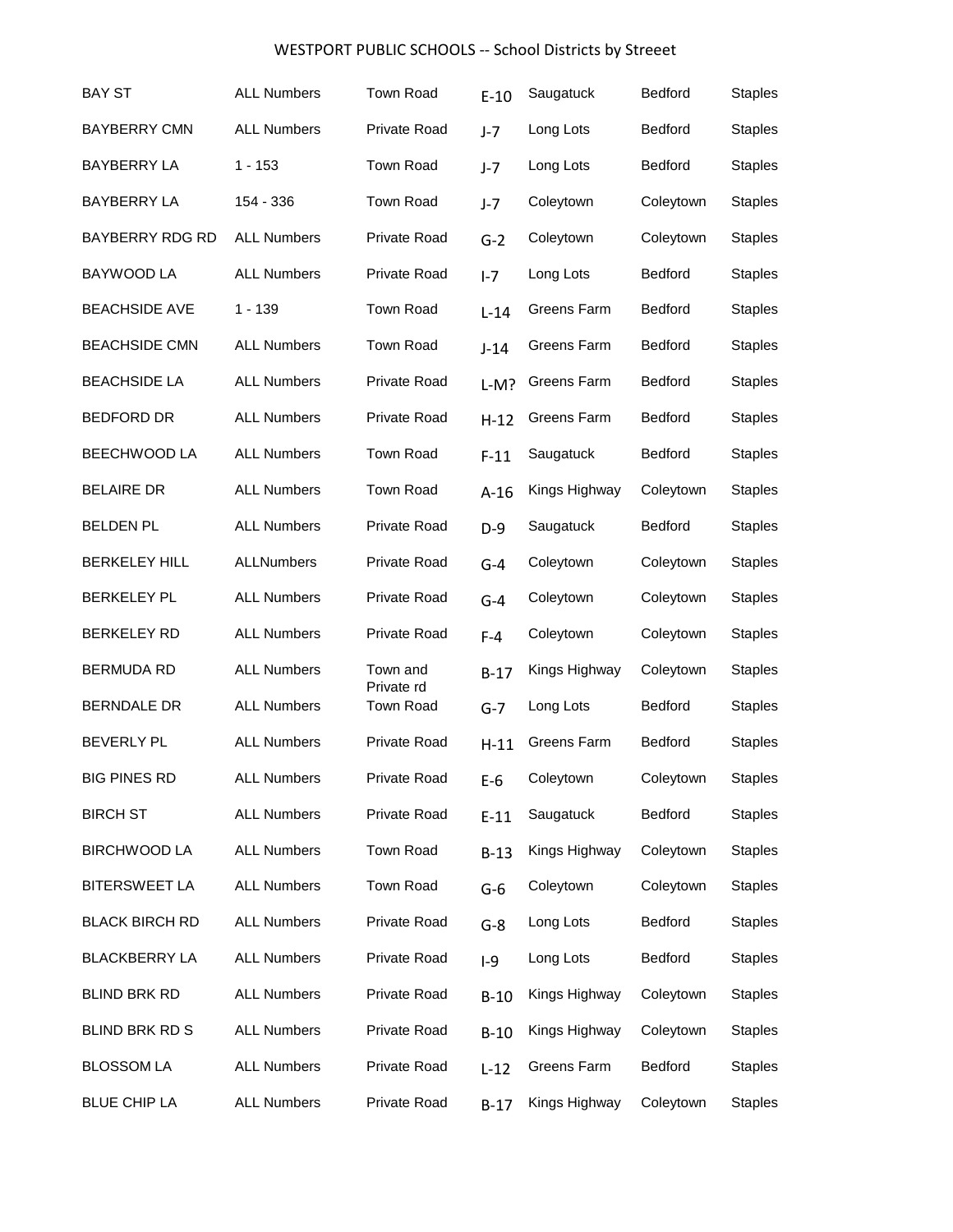| <b>BLUE COAT LA</b>                               | <b>ALL Numbers</b> | <b>Private Road</b> | $H - 7$ | Long Lots     | Bedford        | <b>Staples</b> |
|---------------------------------------------------|--------------------|---------------------|---------|---------------|----------------|----------------|
| <b>BLUE RIBBON DR</b>                             | <b>ALL Numbers</b> | <b>Town Road</b>    | $H-6$   | Coleytown     | Coleytown      | <b>Staples</b> |
| <b>BLUEWATER HILL</b>                             | <b>ALL Numbers</b> | <b>Private Road</b> | $F-16$  | Greens Farm   | <b>Bedford</b> | <b>Staples</b> |
| <b>BLUEWATER HILL S</b>                           | <b>ALL Numbers</b> | <b>Private Road</b> | $F-16$  | Greens Farm   | <b>Bedford</b> | <b>Staples</b> |
| <b>BLUEWATER LA</b>                               | <b>ALL Numbers</b> | Private Road        | $F-16$  | Greens Farm   | Bedford        | <b>Staples</b> |
| <b>BLUFF PT</b>                                   | <b>ALL Numbers</b> | Private Road        | $C-18$  | Kings Highway | Coleytown      | <b>Staples</b> |
| <b>BOBWHITE DR</b>                                | <b>ALL Numbers</b> | <b>Town Road</b>    | $A - 4$ | Kings Highway | Coleytown      | <b>Staples</b> |
| <b>BOLTON LA</b>                                  | <b>ALL Numbers</b> | <b>Town Road</b>    | $C-8$   | Kings Highway | Coleytown      | <b>Staples</b> |
| <b>BONNIE BROOK LA</b>                            | <b>ALL Numbers</b> | <b>Town Road</b>    | $E-5$   | Coleytown     | Coleytown      | <b>Staples</b> |
| <b>BONNIE BRK RD</b>                              | <b>ALL Numbers</b> | <b>Town Road</b>    | $E-5$   | Coleytown     | Coleytown      | <b>Staples</b> |
| <b>BOWLING LA</b>                                 | <b>ALL Numbers</b> | <b>Town Road</b>    | $J-10$  | Long Lots     | Bedford        | <b>Staples</b> |
| BOXWOOD LA formerly ALL Numbers<br>Massielo Crcl. |                    | Private Road        | $J-6$   | Long Lots     | <b>Bedford</b> | <b>Staples</b> |
| <b>BOYD LA</b>                                    | <b>ALL Numbers</b> | <b>Private Road</b> | $D-13$  | Saugatuck     | <b>Bedford</b> | <b>Staples</b> |
| <b>BRADLEY LA</b>                                 | <b>ALL Numbers</b> | <b>Private Road</b> | $B-13$  | Kings Highway | Coleytown      | <b>Staples</b> |
| <b>BRADLEY ST</b>                                 | <b>ALL Numbers</b> | <b>Town Road</b>    | $E-16$  | Greens Farm   | <b>Bedford</b> | <b>Staples</b> |
| <b>BREEZY KNOLL</b>                               | <b>ALL Numbers</b> | <b>Private Road</b> | $D-7$   | Coleytown     | Coleytown      | <b>Staples</b> |
| <b>BRIDGE SQUARE</b>                              | <b>ALL Numbers</b> | <b>Private Road</b> | $C-14$  | Kings Highway | Coleytown      | <b>Staples</b> |
| <b>BRIDGE ST</b>                                  | <b>ALL Numbers</b> | State Road          | $D-13$  | Saugatuck     | Bedford        | <b>Staples</b> |
| <b>BRIGHTFIELD LA</b>                             | <b>ALL Numbers</b> | <b>Town Road</b>    | $I-12$  | Greens Farm   | <b>Bedford</b> | <b>Staples</b> |
| <b>BROAD ST</b>                                   | $1 - 19$           | Town Road           | $B-3$   | Coleytown     | Coleytown      | <b>Staples</b> |
| <b>BROADVIEW RD</b>                               | <b>ALL Numbers</b> | Private Road        | $C-8$   | Kings Highway | Coleytown      | <b>Staples</b> |
| <b>BROOK LA</b>                                   | <b>ALL Numbers</b> | Town Road           | $L-10$  | Long Lots     | Bedford        | <b>Staples</b> |
| <b>BROOKLAWN DR</b>                               | <b>ALL Numbers</b> | Town Road           | $F-4$   | Coleytown     | Coleytown      | <b>Staples</b> |
| <b>BROOKSIDE DR</b>                               | <b>ALL Numbers</b> | Town Road           | $F-9$   | Saugatuck     | Bedford        | <b>Staples</b> |
| <b>BROOKSIDE PK</b>                               | <b>ALL Numbers</b> | Private Road        | $D-8$   | Saugatuck     | Bedford        | <b>Staples</b> |
| <b>BROOKSIDE PL</b>                               | <b>ALL Numbers</b> | Private Road        | $D-8$   | Saugatuck     | Bedford        | <b>Staples</b> |
| <b>BRUCE LA</b>                                   | <b>ALL Numbers</b> | Private Road        | $H-3$   | Coleytown     | Coleytown      | <b>Staples</b> |
| <b>BUCK HILL RD</b>                               | <b>ALL Numbers</b> | Private Road        | $B-8$   | Kings Highway | Coleytown      | <b>Staples</b> |
| <b>BUDNER LA</b>                                  | <b>ALL Numbers</b> | Private Road        | $G-1$   | Greens Farm   | Bedford        | <b>Staples</b> |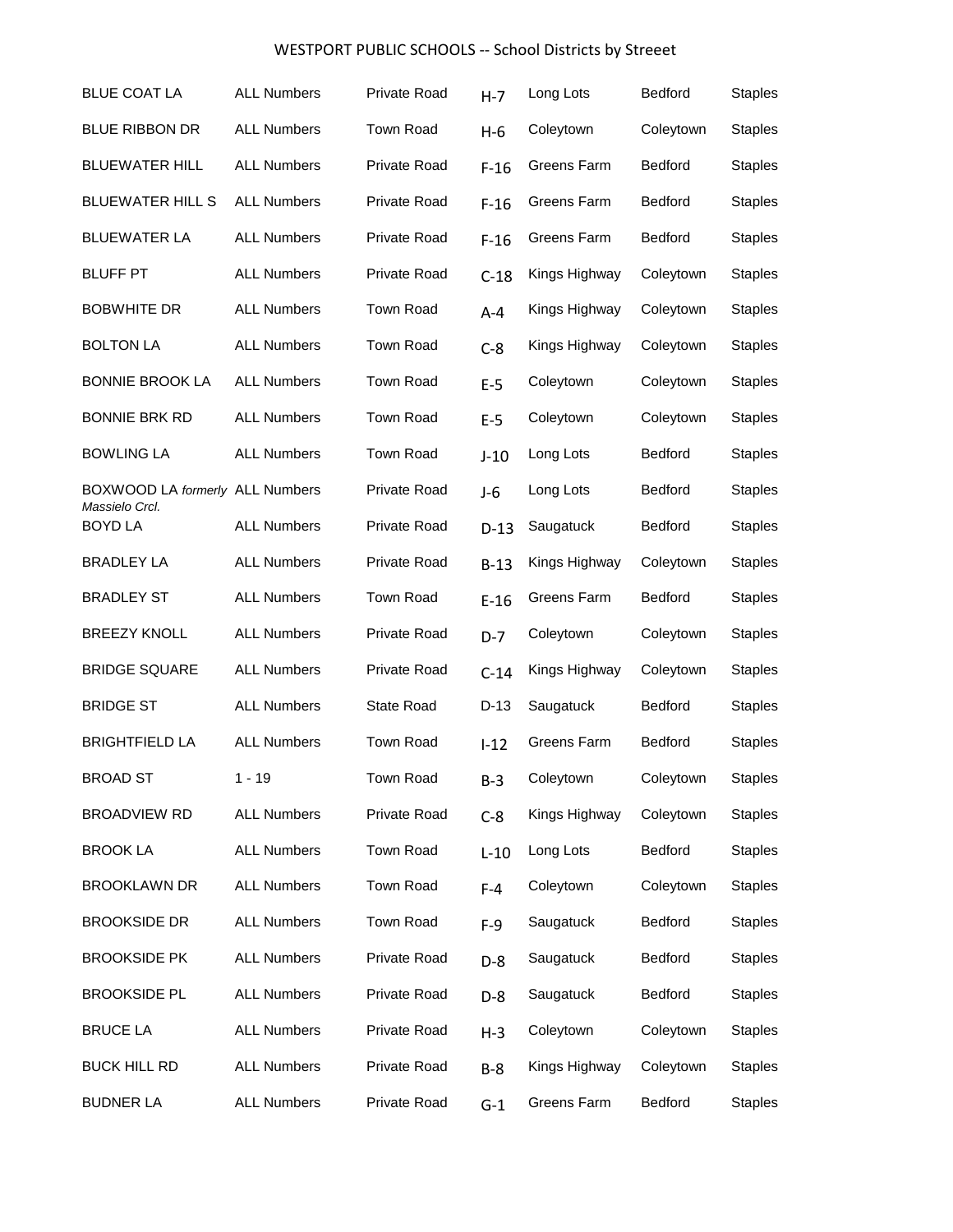| <b>BUENA VISTA DR</b>  | <b>ALL Numbers</b>  | Town Road              | $F-12$ | Greens Farm   | Bedford        | <b>Staples</b> |
|------------------------|---------------------|------------------------|--------|---------------|----------------|----------------|
| <b>BULKLEY AVE N</b>   | $4 - 78$            | Town Road              | $L-10$ | Long Lots     | <b>Bedford</b> | <b>Staples</b> |
| <b>BULKLEY AVE S</b>   | <b>ALL Numbers</b>  | Town Road              | $M-1$  | Greens Farm   | <b>Bedford</b> | <b>Staples</b> |
| <b>BUMBLE BEE LA</b>   | <b>ALL Numbers</b>  | <b>Private Road</b>    | $B-5$  | Coleytown     | Coleytown      | <b>Staples</b> |
| <b>BUMPY LA</b>        | <b>NOT ELIGIBLE</b> |                        |        |               |                |                |
| <b>BURNHAM HILL</b>    | <b>ALL Numbers</b>  | Town & Private<br>Road | $F-15$ | Greens Farm   | <b>Bedford</b> | <b>Staples</b> |
| <b>BURR FARMS RD</b>   | <b>ALL Numbers</b>  | <b>Town Road</b>       | $H-9$  | Long Lots     | Bedford        | <b>Staples</b> |
| <b>BURR RD</b>         | <b>ALL Numbers</b>  | Town Road              | $D-11$ | Kings Highway | Coleytown      | <b>Staples</b> |
| <b>BURR SCHOOL RD</b>  | <b>ALL Numbers</b>  | Town Road              | $H-9$  | Long Lots     | Bedford        | <b>Staples</b> |
| <b>BURRITTS LNDG N</b> | <b>ALL Numbers</b>  | Private Road           | $B-15$ | Kings Highway | Coleytown      | <b>Staples</b> |
| <b>BURRITTS LNDG S</b> | <b>ALL Numbers</b>  | Private Road           | $B-15$ | Kings Highway | Coleytown      | <b>Staples</b> |
| <b>BURYING HILL RD</b> | <b>ALL Numbers</b>  | Town Road              | $J-15$ | Greens Farm   | <b>Bedford</b> | <b>Staples</b> |
| <b>BUSHY RDG RD</b>    | <b>ALL Numbers</b>  | Town Road              | $F-6$  | Coleytown     | Coleytown      | <b>Staples</b> |
| <b>BUTTERNUT LA</b>    | <b>ALL Numbers</b>  | <b>Private Road</b>    | $G-3$  | Coleytown     | Coleytown      | <b>Staples</b> |
| <b>BUTTONWOOD LA</b>   | <b>ALL Numbers</b>  | <b>Private Road</b>    | $L-9$  | Long Lots     | <b>Bedford</b> | <b>Staples</b> |
| CACCAMO LA             | <b>ALL Numbers</b>  | <b>Town Road</b>       | $E-9$  | Saugatuck     | <b>Bedford</b> | <b>Staples</b> |
| CACCAMO LA EXT         | <b>ALL Numbers</b>  | <b>Town Road</b>       | $E-9$  | Saugatuck     | <b>Bedford</b> | <b>Staples</b> |
| <b>CACCAMO TRL</b>     | <b>ALL Numbers</b>  | Private Road           | $E-9$  | Saugatuck     | Bedford        | <b>Staples</b> |
| <b>CALUMET LA</b>      | <b>ALL Numbers</b>  | Private Road           | $C-7$  | Coleytown     | Coleytown      | <b>Staples</b> |
| CALUMET RD             | <b>ALL Numbers</b>  | Town Road              | $D-7$  | Coleytown     | Coleytown      | <b>Staples</b> |
| <b>CANAL PK</b>        | <b>ALL Numbers</b>  | Town Road              | $D-9$  | Saugatuck     | Bedford        | <b>Staples</b> |
| <b>CANAL RD</b>        | <b>ALL Numbers</b>  | Town Road              | $C-18$ | Kings Highway | Coleytown      | <b>Staples</b> |
| <b>CANAL ST</b>        | <b>ALL Numbers</b>  | <b>State Road</b>      | $D-9$  | Saugatuck     | Bedford        | <b>Staples</b> |
| <b>CANNING LA</b>      | <b>ALL Numbers</b>  | Private Road           | $J-11$ | Greens Farm   | Bedford        | <b>Staples</b> |
| CANTERBURY CL          | <b>ALL Numbers</b>  | Private Road           | $F-11$ | Saugatuck     | Bedford        | <b>Staples</b> |
| <b>CARDINAL LA</b>     | <b>ALL Numbers</b>  | Town Road              | $H-3$  | Coleytown     | Coleytown      | <b>Staples</b> |
| <b>CARLISLE CT</b>     | <b>ALL Numbers</b>  | Private Road           | $D-8$  | Saugatuck     | Bedford        | <b>Staples</b> |
| CAROLYN PL             | <b>ALL Numbers</b>  | Private Road           | $C-9$  | Kings Highway | Coleytown      | <b>Staples</b> |
| <b>CARRIAGE HILL</b>   | <b>ALL Numbers</b>  | Private Road           | $J-11$ | Greens Farm   | Bedford        | <b>Staples</b> |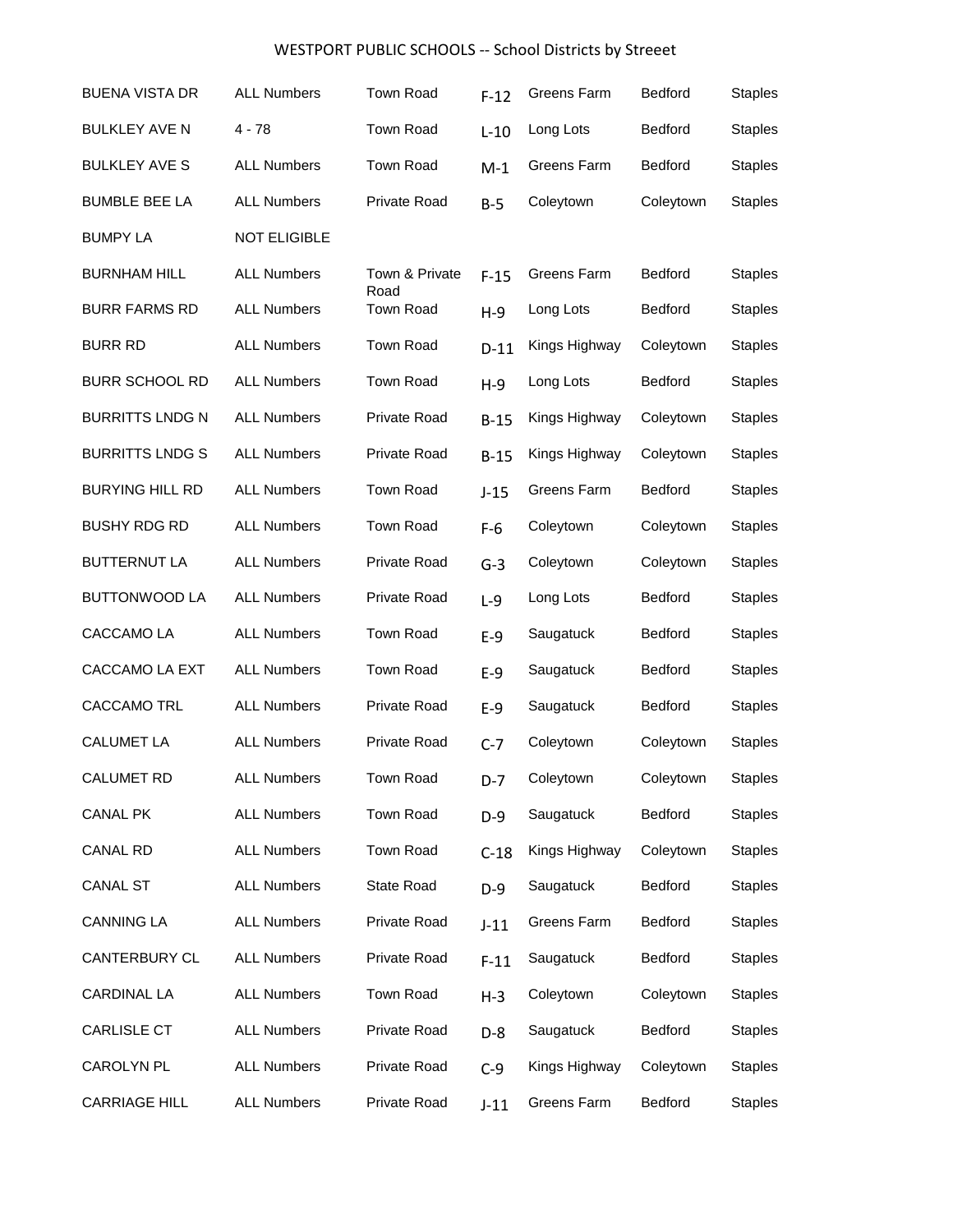| <b>CARRIAGE LA</b>                           | <b>ALL Numbers</b>                          | <b>Private Road</b>          | $D-8$  | Saugatuck     | <b>Bedford</b> | <b>Staples</b> |
|----------------------------------------------|---------------------------------------------|------------------------------|--------|---------------|----------------|----------------|
| <b>CATAMOUNT RD</b>                          | $2 - 21$                                    | <b>Town Road</b>             | $G-1$  | Coleytown     | Coleytown      | <b>Staples</b> |
| CAVALRY RD 22, 25,<br>28, 30, 33, 35, 36, 48 | 49, 51, 59, 71, 75,<br>77, 89, 91, 95, 103, | <b>Town Road</b><br>105, 107 | $C-4$  | Coleytown     | Coleytown      | <b>Staples</b> |
| <b>CAVANAGH AVE</b>                          | <b>ALL Numbers</b>                          | <b>Private Road</b>          | $C-18$ | Kings Highway | Coleytown      | <b>Staples</b> |
| CEDAR POND RD                                | <b>ALL Numbers</b>                          | Private Road                 | $D-4$  | Coleytown     | Coleytown      | <b>Staples</b> |
| <b>CEDAR RD</b>                              | <b>ALL Numbers</b>                          | <b>Town Road</b>             | $H-11$ | Long Lots     | <b>Bedford</b> | <b>Staples</b> |
| <b>CEDARGATE LA</b>                          | <b>ALL Numbers</b>                          | <b>Private Road</b>          | $G-9$  | Saugatuck     | Bedford        | <b>Staples</b> |
| <b>CENTER ST</b>                             | <b>ALL Numbers</b>                          | <b>Town Road</b>             | $I-12$ | Greens Farm   | <b>Bedford</b> | <b>Staples</b> |
| <b>CHAPEL HILL RD</b>                        | <b>ALL Numbers</b>                          | <b>Town Road</b>             | $I-11$ | Greens Farm   | Bedford        | <b>Staples</b> |
| <b>CHARBETH LA</b>                           | <b>ALL Numbers</b>                          | Private Road                 | $K-8$  | Long Lots     | Bedford        | <b>Staples</b> |
| CHARCOAL HILL CMN ALL Numbers                |                                             | <b>Town Road</b>             | $G-4$  | Coleytown     | Coleytown      | <b>Staples</b> |
| CHARCOAL HILL RD                             | <b>ALL Numbers</b>                          | Town and<br>Private rd       | $G-4$  | Coleytown     | Coleytown      | <b>Staples</b> |
| CHARCOAL LA                                  | <b>ALL Numbers</b>                          | <b>Town Road</b>             | $G-5$  | Coleytown     | Coleytown      | <b>Staples</b> |
| <b>CHARLES ST</b>                            | <b>ALL Numbers</b>                          | State and Town<br>Road       | $C-14$ | Kings Highway | Coleytown      | <b>Staples</b> |
| <b>CHARLOTTE PL</b>                          | <b>ALL Numbers</b>                          | <b>Private Road</b>          | $D-14$ | Saugatuck     | <b>Bedford</b> | <b>Staples</b> |
| <b>CHARMERS LNDG</b>                         | <b>ALL Numbers</b>                          | <b>Private Road</b>          | $B-16$ | Kings Highway | Coleytown      | <b>Staples</b> |
| <b>CHELSEA CT</b>                            | <b>ALL Numbers</b>                          | <b>Private Road</b>          | $E-11$ | Saugatuck     | Bedford        | <b>Staples</b> |
| <b>CHERRY LA</b>                             | <b>ALL Numbers</b>                          | <b>Private Road</b>          | $C-13$ | Kings Highway | Coleytown      | <b>Staples</b> |
| CHESTNUT LA                                  | <b>ALL Numbers</b>                          | <b>Town Road</b>             | $G-1$  | Saugatuck     | <b>Bedford</b> | <b>Staples</b> |
| CHIC-A-DEE LA                                | <b>ALL Numbers</b>                          | Private Road                 | $E-8$  | Saugatuck     | Bedford        | <b>Staples</b> |
| CHRISTMAS LAKE LA 4, 5, 6                    |                                             | Private Road                 | $A-5$  | Kings Highway | Coleytown      | <b>Staples</b> |
| CHURCH LA                                    | <b>ALL Numbers</b>                          | Town Road                    | $D-10$ | Saugatuck     | Bedford        | <b>Staples</b> |
| CHURCH ST N                                  | <b>ALL Numbers</b>                          | Town Road                    | $I-10$ | Long Lots     | Bedford        | <b>Staples</b> |
| CHURCH ST S                                  | <b>ALL Numbers</b>                          | Town Road                    | $I-11$ | Greens Farm   | Bedford        | <b>Staples</b> |
| CLAPBOARD HILL RD ALL Numbers                |                                             | Town Road                    | $J-13$ | Greens Farm   | Bedford        | <b>Staples</b> |
| <b>CLARK AVE</b>                             | <b>ALL Numbers</b>                          | Private Road                 | $D-8$  | Saugatuck     | Bedford        | <b>Staples</b> |
| <b>CLIFFORD LA</b>                           | <b>ALL Numbers</b>                          | Private Road                 | $C-9$  | Kings Highway | Coleytown      | <b>Staples</b> |
| <b>CLAYTON ST</b>                            | <b>ALL Numbers</b>                          | Private Road                 | $K-13$ | Greens Farm   | Bedford        | <b>Staples</b> |
| <b>CLINTON AVE</b>                           | $1 - 84$                                    | Town Road                    | $D-6$  | Coleytown     | Coleytown      | <b>Staples</b> |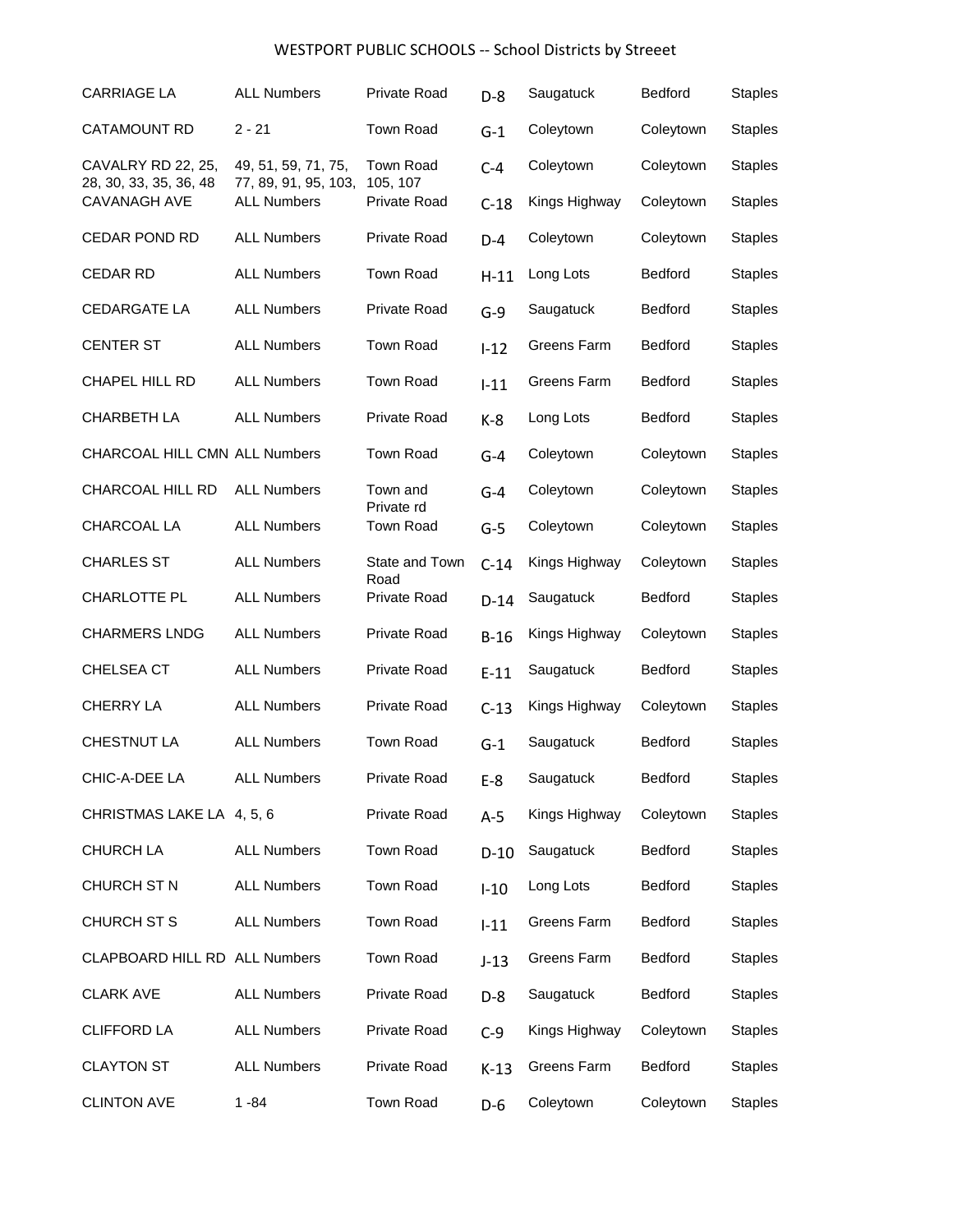| <b>CLINTON TER</b>                     | <b>ALL Numbers</b> | <b>Private Road</b>    | $D-14$ | Greens Farm   | <b>Bedford</b> | <b>Staples</b> |
|----------------------------------------|--------------------|------------------------|--------|---------------|----------------|----------------|
| <b>CLOVER LA</b>                       | <b>ALL Numbers</b> | Town Road              | $G-7$  | Long Lots     | <b>Bedford</b> | Staples        |
| COACH LA                               | <b>ALL Numbers</b> | Private Road           | $F-6$  | Coleytown     | Coleytown      | <b>Staples</b> |
| COB DR                                 | <b>ALL Numbers</b> | <b>Town Road</b>       | $G-6$  | Coleytown     | Coleytown      | <b>Staples</b> |
| <b>COBBLE HILL RD</b>                  | <b>ALL Numbers</b> | Private Road           | $B-10$ | Kings Highway | Coleytown      | <b>Staples</b> |
| <b>COCKENOE DR</b>                     | <b>ALL Numbers</b> | Private Road           | $C-18$ | Kings Highway | Coleytown      | <b>Staples</b> |
| <b>COLEYTOWN RD</b>                    | <b>ALL Numbers</b> | <b>Town Road</b>       | $F-3$  | Coleytown     | Coleytown      | <b>Staples</b> |
| <b>COLONIAL RD</b>                     | <b>ALL Numbers</b> | <b>Town Road</b>       | $H-11$ | Greens Farm   | <b>Bedford</b> | Staples        |
| <b>COLONY RD</b>                       | <b>ALL Numbers</b> | <b>Town Road</b>       | $H-8$  | Long Lots     | <b>Bedford</b> | <b>Staples</b> |
| <b>COMPO BEACH RD</b>                  | <b>ALL Numbers</b> | <b>Town Road</b>       | $E-16$ | Greens Farm   | <b>Bedford</b> | <b>Staples</b> |
| <b>COMPO HILL AVE</b>                  | <b>ALL Numbers</b> | <b>TOWN ROAD</b>       | $F-15$ | Greens Farm   | <b>Bedford</b> | <b>Staples</b> |
| COMP0 MILL COVE                        | <b>ALL Numbers</b> | <b>Private Road</b>    | $G-1$  | Greens Farm   | <b>Bedford</b> | <b>Staples</b> |
| <b>COMPO PKWY</b>                      | <b>ALL Numbers</b> | <b>Private Road</b>    | $E-15$ | Greens Farm   | <b>Bedford</b> | <b>Staples</b> |
| COMPO RD N                             | 111 - 150          | <b>State Road</b>      | $E-8$  | Long Lots     | <b>Bedford</b> | <b>Staples</b> |
| COMPO RD N                             | $152 - 160$        | <b>State Road</b>      | $E-8$  | Coleytown     | Coleytown      | Staples        |
| COMPO RD N                             | $16 - 107$         | State Road             | $E-8$  | Saugatuck     | <b>Bedford</b> | <b>Staples</b> |
| COMPO RD S                             | 201 - 346          | Town and State<br>Road | $E-12$ | Greens Farm   | <b>Bedford</b> | Staples        |
| <b>COMPORDS</b>                        | $1 - 200$          | Town and State<br>Road | $E-10$ | Saugatuck     | <b>Bedford</b> | <b>Staples</b> |
| <b>CONCORD LA</b>                      | <b>ALL Numbers</b> | Private Road           | $E-13$ | Saugatuck     | <b>Bedford</b> | <b>Staples</b> |
| CONTE PL                               | <b>ALL Numbers</b> | Private Road           | $B-17$ | Kings Highway | Coleytown      | <b>Staples</b> |
| <b>COOPER LA</b>                       | <b>ALL Numbers</b> | Private Road           | $C-9$  | Kings Highway | Coleytown      | <b>Staples</b> |
| <b>COTTAGE LA</b>                      | <b>ALL Numbers</b> | Private Road           | $K-11$ | Greens Farm   | Bedford        | <b>Staples</b> |
| <b>COUCH LA</b>                        | <b>ALL Numbers</b> | Private Road           | $J-12$ | Greens Farm   | Bedford        | <b>Staples</b> |
| <b>COUNTRY LA</b>                      | <b>ALL Numbers</b> | Private Road           | $F-8$  | Saugatuck     | Bedford        | <b>Staples</b> |
| <b>COUNTRY RD</b>                      | <b>ALL Numbers</b> | Private Road           | $F-8$  | Saugatuck     | Bedford        | <b>Staples</b> |
| <b>COURT OF OAKS</b>                   | <b>ALL Numbers</b> | Private Road           | $I-10$ | Long Lots     | Bedford        | <b>Staples</b> |
| <b>COVLEE DR</b>                       | $1 - 23$           | Private Road           | $A-17$ | Kings Highway | Coleytown      | <b>Staples</b> |
| <b>CRANBERRY RD Part</b><br>in Norwalk | 2 - 60 EVEN ONLY   | Town Road              | $A-9$  | Kings Highway | Coleytown      | <b>Staples</b> |
| <b>CRAWFORD HGTS</b>                   | <b>ALL Numbers</b> | Undeveloped<br>Road    | $A-8$  | Kings Highway | Coleytown      | <b>Staples</b> |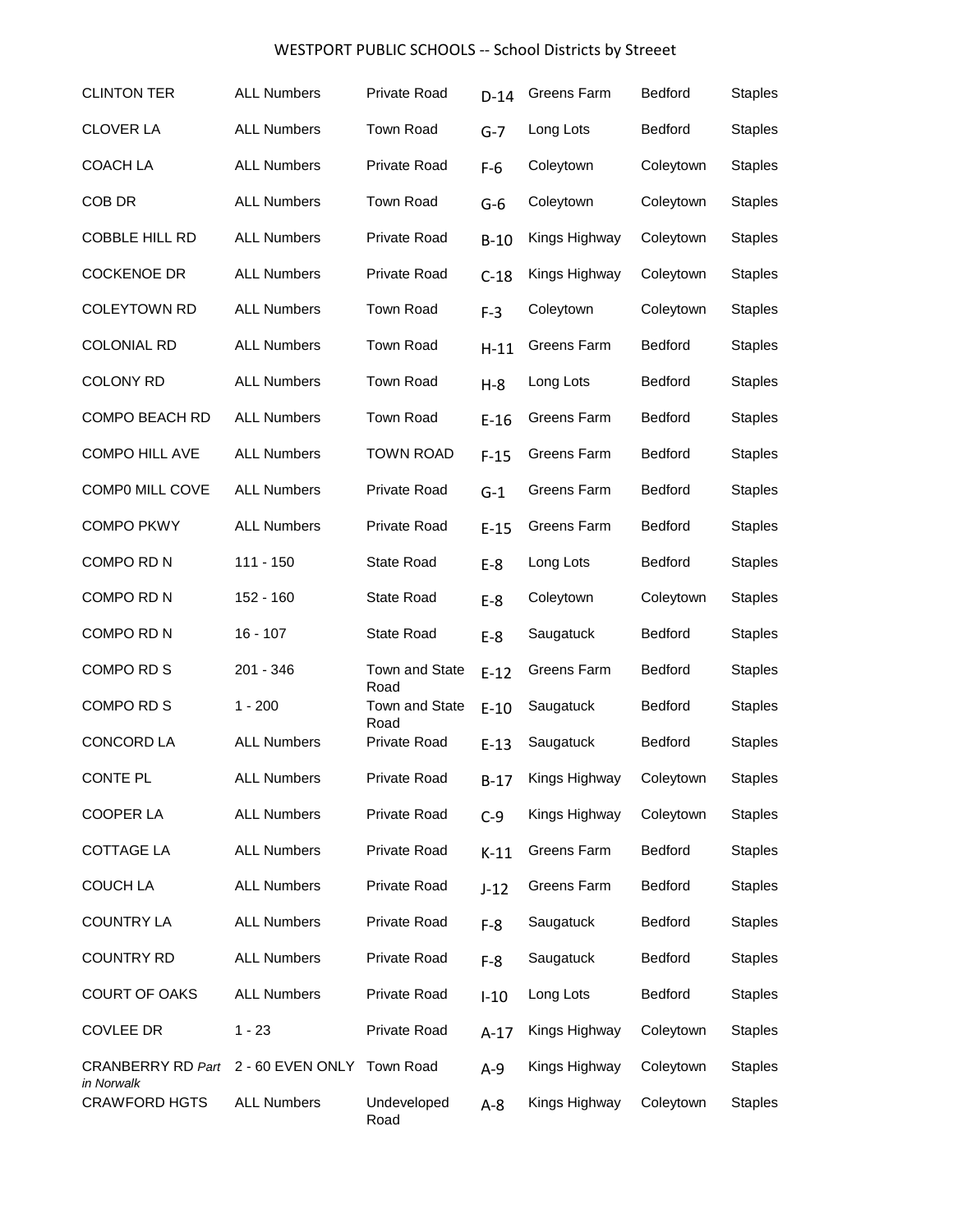| <b>CRAWFORD RD</b>     | <b>ALL Numbers</b>   | Town Road              | $A-8$   | Kings Highway      | Coleytown      | <b>Staples</b> |
|------------------------|----------------------|------------------------|---------|--------------------|----------------|----------------|
| CRESCENT PK RD         | <b>ALL Numbers</b>   | <b>Private Road</b>    | $F-10$  | Saugatuck          | <b>Bedford</b> | <b>Staples</b> |
| <b>CRESCENT RD</b>     | <b>ALL Numbers</b>   | <b>Town Road</b>       | $G-1$   | Saugatuck          | <b>Bedford</b> | <b>Staples</b> |
| <b>CRESTWOOD RD</b>    | <b>ALL Numbers</b>   | <b>Town Road</b>       | $G-3$   | Coleytown          | Coleytown      | <b>Staples</b> |
| <b>CRICKET LA</b>      | <b>ALL Numbers</b>   | <b>Private Road</b>    | $A-14$  | Kings Highway      | Coleytown      | <b>Staples</b> |
| <b>CROOKED MILE RD</b> | <b>ALL Numbers</b>   | <b>Town Road</b>       | $B-4$   | Coleytown          | Coleytown      | <b>Staples</b> |
| <b>CROSS BRK LA</b>    | 1-7 ONLY             | <b>Private Road</b>    | $A-5$   | Kings Highway      | Coleytown      | <b>Staples</b> |
| <b>CROSS HWY</b>       | 1 - 199 ODD ONLY     | Town Road              | $G-6$   | Coleytown          | Coleytown      | <b>Staples</b> |
| <b>CROSS HWY</b>       | 2 - 200 EVEN<br>ONLY | Town Road              | $G-6$   | Long Lots          | <b>Bedford</b> | <b>Staples</b> |
| <b>CROSS ST</b>        | <b>ALL Numbers</b>   | Town Road              | $D-11$  | Kings Highway      | Coleytown      | <b>Staples</b> |
| <b>CROSS WAY</b>       | <b>ALL Numbers</b>   | <b>Private Road</b>    | $C-18$  | Kings Highway      | Coleytown      | <b>Staples</b> |
| <b>CROW HOL LA</b>     | <b>ALL Numbers</b>   | <b>Private Road</b>    | $B-5$   | Kings Highway      | Coleytown      | <b>Staples</b> |
| <b>CRYSTAL CIR</b>     | <b>ALL Numbers</b>   | <b>Private Road</b>    | $D-11$  | Saugatuck          | <b>Bedford</b> | <b>Staples</b> |
| <b>CUNNINGHAM PL</b>   | <b>ALL Numbers</b>   | <b>Town Road</b>       | $D-9$   | Saugatuck          | <b>Bedford</b> | <b>Staples</b> |
| <b>CYPRESS POND RD</b> | <b>ALL Numbers</b>   | Town and<br>Private Rd | $A-8$   | Kings Highway      | Coleytown      | <b>Staples</b> |
| DANBURY AVE            | <b>ALL Numbers</b>   | Town and<br>Private Rd | $F-16$  | <b>Greens Farm</b> | <b>Bedford</b> | <b>Staples</b> |
| <b>DANIEL CT</b>       | <b>ALL Numbers</b>   | <b>Private Road</b>    | $J-6$   | Long Lots          | Bedford        | <b>Staples</b> |
| DARBROOK RD            | <b>ALL Numbers</b>   | Private Road           | $F-9$   | Saugatuck          | <b>Bedford</b> | <b>Staples</b> |
| DAVENPORT AVE          | <b>ALL Numbers</b>   | Town Road              | $B-14$  | Kings Highway      | Coleytown      | <b>Staples</b> |
| DAVIS LA               | <b>ALL Numbers</b>   | Private Road           |         | K-10 Long Lots     | Bedford        | <b>Staples</b> |
| DAWN DR                | <b>ALL Numbers</b>   | Town Road              | $K-6$   | Long Lots          | Bedford        | <b>Staples</b> |
| DAYBREAK CMN           | <b>ALL Numbers</b>   | Private Rd.            |         | Coleytown          | Coleytown      | <b>Staples</b> |
| DAYBREAK LA            | <b>ALL Numbers</b>   | Town Road              | $E - 7$ | Coleytown          | Coleytown      | <b>Staples</b> |
| DEBRA LA               | <b>ALL Numbers</b>   | Private Road           | $K-8$   | Long Lots          | Bedford        | <b>Staples</b> |
| DEEPWOOD LA            | <b>ALL Numbers</b>   | Private Road           | $G-1$   | Coleytown          | Coleytown      | <b>Staples</b> |
| DEERWOOD LA            | <b>ALL Numbers</b>   | Private Road           | $F-8$   | Long Lots          | Bedford        | <b>Staples</b> |
| DEERWOOD RD            | <b>ALL Numbers</b>   | Town Road              | $F-9$   | Long Lots          | Bedford        | <b>Staples</b> |
| DELETTA LA             | <b>ALL Numbers</b>   | Private Road           | $G-1$   | Saugatuck          | Bedford        | <b>Staples</b> |
| <b>DEVON RD</b>        | <b>ALL Numbers</b>   | Town Road              | $K-12$  | Greens Farm        | Bedford        | <b>Staples</b> |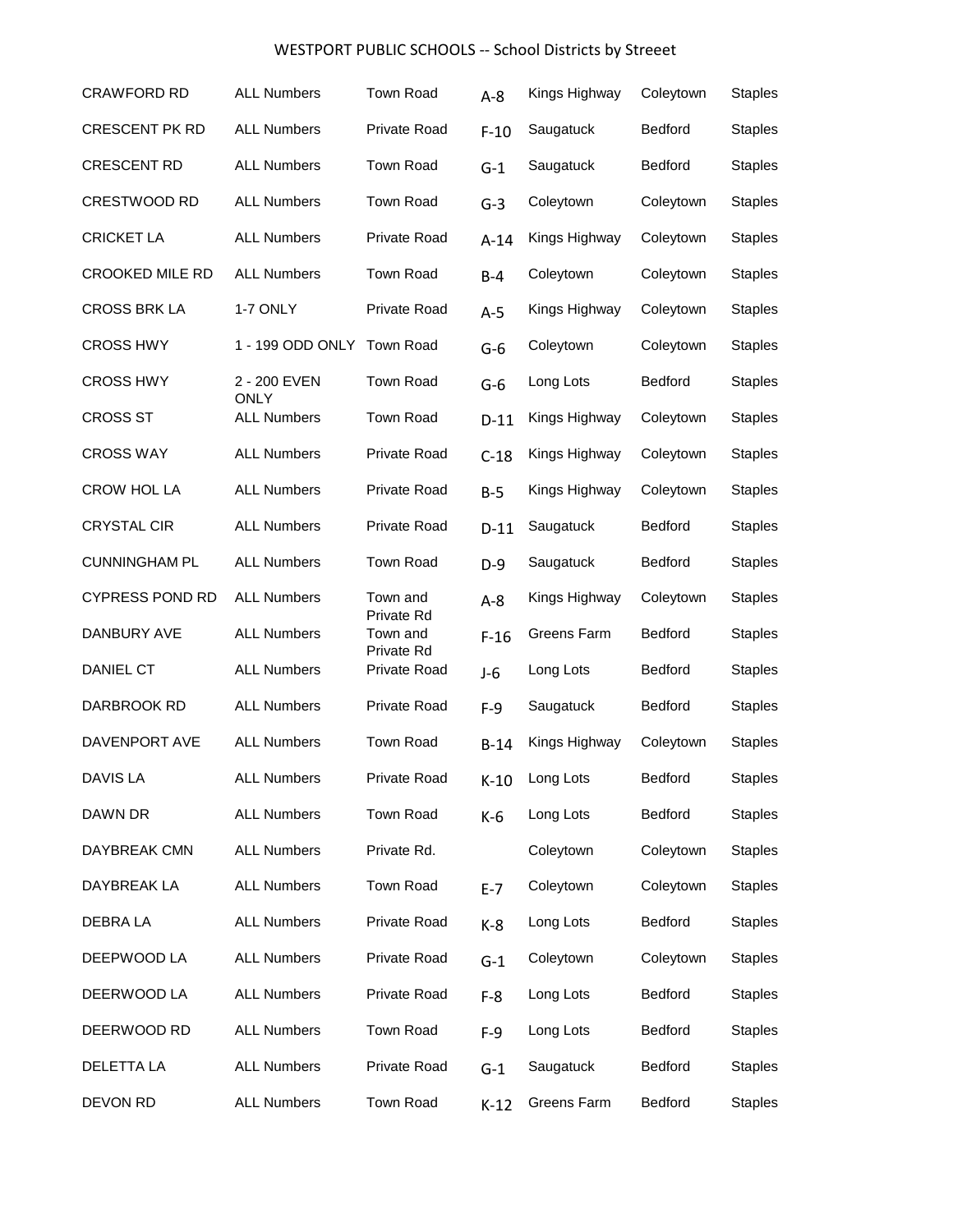| <b>DEXTER RD</b>                     | <b>ALL Numbers</b> | Town Road           | $L-10$ | Long Lots        | Bedford        | <b>Staples</b> |
|--------------------------------------|--------------------|---------------------|--------|------------------|----------------|----------------|
| DIAMOND HILL LA                      | <b>ALL Numbers</b> | <b>Private Road</b> | $F-8$  | Long Lots        | <b>Bedford</b> | <b>Staples</b> |
| DOGWOOD LA                           | <b>ALL Numbers</b> | <b>Private Road</b> | $F-11$ | Saugatuck        | <b>Bedford</b> | <b>Staples</b> |
| DONALD DR                            | <b>ALL Numbers</b> | <b>Private Road</b> | $J-10$ | Long Lots        | <b>Bedford</b> | <b>Staples</b> |
| DORCHESTER DR                        | <b>ALL Numbers</b> | <b>Town Road</b>    | $J-8$  | Long Lots        | <b>Bedford</b> | <b>Staples</b> |
| DOVER RD                             | <b>ALL Numbers</b> | Town Road           | $E-8$  | Long Lots        | <b>Bedford</b> | <b>Staples</b> |
| DR GILLETTE CIR                      | <b>ALL Numbers</b> | <b>Private Road</b> | $B-14$ | Kings Highway    | Coleytown      | <b>Staples</b> |
| DRIFTWOOD PT RD                      | <b>ALL Numbers</b> | <b>Private Road</b> | $B-17$ | Kings Highway    | Coleytown      | <b>Staples</b> |
| <b>DRUMLIN LA</b>                    | <b>ALL Numbers</b> | <b>Private Road</b> | $E-14$ | Greens Farm      | Bedford        | <b>Staples</b> |
| DRUMLIN RD                           | <b>ALL Numbers</b> | <b>Private Road</b> | $E-14$ | Greens Farm      | Bedford        | <b>Staples</b> |
| DUCK POND RD Part<br>in Norwalk      | $1 - 23$           | Town Road           | $A-17$ | Kings Highway    | Coleytown      | <b>Staples</b> |
| <b>EAST MAIN ST</b>                  | <b>ALL Numbers</b> | Town Road           | $F-10$ | Saugatuck        | <b>Bedford</b> | <b>Staples</b> |
| <b>EAST MEADOW RD</b>                | <b>ALL Numbers</b> | <b>Private Road</b> | $C-9$  | Kings Highway    | Coleytown      | <b>Staples</b> |
| <b>EASTON RD</b>                     | $2 - 159$          | State Road          | $F-4$  | Coleytown        | Coleytown      | <b>Staples</b> |
| ECHO LA                              | <b>ALL Numbers</b> | <b>Private Road</b> | $B-13$ | Kings Highway    | Coleytown      | <b>Staples</b> |
| <b>EDGE HILL LA</b>                  | <b>ALL Numbers</b> | Town Road           | $C-10$ | Kings Highway    | Coleytown      | <b>Staples</b> |
| <b>EDGE HILL TRL</b>                 | <b>ALL Numbers</b> | <b>Private Road</b> | $C-10$ | Kings Highway    | Coleytown      | <b>Staples</b> |
| <b>EDGEMARTH HILL RD ALL Numbers</b> |                    | <b>Private Road</b> | $G-1$  | Greens Farm      | <b>Bedford</b> | <b>Staples</b> |
| <b>EDGEWATER CMNS</b><br>LA          | <b>ALL Numbers</b> | <b>Private Road</b> | $F-14$ | Greens Farm      | <b>Bedford</b> | <b>Staples</b> |
| EDGEWATER Hills DR ALL Numbers       |                    | Private Road        |        | F-14 Greens Farm | Bedford        | <b>Staples</b> |
| <b>EDGEWATER</b><br><b>HILLSIDE</b>  | <b>ALL Numbers</b> | Private Road        | $F-14$ | Greens Farm      | Bedford        | <b>Staples</b> |
| <b>EDGEWATER RD</b>                  | <b>ALL Numbers</b> | Private Road        | $F-G$  | Greens Farm      | Bedford        | <b>Staples</b> |
| <b>ELAINE RD</b>                     | <b>ALL Numbers</b> | Town Road           | $D-14$ | Saugatuck        | Bedford        | <b>Staples</b> |
| ELIZABETH DR                         | <b>ALL Numbers</b> | Town Road           | $L-10$ | Long Lots        | Bedford        | <b>Staples</b> |
| ELLERY LA                            | <b>ALL Numbers</b> | Town Road           | $G-1$  | Greens Farm      | Bedford        | <b>Staples</b> |
| <b>ELLIOT LA</b>                     | <b>ALL Numbers</b> | Private Road        | $B-4$  | Coleytown        | Coleytown      | <b>Staples</b> |
| <b>ELM ST</b>                        | <b>ALL Numbers</b> | Town Road           | $D-10$ | Saugatuck        | Bedford        | <b>Staples</b> |
| ELMSTEAD LA                          | <b>ALL Numbers</b> | Town Road           | $J-13$ | Greens Farm      | Bedford        | <b>Staples</b> |
| ELMWOOD RD                           | <b>ALL Numbers</b> | Private Road        | $J-9$  | Long Lots        | Bedford        | <b>Staples</b> |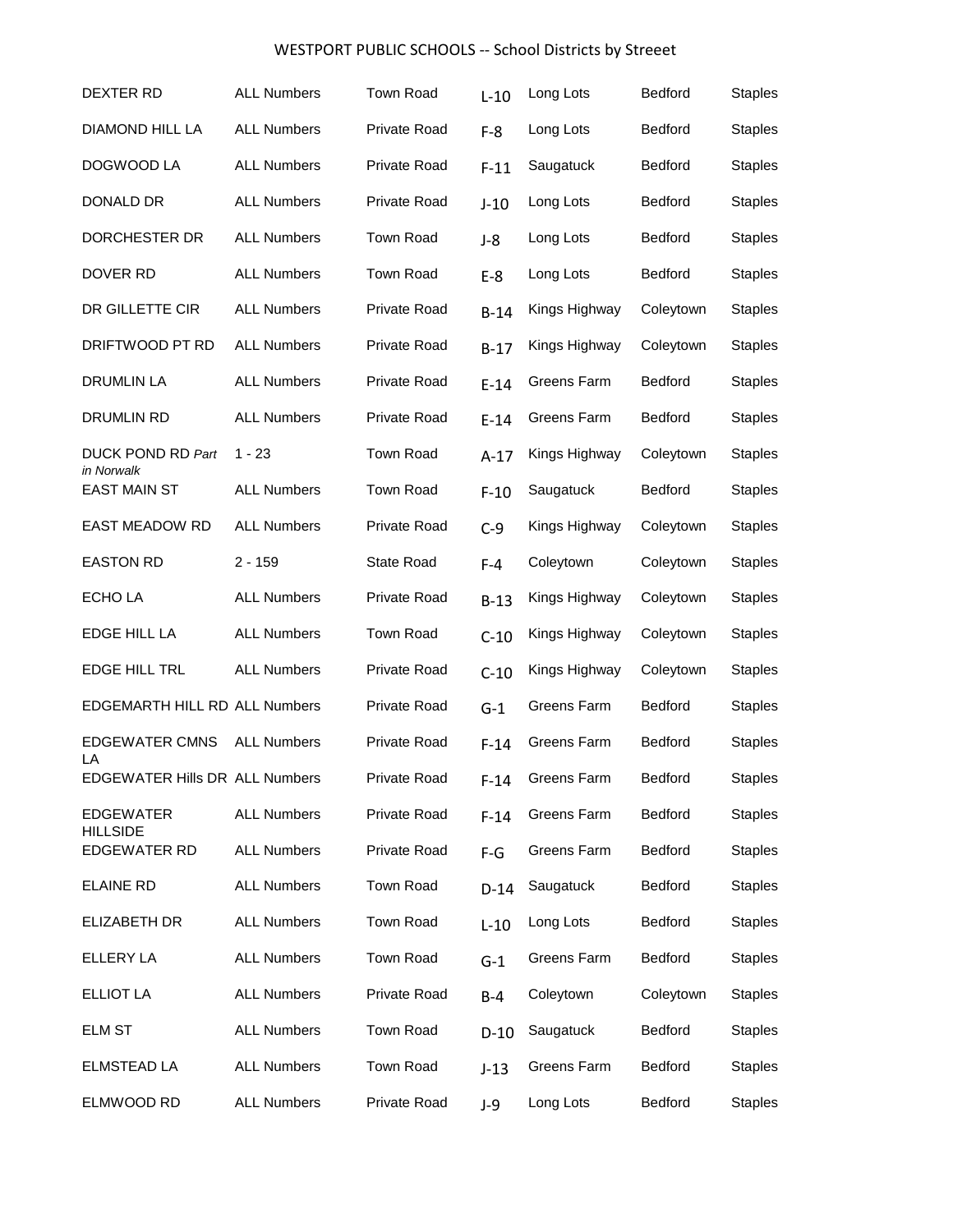| ELWIL DR                      | <b>ALL Numbers</b> | <b>Private Road</b>    | $G-9$   | Long Lots          | <b>Bedford</b> | <b>Staples</b> |
|-------------------------------|--------------------|------------------------|---------|--------------------|----------------|----------------|
| ENO LA                        | <b>ALL Numbers</b> | <b>Town Road</b>       | $B-15$  | Kings Highway      | Coleytown      | <b>Staples</b> |
| <b>EVANS CT</b>               | <b>ALL Numbers</b> | <b>Private Road</b>    | $L-10$  | Long Lots          | <b>Bedford</b> | <b>Staples</b> |
| <b>EVERGREEN AVE</b>          | <b>ALL Numbers</b> | <b>Town Road</b>       | $E-9$   | Saugatuck          | <b>Bedford</b> | <b>Staples</b> |
| <b>EVERGREEN PKWY</b>         | <b>ALL Numbers</b> | <b>Town Road</b>       | $E-9$   | Saugatuck          | <b>Bedford</b> | <b>Staples</b> |
| <b>FAIRFIELD AVE</b>          | <b>ALL Numbers</b> | Town and<br>Private Rd | $F-16$  | <b>Greens Farm</b> | <b>Bedford</b> | <b>Staples</b> |
| <b>FAIRPORT RD</b>            | $1 - 21$           | <b>Town Road</b>       | $L-10$  | Long Lots          | <b>Bedford</b> | <b>Staples</b> |
| <b>FAIRVIEW DR</b>            | <b>ALL Numbers</b> | <b>Town Road</b>       | $H-2$   | Coleytown          | Coleytown      | <b>Staples</b> |
| <b>FARMER RD</b>              | <b>ALL Numbers</b> | <b>Private Road</b>    | $D-13$  | Saugatuck          | <b>Bedford</b> | <b>Staples</b> |
| <b>FARNHAM CT</b>             | <b>ALL Numbers</b> | <b>Private Road</b>    | $D-13$  | Saugatuck          | <b>Bedford</b> | <b>Staples</b> |
| FEATHER HILL RD               | 3, 5,7 ONLY        | <b>Private Road</b>    | $A-8$   | Kings Highway      | Coleytown      | <b>Staples</b> |
| FENWAY (THE)                  | <b>ALL Numbers</b> | <b>Private Road</b>    | $B-10$  | Kings Highway      | Coleytown      | <b>Staples</b> |
| <b>FERMILY LA</b>             | <b>ALL Numbers</b> | <b>Town Road</b>       | $H-2$   | Kings Highway      | Coleytown      | <b>Staples</b> |
| FERNWOOD RD                   | <b>ALL Numbers</b> | <b>Private Road</b>    | $F-9$   | Saugatuck          | Bedford        | <b>Staples</b> |
| <b>FERRY LA</b>               | <b>ALL Numbers</b> | Town Road              | $C-14$  | Kings Highway      | Coleytown      | <b>Staples</b> |
| FERRY LA E                    | <b>ALL Numbers</b> | <b>Town Road</b>       | $D-14$  | Greens Farm        | <b>Bedford</b> | <b>Staples</b> |
| FERRY LAW                     | <b>ALL Numbers</b> | Town Road              | $B-14$  | Kings Highway      | Coleytown      | <b>Staples</b> |
| FIELDCREST RD                 | <b>ALL Numbers</b> | <b>Town Road</b>       | $F-8$   | Long Lots          | <b>Bedford</b> | <b>Staples</b> |
| <b>FILLOW ST</b>              | <b>ALL Numbers</b> | Town Road              | $D-7$   | Coleytown          | Coleytown      | <b>Staples</b> |
| <b>FLINTLOCK RDG</b>          | <b>ALL Numbers</b> | Private Road           | $B-4$   | Kings Highway      | Coleytown      | <b>Staples</b> |
| <b>FLORIAN CT</b>             | <b>ALL Numbers</b> | Private Road           | $H-3$   | Coleytown          | Coleytown      | <b>Staples</b> |
| <b>FLOWER FARM CIR</b>        | <b>ALL Numbers</b> | Private Road           | $J-11$  | Greens Farm        | Bedford        | <b>Staples</b> |
| FLOWER FARM LA                | <b>ALL Numbers</b> | Private Road           | $J-11$  | Greens Farm        | Bedford        | <b>Staples</b> |
| FORD RD                       | <b>ALL Numbers</b> | Town Road              | $D-5$   | Coleytown          | Coleytown      | <b>Staples</b> |
| FOREST DR                     | <b>ALL Numbers</b> | Town Road              | $K-10$  | Long Lots          | Bedford        | <b>Staples</b> |
| FOX RUN LA                    | <b>ALL Numbers</b> | Private Road           | $J - 7$ | Long Lots          | Bedford        | <b>Staples</b> |
| <b>FOXFIRE LA</b>             | <b>ALL Numbers</b> | Private Road           | $D-11$  | Saugatuck          | <b>Bedford</b> | <b>Staples</b> |
| FRAGRANT PINES CT ALL Numbers |                    | Town Road              | $D-8$   | Saugatuck          | Bedford        | <b>Staples</b> |
| <b>FRANKLIN AVE</b>           | <b>ALL Numbers</b> | Private Road           | $D-13$  | Saugatuck          | Bedford        | <b>Staples</b> |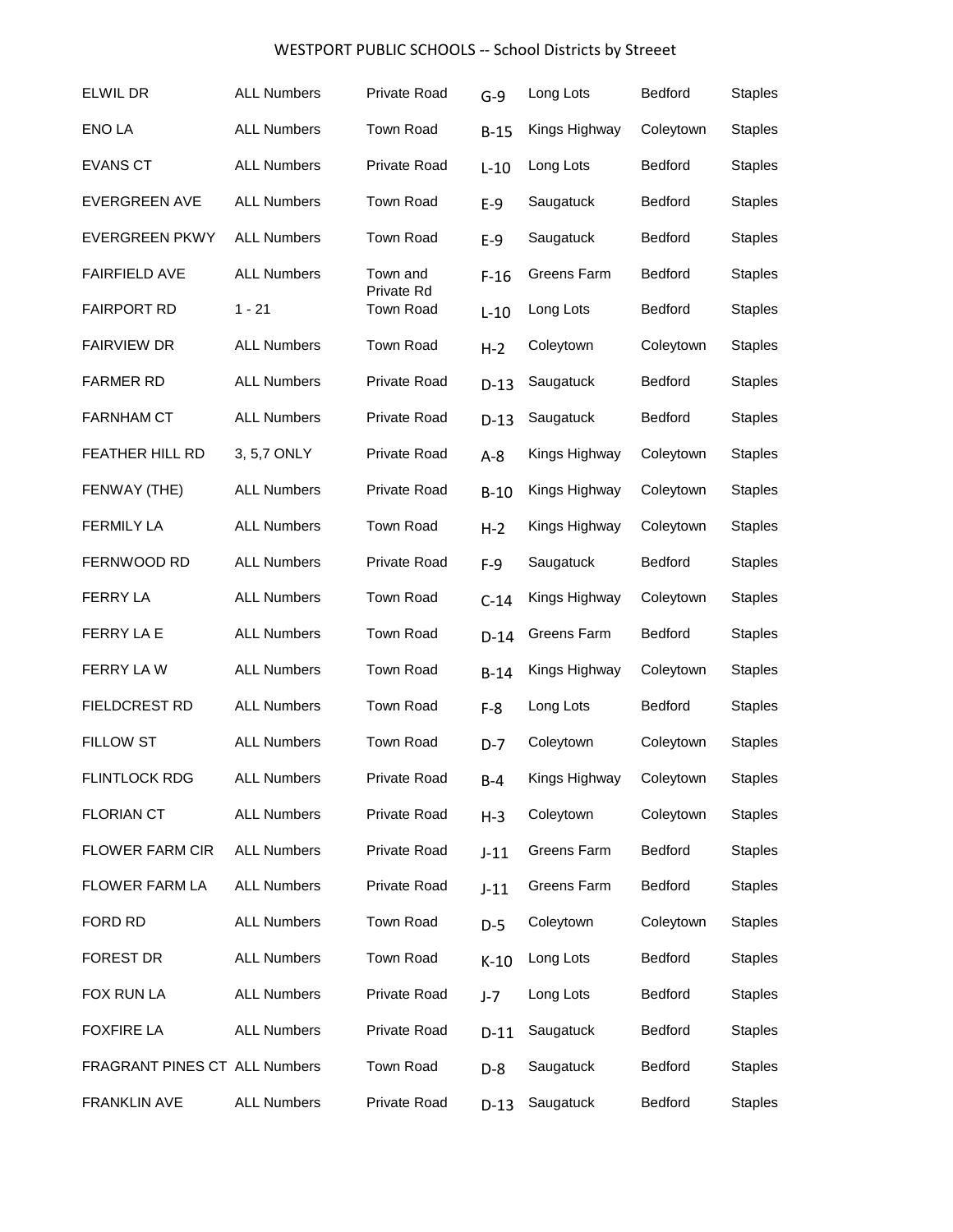| <b>FRANKLIN ST</b>                               | <b>ALL Numbers</b> | Town Road                     | $C-14$ | Kings Highway | Coleytown      | <b>Staples</b> |
|--------------------------------------------------|--------------------|-------------------------------|--------|---------------|----------------|----------------|
| <b>FRASER LA</b>                                 | <b>ALL Numbers</b> | <b>Private Road</b>           | $E-3$  | Coleytown     | Coleytown      | <b>Staples</b> |
| <b>FRASER RD</b>                                 | <b>ALL Numbers</b> | Town Road                     | $E-F$  | Coleytown     | Coleytown      | <b>Staples</b> |
| FRESENIUS RD                                     | <b>ALL Numbers</b> | <b>Town Road</b>              | $H-10$ | Long Lots     | <b>Bedford</b> | <b>Staples</b> |
| <b>GARDEN LA</b>                                 | <b>ALL Numbers</b> | <b>Private Road</b>           | $I-11$ | Greens Farm   | <b>Bedford</b> | <b>Staples</b> |
| <b>GAULT AVE</b>                                 | <b>ALL Numbers</b> | Town Road                     | $D-12$ | Saugatuck     | Bedford        | <b>Staples</b> |
| <b>GAULT PK DR</b>                               | <b>ALL Numbers</b> | Town Road                     | $F-6$  | Coleytown     | Coleytown      | <b>Staples</b> |
| <b>GEORGE ST</b>                                 | <b>ALL Numbers</b> | Private Road                  | $K-11$ | Greens Farm   | <b>Bedford</b> | <b>Staples</b> |
| <b>GILBERT LA</b>                                | <b>ALL Numbers</b> | Private Road                  | $H-12$ | Greens Farm   | <b>Bedford</b> | <b>Staples</b> |
| GLEN (THE)                                       | <b>ALL Numbers</b> | Private Road                  | $F-6$  | Coleytown     | Coleytown      | <b>Staples</b> |
| <b>GLEN DR</b>                                   | <b>ALL Numbers</b> | Town Road                     | $C-15$ | Greens Farm   | Bedford        | <b>Staples</b> |
| <b>GLEN DR N</b>                                 | <b>ALL Numbers</b> | <b>Private Road</b>           | $I-10$ | Long Lots     | Bedford        | <b>Staples</b> |
| <b>GLENDINNING PL</b>                            | <b>ALL Numbers</b> | Private Road                  | $D-4$  | Coleytown     | Coleytown      | <b>Staples</b> |
| <b>GLENWOOD LA</b>                               | <b>ALL Numbers</b> | <b>Private Road</b>           | $K-11$ | Greens Farm   | <b>Bedford</b> | <b>Staples</b> |
| <b>GODFREY LA</b>                                | <b>ALL Numbers</b> | Town Road                     | $L-9$  | Long Lots     | Bedford        | <b>Staples</b> |
| <b>GONCZY RD</b>                                 | <b>ALL Numbers</b> | Private Road                  | $F-13$ | Saugatuck     | <b>Bedford</b> | <b>Staples</b> |
| <b>GORDON LA</b>                                 | <b>ALL Numbers</b> | <b>Private Road</b>           | $H-12$ | Greens Farm   | <b>Bedford</b> | <b>Staples</b> |
| <b>GORHAM AVE</b>                                | <b>ALL Numbers</b> | Town Road                     | $E-9$  | Saugatuck     | <b>Bedford</b> | <b>Staples</b> |
| <b>GRANT AVE</b>                                 | <b>ALL Numbers</b> | Private Road                  | $E-9$  | Saugatuck     | <b>Bedford</b> | <b>Staples</b> |
| <b>GRASSY PLAINS RD</b>                          | <b>ALL Numbers</b> | Private Road                  |        | Kings Highway | Coleytown      | <b>Staples</b> |
| <b>GRAVEL PIT LA</b>                             | <b>ALL Numbers</b> | Private and<br>Undeveloped Rd | $D-12$ | Saugatuck     | Bedford        | <b>Staples</b> |
| <b>GRAY LA</b>                                   | <b>ALL Numbers</b> | Private Road                  | $M-1$  | Greens Farm   | Bedford        | <b>Staples</b> |
| GRAYS FARM RD Part 1 - 15 ODD ONLY<br>in Norwalk |                    | Town Road                     | $F-1$  | Coleytown     | Coleytown      | <b>Staples</b> |
| <b>GREAT MARSH RD</b>                            | <b>ALL Numbers</b> | Private Road                  | $A-16$ | Kings Highway | Coleytown      | <b>Staples</b> |
| <b>GREEN ACRE LA</b>                             | <b>ALL Numbers</b> | Private Road                  | $E-12$ | Saugatuck     | Bedford        | <b>Staples</b> |
| <b>GREENBRIER LA</b>                             | <b>ALL Numbers</b> | Private Road                  | $G-3$  | Coleytown     | Coleytown      | <b>Staples</b> |
| <b>GREENBRIER RD</b>                             | <b>ALL Numbers</b> | Town Road                     | $G-3$  | Coleytown     | Coleytown      | <b>Staples</b> |
| <b>GREENLEA CT Part in</b><br>Norwalk            | 2, 4, 7 ONLY       | Private Road                  | $G-1$  | Coleytown     | Coleytown      | <b>Staples</b> |
| <b>GREENLEA LA Part in</b><br>Norwalk            | 31 & 35 ONLY       | Private Road                  | $F-G$  | Coleytown     | Coleytown      | <b>Staples</b> |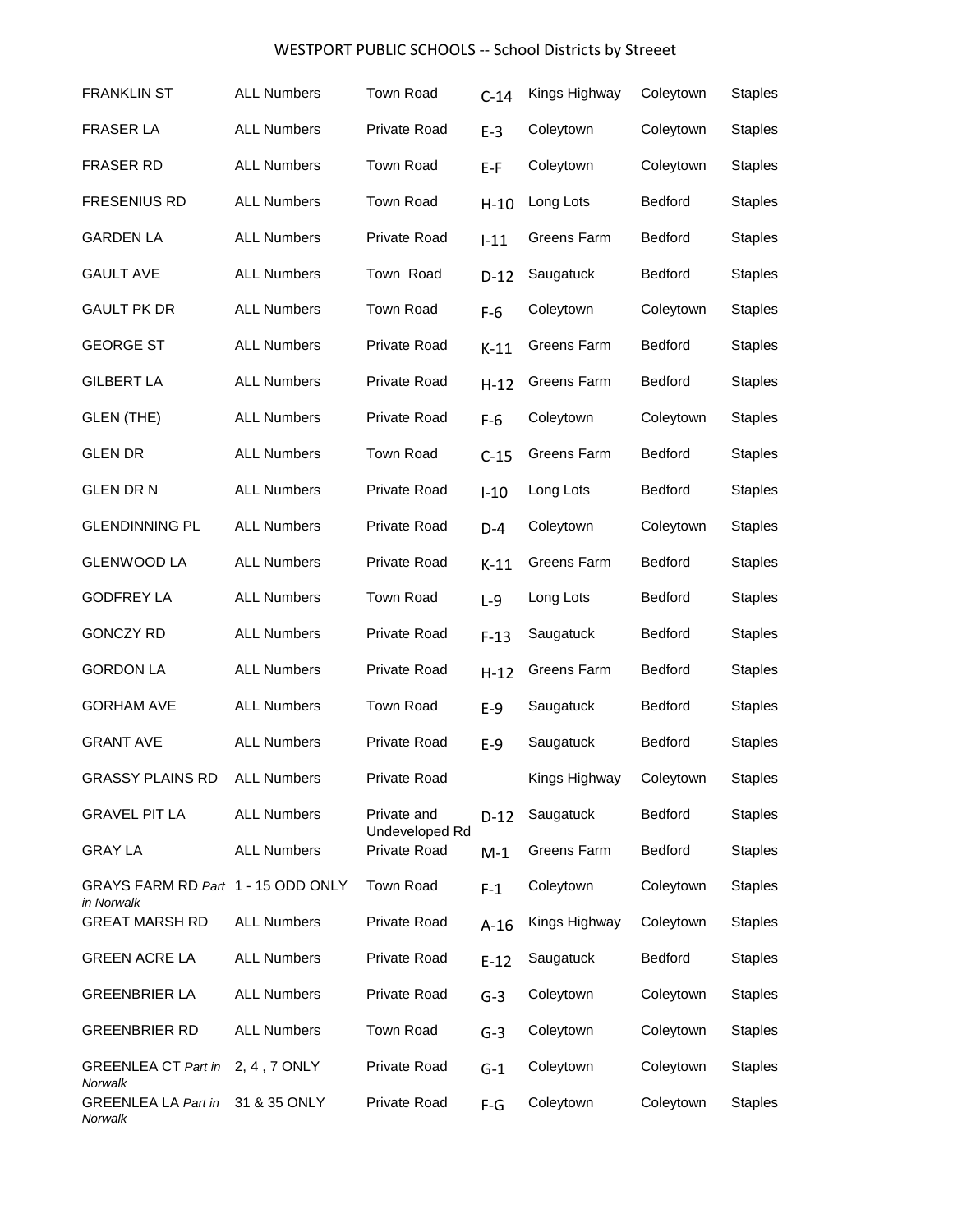| <b>GREENS FARMS HOL ALL Numbers</b>      |                    | <b>Private Road</b>    | $D - E$ | Saugatuck     | Bedford        | <b>Staples</b> |
|------------------------------------------|--------------------|------------------------|---------|---------------|----------------|----------------|
| <b>GREENS FARMS RD</b>                   | $55 - 402$         | Town Road              | $G-1$   | Greens Farm   | <b>Bedford</b> | <b>Staples</b> |
| <b>GREENS FARMS RD</b>                   | $1 - 15$           | Town Road              | $G-1$   | Saugatuck     | <b>Bedford</b> | <b>Staples</b> |
| <b>GREENS FARMS RD</b>                   | $21 - 54$          | Town Road              | $G-1$   | Saugatuck     | <b>Bedford</b> | <b>Staples</b> |
| <b>GREENWOOD LA</b>                      | <b>ALL Numbers</b> | Town Road              | $K-8$   | Long Lots     | <b>Bedford</b> | <b>Staples</b> |
| <b>GREGG LA</b>                          | <b>ALL Numbers</b> | <b>Private Road</b>    | $L-10$  | Long Lots     | <b>Bedford</b> | <b>Staples</b> |
| <b>GREYSTONE FARM</b><br>LA              | <b>ALL Numbers</b> | Town Road              | $I-9$   | Long Lots     | <b>Bedford</b> | <b>Staples</b> |
| <b>GRIST MILL LA</b>                     | <b>ALL Numbers</b> | Town Road              | $M-1$   | Long Lots     | Bedford        | <b>Staples</b> |
| <b>GROUSE PATH</b>                       | <b>ALL Numbers</b> | <b>Private Road</b>    | $A - 4$ | Kings Highway | Coleytown      | <b>Staples</b> |
| <b>GROVE PT RD</b>                       | <b>ALL Numbers</b> | <b>Private Road</b>    | $G-1$   | Greens Farm   | Bedford        | <b>Staples</b> |
| <b>GUARD HILL RD</b>                     | <b>ALL Numbers</b> | <b>Private Road</b>    | $D-6$   | Coleytown     | Coleytown      | <b>Staples</b> |
| <b>GUDZIK CT Now Sugar</b><br>Maple Lane | <b>ALL Numbers</b> | <b>Private Road</b>    | $F-10$  | Saugatuck     | <b>Bedford</b> | <b>Staples</b> |
| <b>GUILDER LA</b>                        | <b>ALL Numbers</b> | <b>Private Road</b>    | $D-9$   | Saugatuck     | <b>Bedford</b> | <b>Staples</b> |
| <b>GUYER RD</b>                          | <b>ALL Numbers</b> | <b>Town Road</b>       | $F-13$  | Saugatuck     | <b>Bedford</b> | <b>Staples</b> |
| <b>HALE ST</b>                           | <b>ALL Numbers</b> | Town Road              | $F-13$  | Saugatuck     | <b>Bedford</b> | <b>Staples</b> |
| <b>HALES CT</b>                          | <b>ALL Numbers</b> | <b>Town Road</b>       | $E-14$  | Greens Farm   | <b>Bedford</b> | <b>Staples</b> |
| <b>HALES RD</b>                          | <b>ALL Numbers</b> | Town Road              | $E-14$  | Coleytown     | Coleytown      | <b>Staples</b> |
| <b>HALF MILE CMN</b>                     | <b>ALL Numbers</b> | Town Road              | $H-6$   | Coleytown     | Coleytown      | <b>Staples</b> |
| <b>HARBOR HILL</b>                       | <b>ALL Numbers</b> | <b>Private Road</b>    | $F-16$  | Greens Farm   | <b>Bedford</b> | <b>Staples</b> |
| <b>HARBOR RD</b>                         | <b>ALL Numbers</b> | Town and<br>Private Rd | $B-17$  | Kings Highway | Coleytown      | <b>Staples</b> |
| <b>HARBORVIEW RD</b>                     | <b>ALL Numbers</b> | Town Road              | $D - E$ | Saugatuck     | Bedford        | <b>Staples</b> |
| <b>HARDING LA</b>                        | <b>ALL Numbers</b> | Town and<br>Private Rd | $G-1$   | Greens Farm   | Bedford        | <b>Staples</b> |
| HARVEST CMNS                             | <b>ALL Numbers</b> | Private Road           | $J-10$  | Long Lots     | Bedford        | <b>Staples</b> |
| HATCHERY BRK LA                          | <b>ALL Numbers</b> | Undeveloped<br>Road    | $B-7$   | Kings Highway | Coleytown      | <b>Staples</b> |
| <b>HAWTHORNE TER</b>                     | <b>ALL Numbers</b> | Private Road           | $J - 7$ | Long Lots     | Bedford        | <b>Staples</b> |
| HAZELNUT RD                              | <b>ALL Numbers</b> | Town and<br>Private Rd | $G-5$   | Coleytown     | Coleytown      | <b>Staples</b> |
| <b>HEATHER HILL</b>                      | <b>ALL Numbers</b> | Private Road           | $G-1$   | Saugatuck     | Bedford        | <b>Staples</b> |
| HEATHWOOD LA                             | <b>ALL Numbers</b> | Private Road           | $A-8$   | Kings Highway | Coleytown      | <b>Staples</b> |
| <b>HEDGEROW LA</b>                       | <b>ALL Numbers</b> | Private Road           | $D-15$  | Greens Farm   | Bedford        | <b>Staples</b> |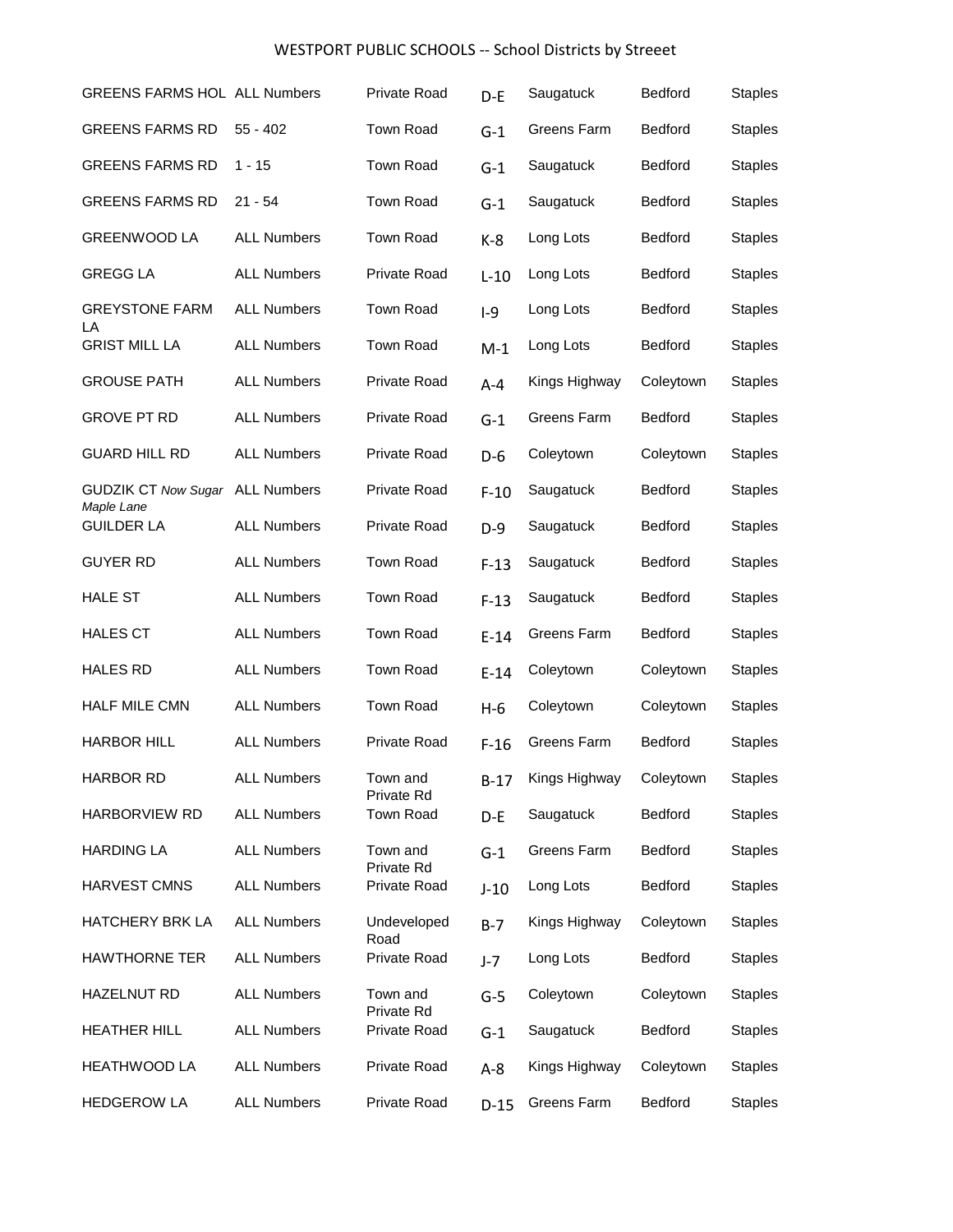| <b>HEDLEY FARMS RD</b>                     | <b>ALL Numbers</b>                       | <b>Private Road</b>               | $L-13$  | Greens Farm   | Bedford        | <b>Staples</b> |
|--------------------------------------------|------------------------------------------|-----------------------------------|---------|---------------|----------------|----------------|
| <b>HEMLOCK HILL</b>                        | <b>ALL Numbers</b>                       | Private Road                      | $C-9$   | Kings Highway | Coleytown      | <b>Staples</b> |
| <b>HEN HAWK LA</b>                         | <b>ALL Numbers</b>                       | <b>Private Road</b>               | $F-10$  | Saugatuck     | <b>Bedford</b> | <b>Staples</b> |
| HERBERT BALDWIN                            | <b>ALL Numbers</b>                       | <b>Town Road</b>                  | $D-16$  | Greens Farm   | <b>Bedford</b> | <b>Staples</b> |
| <b>HERITAGE CT</b>                         | <b>ALL Numbers</b>                       | <b>Private Road</b>               | $B-14$  | Kings Highway | Coleytown      | <b>Staples</b> |
| <b>HERMIT CT</b>                           | <b>ALL Numbers</b>                       | Private Road                      | $B-5$   | Coleytown     | Coleytown      | <b>Staples</b> |
| <b>HERMIT LA</b>                           | <b>ALL Numbers</b>                       | Town Road                         | $B-5$   | Coleytown     | Coleytown      | <b>Staples</b> |
| <b>HERON LAKE LA</b>                       | <b>ALL Numbers</b>                       | Private Road                      | $A-7$   | Kings Highway | Coleytown      | <b>Staples</b> |
| <b>HIAWATHA LA</b>                         | <b>ALL Numbers</b>                       | Town and                          | $B-14$  | Kings Highway | Coleytown      | <b>Staples</b> |
| <b>HICKORY DR</b>                          | <b>ALL Numbers</b>                       | Private Rd<br><b>Private Road</b> | $I-10$  | Long Lots     | Bedford        | <b>Staples</b> |
| <b>HICKORY HILL RD</b>                     | <b>ALL Numbers</b>                       | Private Road                      | $E-8$   | Long Lots     | Bedford        | <b>Staples</b> |
| <b>HIDDEN BROOK Part</b><br>of Sasco Creek |                                          | <b>Private Road</b>               | $L-11$  | Greens Farm   | <b>Bedford</b> | <b>Staples</b> |
| <b>HIDDEN HILL</b>                         | <b>ALL Numbers</b>                       | Private Road                      | $E-16$  | Greens Farm   | Bedford        | <b>Staples</b> |
| HIDE-AWAY LA                               | <b>ALL Numbers</b>                       | Private Road                      | $F-14$  | Greens Farm   | <b>Bedford</b> | <b>Staples</b> |
| <b>HIGH GATE RD</b>                        | <b>ALL Numbers</b>                       | <b>Private Road</b>               | $K-11$  | Greens Farm   | <b>Bedford</b> | <b>Staples</b> |
| HIGH PT E                                  | <b>ALL Numbers</b>                       | <b>Private Road</b>               | $J-8$   | Long Lots     | <b>Bedford</b> | Staples        |
| HIGH PT RD                                 | <b>ALL Numbers</b>                       | <b>Town Road</b>                  | $J-8$   | Long Lots     | <b>Bedford</b> | <b>Staples</b> |
| HIGH PT W                                  | <b>ALL Numbers</b>                       | <b>Private Road</b>               | $J-8$   | Long Lots     | <b>Bedford</b> | <b>Staples</b> |
| <b>HIGH ST</b>                             | <b>ALL Numbers</b>                       | <b>Private Road</b>               | $E-13$  | Saugatuck     | Bedford        | <b>Staples</b> |
| <b>HIGHLAND RD</b>                         | <b>ALL Numbers</b>                       | Town Road                         | $I - 4$ | Coleytown     | Coleytown      | <b>Staples</b> |
| HIGHWOOD LA                                | ODD: 9 ONLY<br><b>EVEN: 2-10 ONLY</b>    | Private Road                      | $B-3$   | Coleytown     | Coleytown      | <b>Staples</b> |
| HIGHWOOD RD                                | <b>ODD: 5-11 ONLY</b><br>EVEN: 6-20 ONLY | <b>Private Road</b>               | $B-3$   | Coleytown     | Coleytown      | <b>Staples</b> |
| HILLANDALE LA                              | <b>ALL Numbers</b>                       | Town Road                         | $J-11$  | Greens Farm   | Bedford        | <b>Staples</b> |
| HILLANDALE RD                              | <b>ALL Numbers</b>                       | Town Road                         | $H-11$  | Greens Farm   | Bedford        | <b>Staples</b> |
| <b>HILLS LA</b>                            | <b>NOT ELIGIBLE</b>                      | Private Road                      |         | ----- B-12    |                |                |
| HILLS PT RD                                | 2-116 EVEN                               | Town Road                         | $F-11$  | Saugatuck     | Bedford        | <b>Staples</b> |
| HILLS PT RD                                | 1-117 ODD                                | Town Road                         | $F-11$  | Greens Farm   | Bedford        | <b>Staples</b> |
| HILLS PT RD                                | 118 - 274                                | Town Road                         | $F-13$  | Greens Farm   | Bedford        | <b>Staples</b> |
| <b>HILLSIDE RD</b>                         | <b>ALL Numbers</b>                       | Private Road                      | $F-14$  | Greens Farm   | Bedford        | <b>Staples</b> |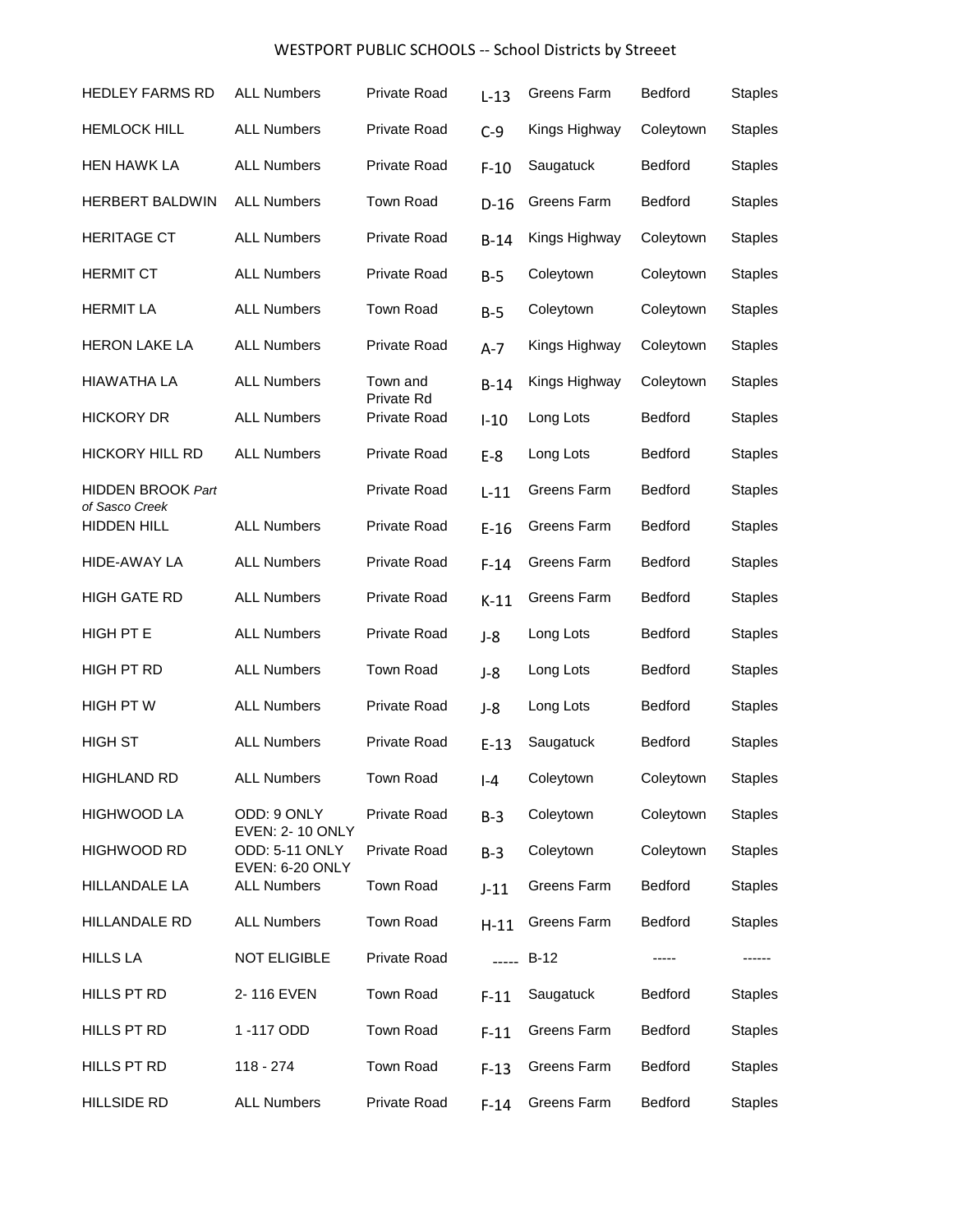| <b>HILLTOP TRL</b>                    | <b>ALL Numbers</b> | Town Road           | $I-11$  | Greens Farm   | Bedford        | <b>Staples</b> |
|---------------------------------------|--------------------|---------------------|---------|---------------|----------------|----------------|
| <b>HILLYFIELD LA</b>                  | <b>ALL Numbers</b> | Town Road           | $B-12$  | Kings Highway | Coleytown      | <b>Staples</b> |
| <b>HITCHCOCK RD</b>                   | <b>ALL Numbers</b> | <b>Private Road</b> | $F-7$   | Long Lots     | <b>Bedford</b> | <b>Staples</b> |
| <b>HOCKANUM RD</b>                    | <b>ALL Numbers</b> | Town Road           | $F - 7$ | Coleytown     | Coleytown      | <b>Staples</b> |
| <b>HOGAN TRL</b>                      | <b>ALL Numbers</b> | <b>Town Road</b>    | $B-13$  | Kings Highway | Coleytown      | <b>Staples</b> |
| <b>HOLLIN CT</b>                      | <b>ALL Numbers</b> | <b>Private Road</b> | $C-5$   | Coleytown     | Coleytown      | <b>Staples</b> |
| <b>HOOPER RD</b>                      | <b>ALL Numbers</b> | <b>Private Road</b> | $H - 4$ | Coleytown     | Coleytown      | <b>Staples</b> |
| HORSE SHOE CT                         | <b>ALL Numbers</b> | <b>Private Road</b> | $D-13$  | Saugatuck     | Bedford        | <b>Staples</b> |
| HORSE SHOE LA                         | <b>ALL Numbers</b> | <b>Private Road</b> | $D-13$  | Saugatuck     | Bedford        | <b>Staples</b> |
| <b>HUBBELS LA</b>                     | <b>ALL Numbers</b> | <b>Private Road</b> | $E-7$   | Coleytown     | Coleytown      | <b>Staples</b> |
| <b>HUNT CLUB LA</b>                   | <b>ALL Numbers</b> | Town Road           | $K-9$   | Long Lots     | Bedford        | <b>Staples</b> |
| <b>HUNTING LA</b>                     | <b>ALL Numbers</b> | Town Road           | $L-10$  | Long Lots     | <b>Bedford</b> | <b>Staples</b> |
| <b>HYATT CT</b>                       | <b>ALL Numbers</b> | <b>Private Road</b> | $B-11$  | Kings Highway | Coleytown      | <b>Staples</b> |
| <b>HAYTT LA</b>                       | <b>ALL Numbers</b> | Town Road           | $C-10$  | Kings Highway | Coleytown      | <b>Staples</b> |
| <b>HYDE LA</b>                        | <b>ALL Numbers</b> | Town Road           | $K-10$  | Long Lots     | Bedford        | <b>Staples</b> |
| <b>IMPERIAL AVE</b>                   | <b>ALL Numbers</b> | Town Road           | $D-11$  | Saugatuck     | <b>Bedford</b> | <b>Staples</b> |
| <b>IMPERIAL LNDG</b>                  | <b>ALL Numbers</b> | <b>Private Road</b> | $C-13$  | Saugatuck     | Bedford        | <b>Staples</b> |
| <b>INCREASE LA</b>                    | <b>ALL Numbers</b> | Town Road           | $K-13$  | Greens Farm   | <b>Bedford</b> | <b>Staples</b> |
| <b>INDIAN HILL RD</b>                 | <b>ALL Numbers</b> | Town Road           | $B-13$  | Kings Highway | Coleytown      | <b>Staples</b> |
| <b>INDIAN PT LA</b>                   | <b>ALL Numbers</b> | Town Road           | $B-11$  | Kings Highway | Coleytown      | <b>Staples</b> |
| <b>INDIAN RIVER GREEN ALL Numbers</b> |                    | Private Road        | $B-14$  | Kings Highway | Coleytown      | <b>Staples</b> |
| <b>INWOOD LA</b>                      | <b>ALL Numbers</b> | Private Road        | $F-14$  | Greens Farm   | Bedford        | <b>Staples</b> |
| <b>IRIS LA</b>                        | <b>ALL Numbers</b> | Town Road           | $1-11$  | Greens Farm   | Bedford        | <b>Staples</b> |
| <b>IRON GATE HILL</b>                 | <b>ALL Numbers</b> | Private Road        | $C-18$  | Kings Highway | Coleytown      | <b>Staples</b> |
| <b>ISLAND WAY</b>                     | <b>ALL Numbers</b> | Private Road        | $C-18$  | Kings Highway | Coleytown      | <b>Staples</b> |
| <b>IVANHOE LA</b>                     | <b>ALL Numbers</b> | Town Road           | $D-13$  | Saugatuck     | Bedford        | <b>Staples</b> |
| <b>IVY KNOLL</b>                      | <b>ALL Numbers</b> | Town Road           | $C-9$   | Kings Highway | Coleytown      | <b>Staples</b> |
| <b>IVY TER</b>                        | <b>ALL Numbers</b> | Private Road        | $G-1$   | Saugatuck     | Bedford        | <b>Staples</b> |
| <b>IZZO LA</b>                        | <b>ALL Numbers</b> | Private Road        | $D-7$   | Coleytown     | Coleytown      | <b>Staples</b> |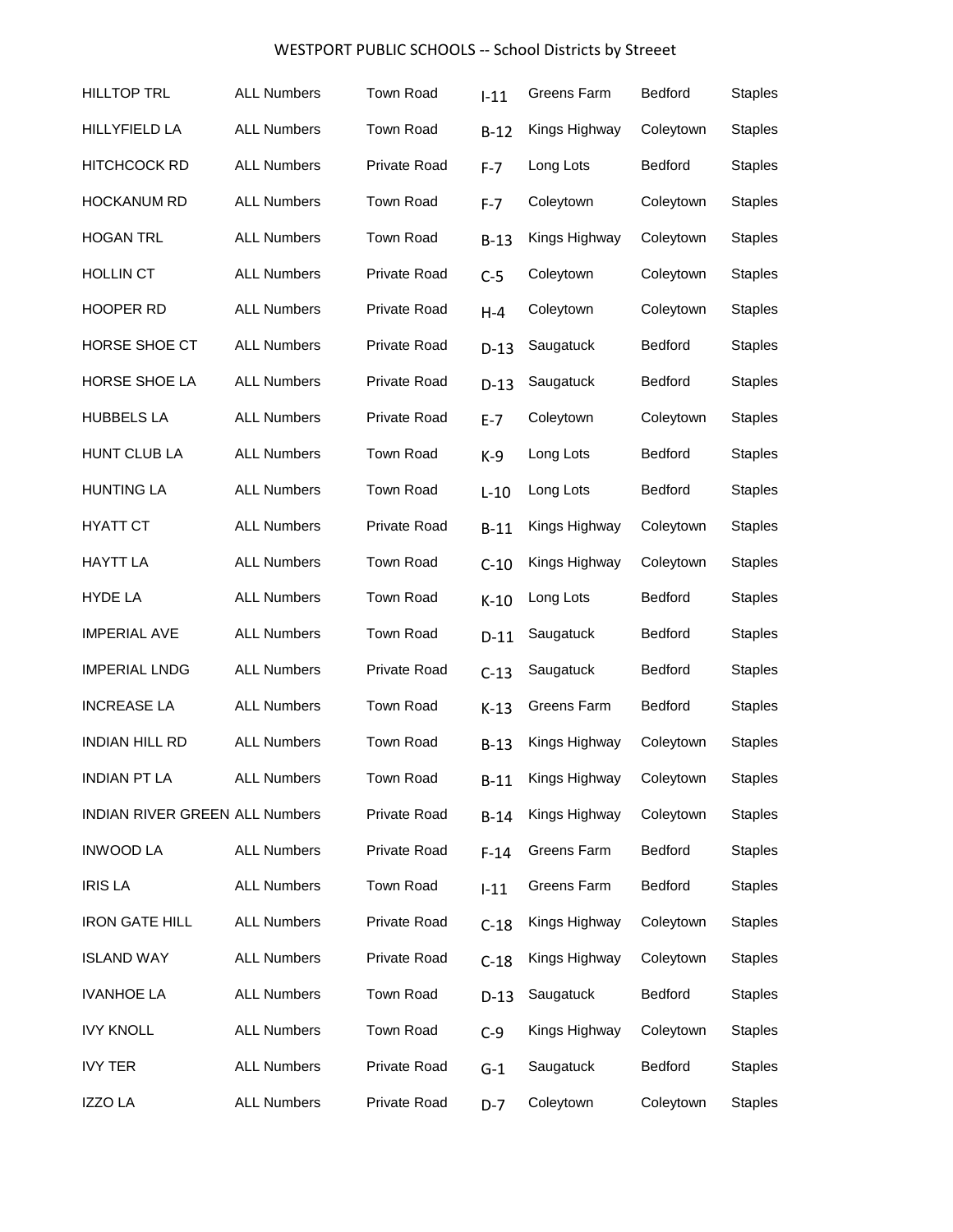| <b>JACKIE LA</b>              | <b>ALL Numbers</b>   | <b>Private Road</b>    | $D-14$  | Greens Farm   | Bedford        | <b>Staples</b> |
|-------------------------------|----------------------|------------------------|---------|---------------|----------------|----------------|
| <b>JAMES LA</b>               | <b>ALL Numbers</b>   | Town Road              | $H-5$   | Coleytown     | Coleytown      | <b>Staples</b> |
| <b>JANSON CT</b>              | <b>ALL Numbers</b>   | Town Road              | $E-8$   | Long Lots     | <b>Bedford</b> | <b>Staples</b> |
| <b>JANSON DR</b>              | <b>ALL Numbers</b>   | Town Road              | $E-8$   | Long Lots     | <b>Bedford</b> | <b>Staples</b> |
| JANUARY LA                    | <b>ALL Numbers</b>   | <b>Private Road</b>    | $K-10$  | Long Lots     | <b>Bedford</b> | <b>Staples</b> |
| <b>JENNIE LA</b>              | <b>ALL Numbers</b>   | Town Road              | $E-14$  | Greens Farm   | <b>Bedford</b> | <b>Staples</b> |
| <b>JENNIFER LA</b>            | <b>ALL Numbers</b>   | <b>Private Road</b>    | $B-8$   | Kings Highway | Coleytown      | <b>Staples</b> |
| <b>JENNINGS CT</b>            | <b>ALL Numbers</b>   | Town Road              | $K-8$   | Long Lots     | <b>Bedford</b> | <b>Staples</b> |
| <b>JESUP RD</b>               | <b>ALL Numbers</b>   | Town Road              | $D-10$  | Saugatuck     | <b>Bedford</b> | <b>Staples</b> |
| <b>JOANN CIR</b>              | <b>ALL Numbers</b>   | Town Road              | $G-8$   | Long Lots     | <b>Bedford</b> | <b>Staples</b> |
| <b>JOANTHAN LA</b>            | <b>ALL Numbers</b>   | Private Road           | $C-13$  | Kings Highway | Coleytown      | <b>Staples</b> |
| JUDY PT LA                    | <b>ALL Numbers</b>   | <b>Private Road</b>    | $B-15$  | Kings Highway | Coleytown      | <b>Staples</b> |
| <b>JULIAN BRODIE RD</b>       | <b>ALL Numbers</b>   | Town Road              | $D-15$  | Greens Farm   | Bedford        | <b>Staples</b> |
| <b>JUNIPER RD</b>             | <b>ALL Numbers</b>   | Town Road              | $E-8$   | Saugatuck     | <b>Bedford</b> | <b>Staples</b> |
| <b>KEENES RD</b>              | <b>ALL Numbers</b>   | <b>Private Road</b>    | $I-10$  | Long Lots     | Bedford        | <b>Staples</b> |
| <b>KELLER LA</b>              | <b>ALL Numbers</b>   | <b>Private Road</b>    | $J-10$  | Long Lots     | <b>Bedford</b> | <b>Staples</b> |
| <b>KENSINGTON PL</b>          | <b>ALL Numbers</b>   | <b>Private Road</b>    | $H - 7$ | Long Lots     | <b>Bedford</b> | <b>Staples</b> |
| <b>KETCHUM ST</b>             | <b>ALL Numbers</b>   | Town Road              | $C-14$  | Kings Highway | Coleytown      | <b>Staples</b> |
| <b>KEYSER RD</b>              | <b>ALL Numbers</b>   | <b>Private Road</b>    | $D-13$  | Saugatuck     | Bedford        | <b>Staples</b> |
| KIMBERLY RD                   | <b>ALL Numbers</b>   | Private Road           | $E-6$   | Coleytown     | Coleytown      | <b>Staples</b> |
| <b>KINGS HWY N</b>            | $3 - 131$            | Town and State<br>Road | $C-10$  | Kings Highway | Coleytown      | <b>Staples</b> |
| KINGS HWY S                   | <b>ALL Numbers</b>   | Town Road              | $B-12$  | Kings Highway | Coleytown      | <b>Staples</b> |
| <b>KIROCK PL</b>              | <b>ALL Numbers</b>   | <b>Private Road</b>    | $I-12$  | Greens Farm   | <b>Bedford</b> | <b>Staples</b> |
| LAKE DR                       | <b>ALL Numbers</b>   | Undeveloped<br>Road    | $C-8$   | Coleytown     | Coleytown      | <b>Staples</b> |
| LAKEVIEW RD                   | <b>ALL Numbers</b>   | Private Road           | $E-13$  | Saugatuck     | Bedford        | <b>Staples</b> |
| <b>LAMPLIGHT LA</b>           | <b>ALL Numbers</b>   | <b>Town Road</b>       | $F-14$  | Greens Farm   | <b>Bedford</b> | <b>Staples</b> |
| LANGDON RD Part in<br>Norwalk | See Shorehaven<br>Rd | <b>Private Road</b>    | $A-18$  | Kings Highway | Coleytown      | <b>Staples</b> |
| LANSDOWNE                     | <b>ALL Numbers</b>   | Private Road           | $L-11$  | Greens Farm   | Bedford        | <b>Staples</b> |
| <b>LANTERN HILL RD</b>        | <b>ALL Numbers</b>   | Private Road           | $F-9$   | Saugatuck     | Bedford        | <b>Staples</b> |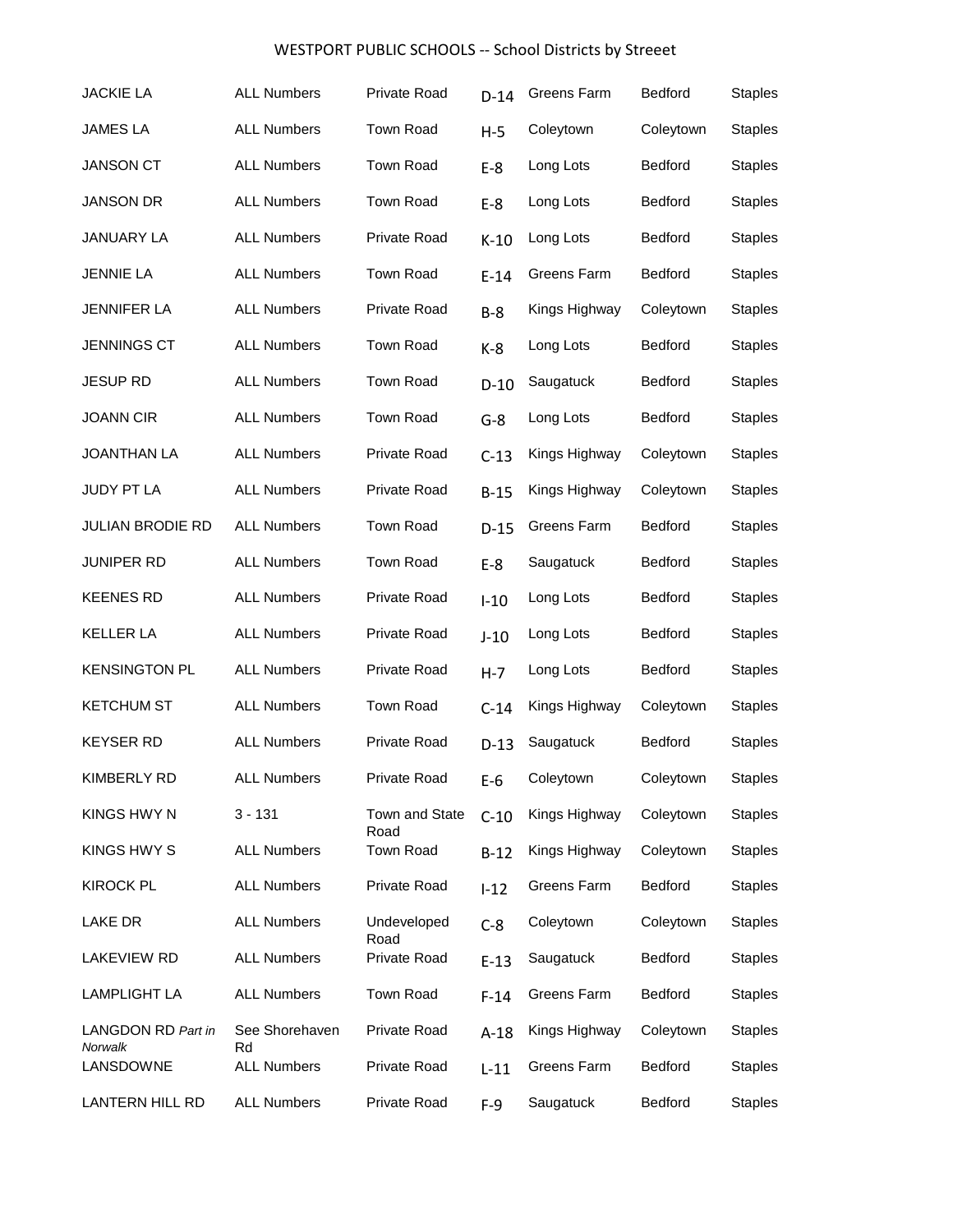| <b>LARCH TREE LANE</b> | <b>ALL Numbers</b>  | <b>Private Road</b> | $C-4$   | Coleytown     | Coleytown      | <b>Staples</b> |
|------------------------|---------------------|---------------------|---------|---------------|----------------|----------------|
| <b>LAUREL LA</b>       | <b>ALL Numbers</b>  | Private Road        | $D-12$  | Saugatuck     | <b>Bedford</b> | <b>Staples</b> |
| LAUREL RD              | <b>ALL Numbers</b>  | Private Road        | $D-12$  | Saugatuck     | Bedford        | <b>Staples</b> |
| LAZY BRK LA            | <b>ALL Numbers</b>  | Private Road        | $H-12$  | Greens Farm   | Bedford        | <b>Staples</b> |
| LEDGE MEADOW LA        | <b>ALL Numbers</b>  | Private Road        | $D-11$  | Saugatuck     | Bedford        | <b>Staples</b> |
| LEDGEMOOR LA           | <b>ALL Numbers</b>  | Private Road        | $G-9$   | Saugatuck     | <b>Bedford</b> | <b>Staples</b> |
| <b>LEES LA</b>         | <b>ALL Numbers</b>  | Town Road           | $D-7$   | Coleytown     | Coleytown      | <b>Staples</b> |
| LEHN FARM RD           | <b>ALL Numbers</b>  | Private Road        | $G-8$   | Long Lots     | <b>Bedford</b> | <b>Staples</b> |
| <b>LESLIE LA</b>       | <b>ALL Numbers</b>  | Town Road           | $G-8$   | Long Lots     | <b>Bedford</b> | <b>Staples</b> |
| <b>LILAC LA</b>        | <b>ALL Numbers</b>  | Private Road        | $F-14$  | Greens Farm   | <b>Bedford</b> | <b>Staples</b> |
| <b>LINCOLN ST</b>      | <b>ALL Numbers</b>  | <b>Town Road</b>    | $D-11$  | Kings Highway | Coleytown      | <b>Staples</b> |
| <b>LINDA LA</b>        | <b>ALL Numbers</b>  | Town Road           | $J-9$   | Long Lots     | Bedford        | <b>Staples</b> |
| <b>LINDEN LA</b>       | <b>ALL Numbers</b>  | Private Road        | $E-9$   | Saugatuck     | <b>Bedford</b> | <b>Staples</b> |
| <b>LINDEN ST</b>       | <b>ALL Numbers</b>  | Private Road        | $E-11$  | Saugatuck     | Bedford        | <b>Staples</b> |
| LISA CT & LISA LN      | <b>NOT ELIGIBLE</b> |                     |         |               |                |                |
| <b>LITTLE FOX LA</b>   | <b>ALL Numbers</b>  | <b>Private Road</b> | $C-5$   | Coleytown     | Coleytown      | <b>Staples</b> |
| LITTLE LA              | <b>ALL Numbers</b>  | Private Road        | $E-3$   | Coleytown     | Coleytown      | <b>Staples</b> |
| LOCKWOOD CIR           | $3 - 15$            | Private Road        | $H - 4$ | Coleytown     | Coleytown      | <b>Staples</b> |
| <b>LOCUST LA</b>       | <b>ALL Numbers</b>  | Private Road        | $B-13$  | Kings Highway | Coleytown      | <b>Staples</b> |
| LONE PINE CT           | <b>ALL Numbers</b>  | Private Road        | $E-9$   | Saugatuck     | Bedford        | <b>Staples</b> |
| LONE PINE LA           | <b>ALL Numbers</b>  | Town Road           | $E-9$   | Saugatuck     | Bedford        | <b>Staples</b> |
| LONG LOTS CT           | <b>ALL Numbers</b>  | Private Road        | $H-10$  | Long Lots     | Bedford        | <b>Staples</b> |
| LONG LOTS LA           | <b>ALL Numbers</b>  | Private Road        | $H-10$  | Long Lots     | Bedford        | <b>Staples</b> |
| LONG LOTS RD           | <b>ALL Numbers</b>  | Town Road           | $I-10$  | Long Lots     | Bedford        | <b>Staples</b> |
| LONGVIEW RD            | <b>ALL Numbers</b>  | Town Road           | $E-15$  | Greens Farm   | Bedford        | <b>Staples</b> |
| LOOKOUT LA             | <b>ALL Numbers</b>  | Private Road        | $G-1$   | Greens Farm   | Bedford        | <b>Staples</b> |
| <b>LOOKOUT TRL</b>     | <b>ALL Numbers</b>  | Private Road        | $F-13$  | Greens Farm   | Bedford        | <b>Staples</b> |
| LOREN LA               | <b>ALL Numbers</b>  | Town Road           | $D-7$   | Coleytown     | Coleytown      | <b>Staples</b> |
| LORETTA CT             | <b>ALL Numbers</b>  | Private Road        | $F-14$  | Greens Farm   | Bedford        | <b>Staples</b> |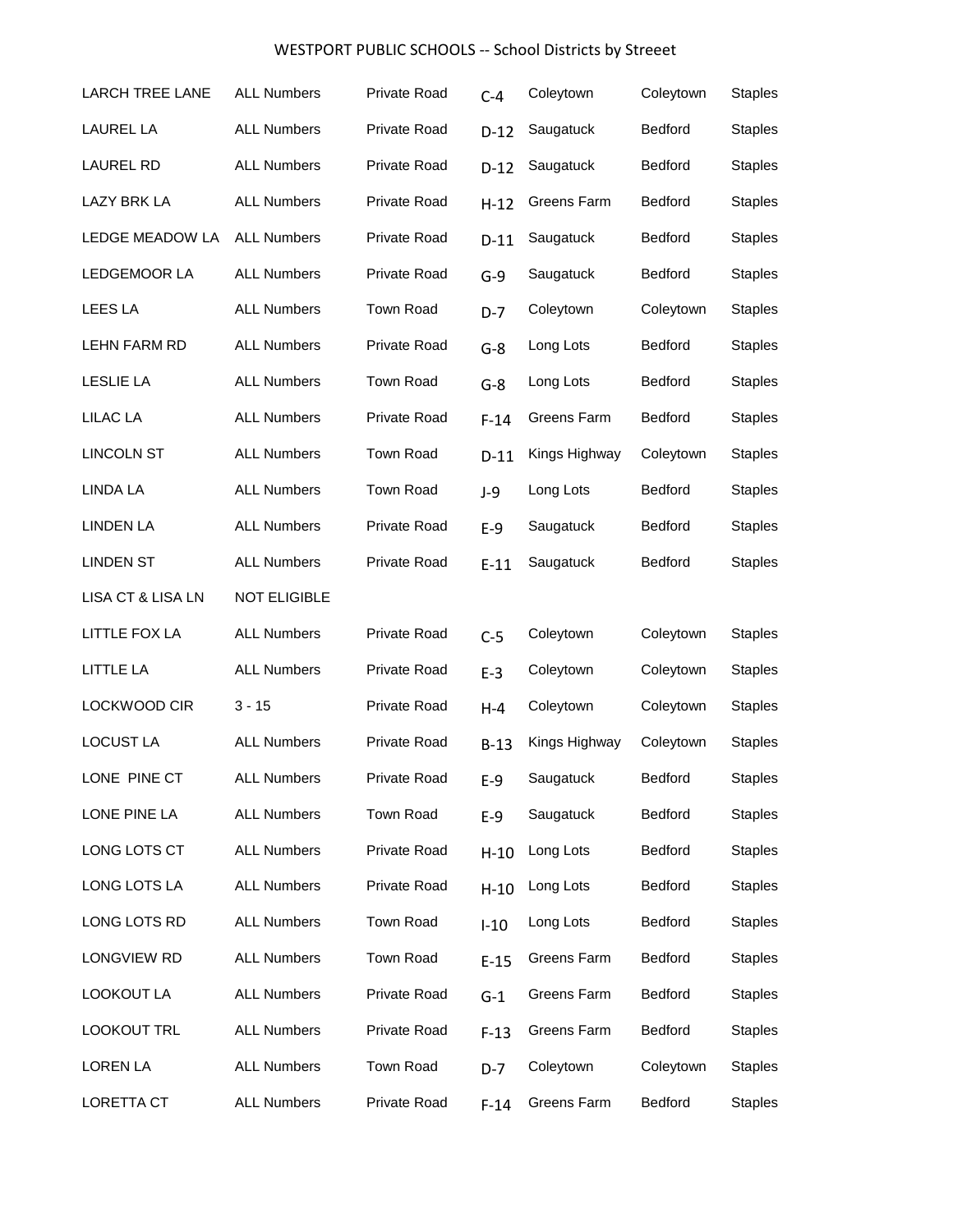| <b>LOST LODGE RD</b>   | <b>ALL Numbers</b>         | PRIVATE RD             | $F-8$  | Long Lots     | <b>Bedford</b> | <b>Staples</b> |
|------------------------|----------------------------|------------------------|--------|---------------|----------------|----------------|
| LOWLYN RD              | <b>ALL Numbers</b>         | <b>Private Road</b>    | $A-8$  | Kings Highway | Coleytown      | <b>Staples</b> |
| LUDLOW RD              | <b>ALL Numbers</b>         | <b>Town Road</b>       | $C-11$ | Kings Highway | Coleytown      | <b>Staples</b> |
| LYNDALE PK             | <b>ALL Numbers</b>         | Private Road           | $D-6$  | Coleytown     | Coleytown      | <b>Staples</b> |
| <b>LYONS PLAINS RD</b> | 2 - 66 ONLY; not 7<br>or 9 | <b>Town Road</b>       | $E-4$  | Coleytown     | Coleytown      | <b>Staples</b> |
| <b>MADELINE AVE</b>    | <b>ALL Numbers</b>         | Private Road           | $B-18$ | Kings Highway | Coleytown      | <b>Staples</b> |
| <b>MAIN ST</b>         | $7 - 391$                  | Town and State<br>Road | $D-9$  | Saugatuck     | Bedford        | <b>Staples</b> |
| <b>MAIN ST</b>         | 395 - 500                  | Town and State<br>Road | $D-9$  | Coleytown     | Coleytown      | <b>Staples</b> |
| MALLARD LA             | <b>ALL Numbers</b>         | Private Road           | $L-10$ | Long Lots     | Bedford        | <b>Staples</b> |
| <b>MANITOU CT</b>      | <b>ALL Numbers</b>         | Private Road           | $C-15$ | Greens Farm   | <b>Bedford</b> | <b>Staples</b> |
| <b>MANITOU RD</b>      | <b>ALL Numbers</b>         | Private Road           | $D-15$ | Greens Farm   | Bedford        | <b>Staples</b> |
| <b>MANOR DR</b>        | <b>ALL Numbers</b>         | <b>Private Road</b>    | $C-5$  | Coleytown     | Coleytown      | <b>Staples</b> |
| MANSFIELD PL           | <b>ALL Numbers</b>         | Private Road           | $E-13$ | Saugatuck     | <b>Bedford</b> | <b>Staples</b> |
| MAPLE AVE N            | <b>ALL Numbers</b>         | <b>Town Road</b>       | $K-10$ | Long Lots     | <b>Bedford</b> | <b>Staples</b> |
| MAPLE AVE S            | <b>ALL Numbers</b>         | <b>Town Road</b>       | $K-12$ | Greens Farm   | <b>Bedford</b> | <b>Staples</b> |
| MAPLE LA               | <b>ALL Numbers</b>         | <b>Town Road</b>       | $K-13$ | Greens Farm   | <b>Bedford</b> | Staples        |
| MAPLEGROVE AVE         | <b>ALL Numbers</b>         | <b>Private Road</b>    | $D-12$ | Saugatuck     | <b>Bedford</b> | <b>Staples</b> |
| MAPLEWOOD AVE          | <b>ALL Numbers</b>         | Town Road              | $D-7$  | Coleytown     | Coleytown      | <b>Staples</b> |
| <b>MARC LA</b>         | <b>ALL Numbers</b>         | <b>Private Road</b>    | $G-1$  | Long Lots     | Bedford        | <b>Staples</b> |
| <b>MARILANE</b>        | <b>ALL Numbers</b>         | Private Road           | $A-5$  | Kings Highway | Coleytown      | <b>Staples</b> |
| <b>MARINE AVE</b>      | <b>ALL Numbers</b>         | Private Road           | $C-18$ | Kings Highway | Coleytown      | <b>Staples</b> |
| <b>MARION CT</b>       | <b>ALL Numbers</b>         | Private Road           | $B-12$ | Kings Highway | Coleytown      | <b>Staples</b> |
| <b>MARION RD</b>       | <b>ALL Numbers</b>         | Town and<br>Private Rd | $B-12$ | Kings Highway | Coleytown      | <b>Staples</b> |
| <b>MARSH CT</b>        | <b>ALL Numbers</b>         | <b>Private Road</b>    | $B-18$ | Kings Highway | Coleytown      | <b>Staples</b> |
| <b>MARSH RD</b>        | <b>ALL Numbers</b>         | Private Road           | $B-18$ | Kings Highway | Coleytown      | <b>Staples</b> |
| <b>MARVIN PL</b>       | <b>ALL Numbers</b>         | Private Road           | $D-12$ | Saugatuck     | Bedford        | <b>Staples</b> |
| MARYJANE LA            | <b>ALL Numbers</b>         | Private Road           | $K-7$  | Long Lots     | Bedford        | <b>Staples</b> |
| <b>MAYFAIR LA</b>      | <b>ALL Numbers</b>         | Private Road           | $E-15$ | Greens Farm   | Bedford        | <b>Staples</b> |
| MAYFLOWER PKWY         | <b>ALL Numbers</b>         | Town Road              | $E-14$ | Greens Farm   | Bedford        | <b>Staples</b> |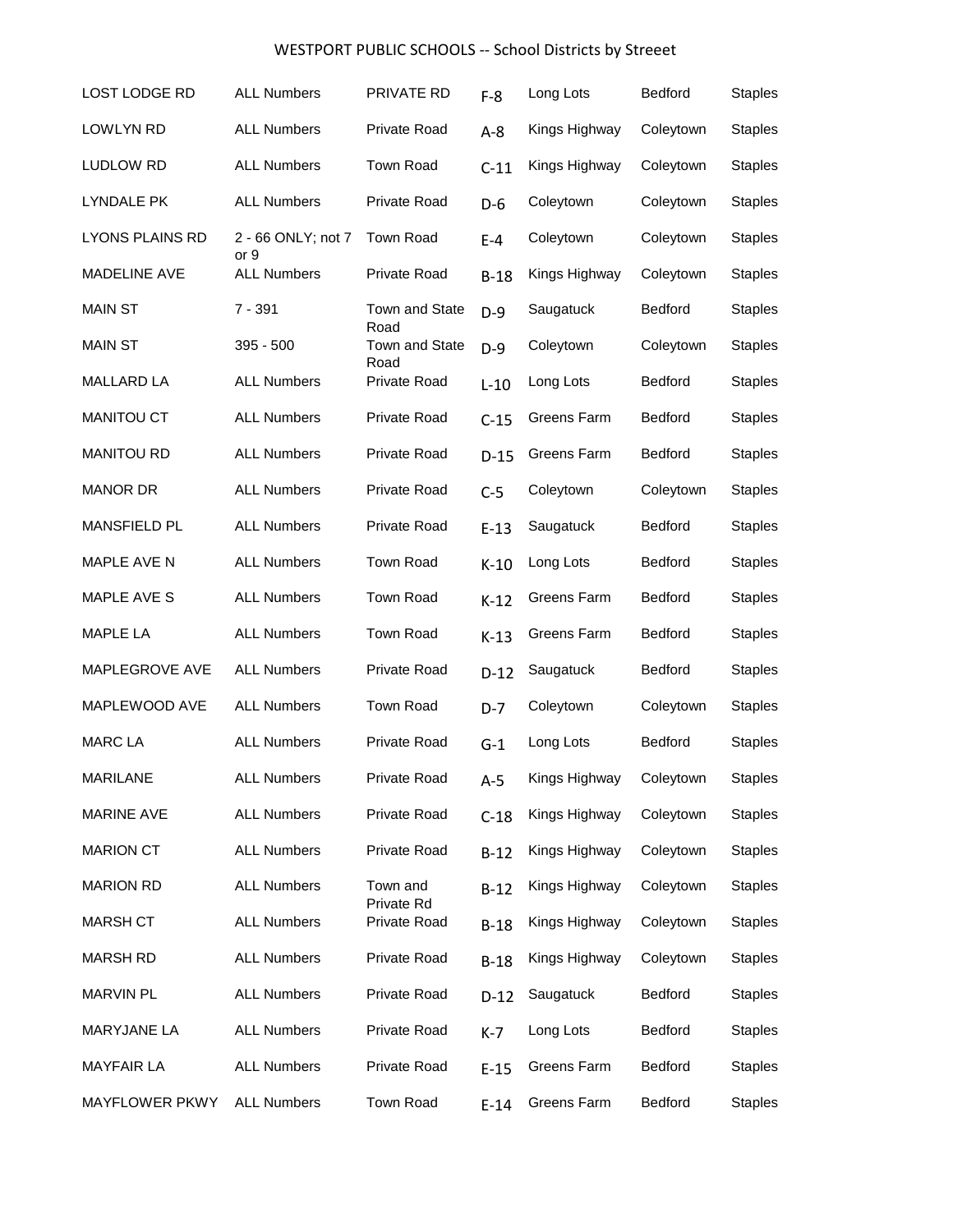| <b>MCMAHON LA</b>     | <b>ALL Numbers</b> | <b>Private Road</b>             | $A-5$   | Kings Highway | Coleytown      | <b>Staples</b> |
|-----------------------|--------------------|---------------------------------|---------|---------------|----------------|----------------|
| <b>MEADOW BRK LA</b>  | <b>ALL Numbers</b> | <b>Town Road</b>                | $J-10$  | Long Lots     | <b>Bedford</b> | <b>Staples</b> |
| <b>MEADOW LA</b>      | <b>ALL Numbers</b> | <b>Private Road</b>             | $G-1$   | Greens Farm   | <b>Bedford</b> | <b>Staples</b> |
| <b>MEADOW VIEW DR</b> | <b>ALL Numbers</b> | Private and<br><b>Town Road</b> | $E-4$   | Coleytown     | Coleytown      | <b>Staples</b> |
| MEADOW VIEW DR S      | <b>ALL Numbers</b> | <b>Private Road</b>             | $F-5$   | Coleytown     | Coleytown      | <b>Staples</b> |
| <b>MEDWELL LA</b>     | <b>ALL Numbers</b> | Private Road                    | $E-13$  | Saugatuck     | <b>Bedford</b> | <b>Staples</b> |
| <b>MEEKER RD</b>      | <b>ALL Numbers</b> | <b>Town Road</b>                | $H-3$   | Coleytown     | Coleytown      | <b>Staples</b> |
| <b>MELON PATCH LA</b> | <b>ALL Numbers</b> | <b>Town Road</b>                | $H - 7$ | Long Lots     | <b>Bedford</b> | <b>Staples</b> |
| <b>MELWOOD LA</b>     | <b>ALL Numbers</b> | <b>Private Road</b>             | $K-8$   | Long Lots     | Bedford        | <b>Staples</b> |
| <b>MERRITT LA</b>     | <b>ALL Numbers</b> | <b>Town Road</b>                | $B-6$   | Kings Highway | Coleytown      | <b>Staples</b> |
| <b>META ST</b>        | <b>ALL Numbers</b> | Private and<br>Undeveloped      | $B-18$  | Kings Highway | Coleytown      | <b>Staples</b> |
| MEWS (THE)            | <b>ALL Numbers</b> | <b>Private Road</b>             | $F-11$  | Saugatuck     | <b>Bedford</b> | <b>Staples</b> |
| <b>MICHELE LA</b>     | <b>ALL Numbers</b> | <b>Private Road</b>             | $D-5$   | Coleytown     | Coleytown      | <b>Staples</b> |
| MILL BANK RD          | <b>ALL Numbers</b> | <b>Private Road</b>             | $D-7$   | Coleytown     | Coleytown      | <b>Staples</b> |
| MILLBROOK RD          | <b>ALL Numbers</b> | <b>Private Road</b>             | $F-13$  | Saugatuck     | <b>Bedford</b> | <b>Staples</b> |
| <b>MILLER AVE</b>     | <b>ALL Numbers</b> | Private and<br>Undeveloped      | $D-8$   | Saugatuck     | Bedford        | <b>Staples</b> |
| <b>MILLS ST</b>       | <b>ALL Numbers</b> | <b>Private Road</b>             | $J-11$  | Greens Farm   | Bedford        | <b>Staples</b> |
| <b>MIMI LA</b>        | <b>ALL Numbers</b> | Private Road                    | $F-14$  | Greens Farm   | Bedford        | <b>Staples</b> |
| <b>MINARD DR</b>      | <b>ALL Numbers</b> | <b>Town Road</b>                | $A-17$  | Kings Highway | Coleytown      | <b>Staples</b> |
| MINUTE MAN HILL       | <b>ALL Numbers</b> | Private Road                    | $E-15$  | Greens Farm   | Bedford        | <b>Staples</b> |
| MORNINGSIDE DR N      | <b>ALL Numbers</b> | Town Road                       | $I-10$  | Long Lots     | Bedford        | <b>Staples</b> |
| MORNINGSIDE DR S      | <b>ALL Numbers</b> | Town Road                       | $I-11$  | Greens Farm   | Bedford        | <b>Staples</b> |
| MORNINGSIDE LA        | <b>ALL Numbers</b> | Private Road                    | $I-10$  | Long Lots     | Bedford        | <b>Staples</b> |
| MORTAR ROCK RD        | <b>ALL Numbers</b> | Town Road                       | $D - E$ | Saugatuck     | Bedford        | <b>Staples</b> |
| MOSS LEDGE RD         | <b>ALL Numbers</b> | Town Road                       | $J-9$   | Long Lots     | Bedford        | <b>Staples</b> |
| <b>MURVON CT</b>      | <b>ALL Numbers</b> | Private Road                    | $E-16$  | Greens Farm   | Bedford        | <b>Staples</b> |
| <b>MYRTLE AVE</b>     | <b>ALL Numbers</b> | Town Road                       | $D-10$  | Saugatuck     | Bedford        | <b>Staples</b> |
| <b>MYSTIC LA</b>      | <b>ALL Numbers</b> | Private Road                    | $G-5$   | Coleytown     | Coleytown      | <b>Staples</b> |
| NAPPA DR              | <b>ALL Numbers</b> | Private Road                    | $E-13$  | Saugatuck     | Bedford        | <b>Staples</b> |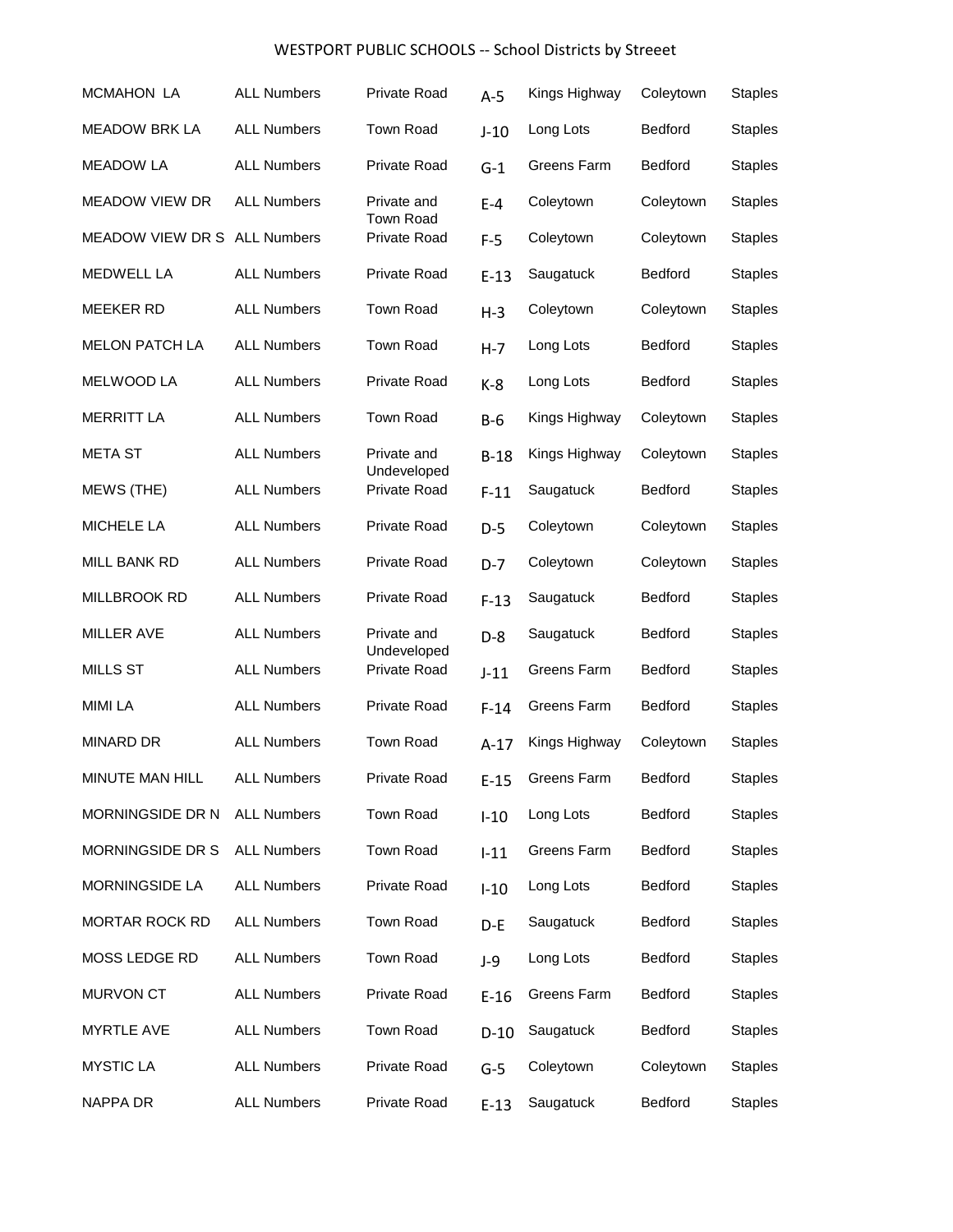| <b>NAPPALA</b>         | <b>ALL Numbers</b>              | <b>Private Road</b>    | $E-13$  | Saugatuck     | Bedford        | <b>Staples</b> |
|------------------------|---------------------------------|------------------------|---------|---------------|----------------|----------------|
| NARROW ROCKS RD        | <b>ALL Numbers</b>              | <b>Town Road</b>       | $D-14$  | Greens Farm   | <b>Bedford</b> | <b>Staples</b> |
| NASH LA                | <b>ALL Numbers</b>              | Private Road           | $C-11$  | Kings Highway | Coleytown      | <b>Staples</b> |
| NASSUA RD              | <b>ALL Numbers</b>              | <b>Private Road</b>    | $B-17$  | Kings Highway | Coleytown      | <b>Staples</b> |
| NEW CREEK RD           | <b>ALL Numbers</b>              | Town Road              | $J-14$  | Greens Farm   | <b>Bedford</b> | <b>Staples</b> |
| <b>NEWTOWN TPKE</b>    | 2 - 56 EVEN                     | Town Road              | $B-4$   | Kings Highway | Coleytown      | <b>Staples</b> |
| <b>NEWTOWN TPKE</b>    | 5, 15-55<br>#19 Not Eligible    | Town Road              | $B-4$   | Kings Highway | Coleytown      | <b>Staples</b> |
| <b>NEWTOWN TPKE</b>    | $67 - 200$                      | Town Road              | $B-4$   | Kings Highway | Coleytown      | <b>Staples</b> |
| NORPORT DR             | 2, 4 even, ALL ODD Private Road |                        | $A-17$  | Kings Highway | Coleytown      | <b>Staples</b> |
| <b>NORTH AVE</b>       | $5 - 134$                       | Town Road              | $H - 7$ | Long Lots     | Bedford        | <b>Staples</b> |
| <b>NORTH AVE</b>       | 135-265; 273-299;<br>304, 315   | <b>Town Road</b>       | $H - 7$ | Coleytown     | Coleytown      | <b>Staples</b> |
| NORTH PASTURE RD       | <b>ALL Numbers</b>              | Private Road           | $I-8$   | Long Lots     | Bedford        | <b>Staples</b> |
| NORTH RDG RD           | <b>ALL Numbers</b>              | <b>Private Road</b>    | $G-5$   | Coleytown     | Coleytown      | <b>Staples</b> |
| <b>NORTH SASCO CMN</b> | <b>ALL Numbers</b>              | <b>Town Road</b>       | L-M     | Long Lots     | Bedford        | <b>Staples</b> |
| NORTHFIELD DR          | <b>ALL Numbers</b>              | <b>Town Road</b>       | $E-4$   | Coleytown     | Coleytown      | <b>Staples</b> |
| <b>NORTHGATE</b>       | <b>ALL Numbers</b>              | Private Road           | $F-8$   | Long Lots     | <b>Bedford</b> | <b>Staples</b> |
| <b>NORTHSIDE LA</b>    | <b>ALL Numbers</b>              | <b>Private Road</b>    | $G-5$   | Coleytown     | Coleytown      | <b>Staples</b> |
| NORWALK AVE            | <b>ALL Numbers</b>              | Town and<br>Private Rd | $F-16$  | Greens Farm   | Bedford        | <b>Staples</b> |
| NORWOOD LA             | <b>ALL Numbers</b>              | <b>Private Road</b>    | $B-8$   | Kings Highway | Coleytown      | <b>Staples</b> |
| NURSERY LA             | <b>ALL Numbers</b>              | Private Road           | E-7     | Coleytown     | Coleytown      | <b>Staples</b> |
| <b>NUTCRACKER LA</b>   | <b>ALL Numbers</b>              | Town Road              | $H - 4$ | Coleytown     | Coleytown      | <b>Staples</b> |
| <b>NUTMEG LA</b>       | <b>ALL Numbers</b>              | Private Road           | $C-10$  | Kings Highway | Coleytown      | <b>Staples</b> |
| NYALA FARM RD          | <b>ALL Numbers</b>              | Town Road              | $H-12$  | Greens Farm   | Bedford        | <b>Staples</b> |
| OAK RDG PK             | <b>ALL Numbers</b>              | Private Road           | $D-13$  | Saugatuck     | Bedford        | <b>Staples</b> |
| OAK ST                 | <b>ALL Numbers</b>              | Town and<br>Private Rd | $D-7$   | Coleytown     | Coleytown      | <b>Staples</b> |
| OAK VIEW CIR           | <b>ALL Numbers</b>              | Private Road           | $K-11$  | Long Lots     | Bedford        | <b>Staples</b> |
| OAK VEW LA             | <b>ALL Numbers</b>              | Private Road           | $K-11$  | Long Lots     | <b>Bedford</b> | <b>Staples</b> |
| OAKWOOD LA             | <b>ALL Numbers</b>              | Town Road              | $A-6$   | Kings Highway | Coleytown      | <b>Staples</b> |
| OLD CUTTING LA         | <b>ALL Numbers</b>              | Town Road              | $E-16$  | Greens Farm   | Bedford        | <b>Staples</b> |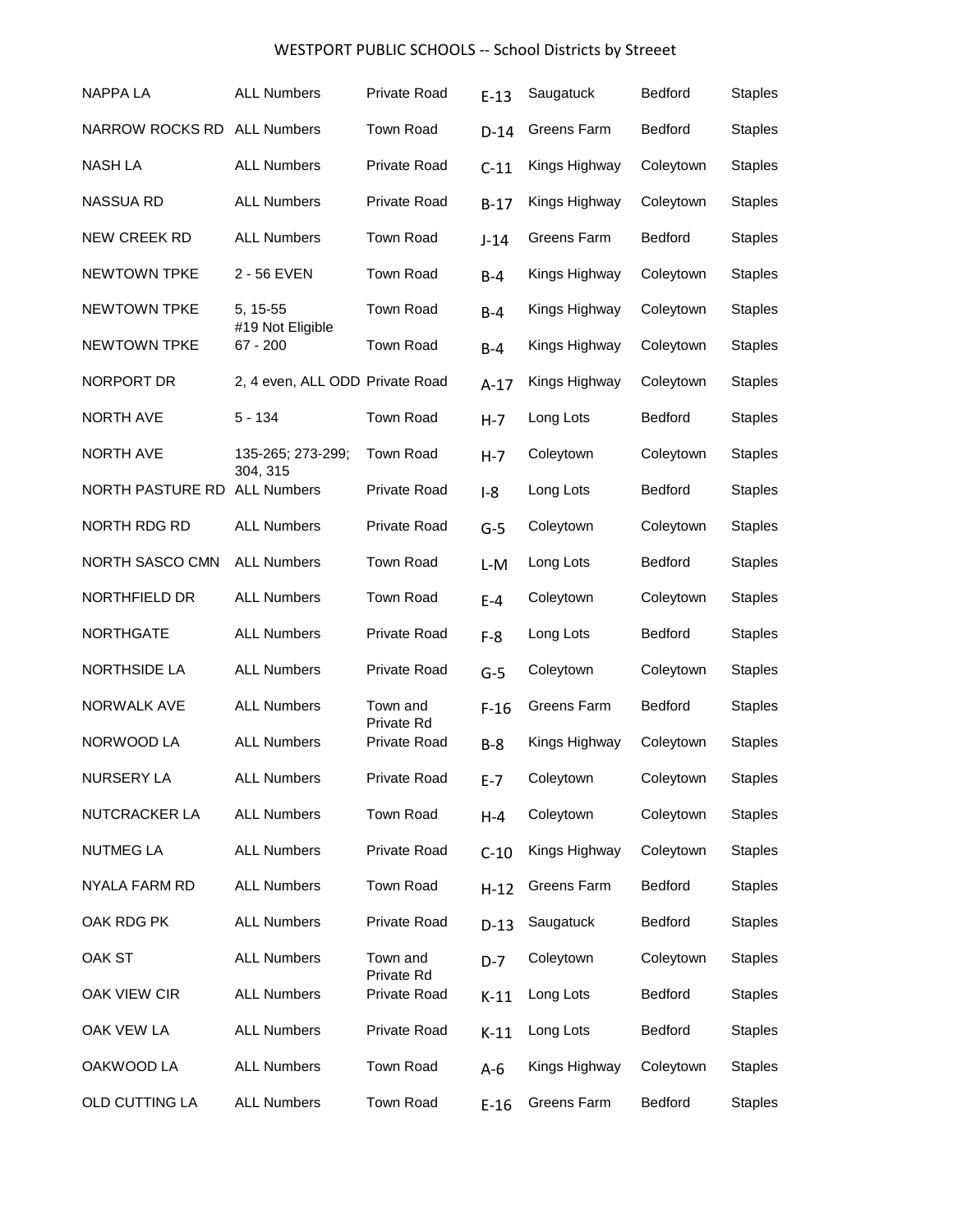| OLD HILL FARMS RD   | <b>ALL Numbers</b>     | Town Road              | $C-10$  | Kings Highway | Coleytown      | <b>Staples</b> |
|---------------------|------------------------|------------------------|---------|---------------|----------------|----------------|
| OLD HILL RD         | <b>ALL Numbers</b>     | Town Road              | $B-8$   | Kings Highway | Coleytown      | <b>Staples</b> |
| OLD MILL RD         | <b>ALL Numbers</b>     | <b>Town Road</b>       | $F-15$  | Greens Farm   | <b>Bedford</b> | <b>Staples</b> |
| OLD ORCHARD RD      | <b>ALL Numbers</b>     | <b>Private Road</b>    | $K-10$  | Long Lots     | <b>Bedford</b> | <b>Staples</b> |
| OLD RD              | <b>ALL Numbers</b>     | Town Road              | $K-10$  | Long Lots     | <b>Bedford</b> | <b>Staples</b> |
| ONION HILL RD       | <b>ALL Numbers</b>     | Private Road           | $F-G$   | Coleytown     | Coleytown      | <b>Staples</b> |
| ORCHARD HILL CT     | <b>NOT ELIGIBLE</b>    |                        |         |               |                |                |
| ORCHARD HILL RD     | #'S 31, 35, 37<br>ONLY | <b>Private Road</b>    | $A-1$   | Kings Highway | Coleytown      | <b>Staples</b> |
| ORCHARD LA          | <b>ALL Numbers</b>     | Private Road           | $C-10$  | Kings Highway | Coleytown      | <b>Staples</b> |
| <b>OTTER TRL</b>    | <b>ALL Numbers</b>     | Private Road           | $D-12$  | Saugatuck     | Bedford        | <b>Staples</b> |
| <b>OVER ROCK LA</b> | <b>ALL Numbers</b>     | Town Road              | $E-11$  | Saugatuck     | <b>Bedford</b> | <b>Staples</b> |
| <b>OVERLOOK RD</b>  | <b>ALL Numbers</b>     | Private Road           | $C-9$   | Kings Highway | Coleytown      | <b>Staples</b> |
| <b>OVERRIDGE RD</b> | <b>ALL Numbers</b>     | Town Road              | $D-14$  | Saugatuck     | <b>Bedford</b> | <b>Staples</b> |
| <b>OWENOKE PK</b>   | <b>ALL Numbers</b>     | <b>Private Road</b>    | $D-16$  | Greens Farm   | <b>Bedford</b> | <b>Staples</b> |
| <b>OXBOW RD</b>     | <b>ALL Numbers</b>     | <b>Private Road</b>    | $E - 7$ | Long Lots     | <b>Bedford</b> | <b>Staples</b> |
| PADDOCK LA          | <b>ALL Numbers</b>     | <b>Private Road</b>    | $K-8$   | Long Lots     | <b>Bedford</b> | <b>Staples</b> |
| PALMIERI RD         | <b>ALL Numbers</b>     | <b>Private Road</b>    | $M-1$   | Long Lots     | <b>Bedford</b> | <b>Staples</b> |
| PAMELA PL           | <b>ALL Numbers</b>     | <b>Private Road</b>    | $G-9$   | Saugatuck     | <b>Bedford</b> | <b>Staples</b> |
| PAN HANDLE LA       | <b>ALL Numbers</b>     | Town Road              | $C-D$   | Coleytown     | Coleytown      | <b>Staples</b> |
| PARK LA             | <b>ALL Numbers</b>     | Town Road              | $F-11$  | Saugatuck     | Bedford        | <b>Staples</b> |
| PARK ST             | <b>ALL Numbers</b>     | State Road             | $B-14$  | Kings Highway | Coleytown      | <b>Staples</b> |
| PARSELL LA          | <b>ALL Numbers</b>     | Town Road              | $M-1$   | Greens Farm   | Bedford        | <b>Staples</b> |
| PARTRICK LA         | <b>ALL Numbers</b>     | Private Road           | $B-8$   | Kings Highway | Coleytown      | <b>Staples</b> |
| PARTRICK RD         | $1 - 99$               | Town Road              | $A-8$   | Kings Highway | Coleytown      | <b>Staples</b> |
| PEABODY LA          | <b>ALL Numbers</b>     | Private Road           | $J-9$   | Long Lots     | Bedford        | <b>Staples</b> |
| PEACEFUL LA         | <b>ALL Numbers</b>     | Town Road              | $F-10$  | Saugatuck     | Bedford        | <b>Staples</b> |
| PEACH LOT PL        | <b>ALL Numbers</b>     | Private Road           | H-7     | Long Lots     | <b>Bedford</b> | <b>Staples</b> |
| PEBBLE BEACH LA     | <b>ALL Numbers</b>     | Private Road           | $B-17$  | Kings Highway | Coleytown      | <b>Staples</b> |
| PEQUOT TRL          | <b>ALL Numbers</b>     | Town and<br>Private Rd | $B-11$  | Kings Highway | Coleytown      | <b>Staples</b> |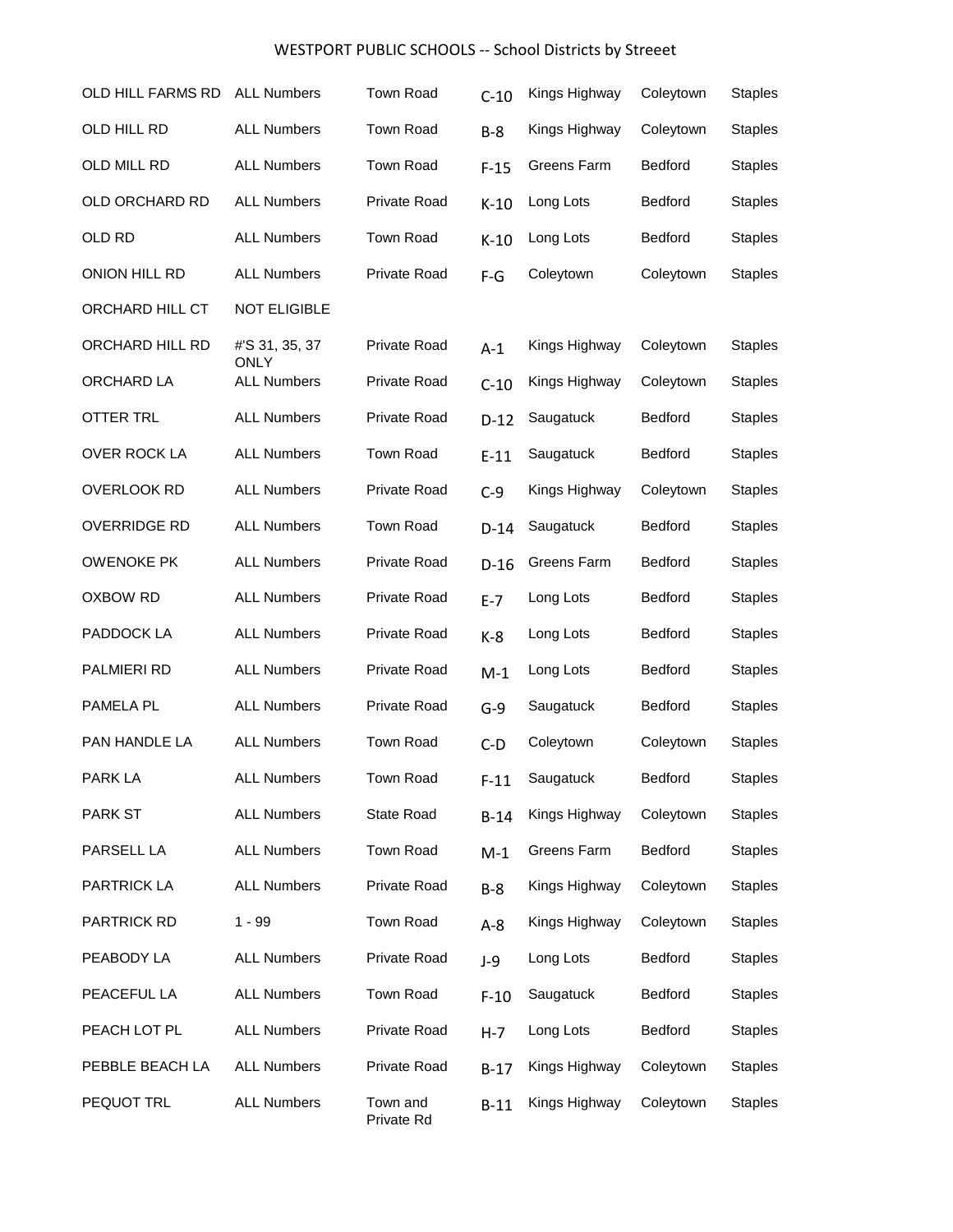| PETERS LA                         | <b>ALL Numbers</b>             | <b>Private Road</b>    | $J-10$  | Long Lots     | Bedford        | <b>Staples</b> |
|-----------------------------------|--------------------------------|------------------------|---------|---------------|----------------|----------------|
| PHEASANT LA                       | <b>ALL Numbers</b>             | <b>Private Road</b>    | $H-2$   | Coleytown     | Coleytown      | <b>Staples</b> |
| PIER WAY LNDG                     | <b>ALL Numbers</b>             | <b>Private Road</b>    | $B-16$  | Kings Highway | Coleytown      | <b>Staples</b> |
| PILGRIM TRL                       | <b>ALL Numbers</b>             | <b>Private Road</b>    | $I-3$   | Coleytown     | Coleytown      | <b>Staples</b> |
| PIN OAK CT                        | <b>ALL Numbers</b>             | <b>Private Road</b>    | $B-5$   | Kings Highway | Coleytown      | <b>Staples</b> |
| PIN OAK LA                        | <b>ALL Numbers</b>             | Private Road           | $B-5$   | Kings Highway | Coleytown      | <b>Staples</b> |
| PINE DR                           | <b>ALL Numbers</b>             | Town and<br>Private Rd | $F-11$  | Saugatuck     | <b>Bedford</b> | <b>Staples</b> |
| PINE ST                           | <b>ALL Numbers</b>             | <b>Private Road</b>    | $F-11$  | Saugatuck     | Bedford        | <b>Staples</b> |
| PINE TREE DR                      | <b>ALL Numbers</b>             | <b>Private Road</b>    | $F-7$   | Long Lots     | <b>Bedford</b> | <b>Staples</b> |
| PIONEER RD                        | <b>ALL Numbers</b>             | <b>Town Road</b>       | $C-11$  | Kings Highway | Coleytown      | <b>Staples</b> |
| PLACID LAKE LA                    | <b>ALL Numbers</b>             | <b>Private Road</b>    | $G-6$   | Coleytown     | Coleytown      | <b>Staples</b> |
| PLEASANT VALLEY<br>LA             | <b>ALL Numbers</b>             | Town Road              | $H - 7$ | Long Lots     | <b>Bedford</b> | <b>Staples</b> |
| PLOVER LA                         | <b>ALL Numbers</b>             | Private Road           | $B-17$  | Kings Highway | Coleytown      | <b>Staples</b> |
| PLUMTREE LA                       | <b>ALL Numbers</b>             | Private Road           | $G-9$   | Saugatuck     | Bedford        | <b>Staples</b> |
| PLUNKETT PL                       | <b>ALL Numbers</b>             | Private Road           | $I-9$   | Long Lots     | <b>Bedford</b> | <b>Staples</b> |
| POND EDGE RD                      | <b>ALL Numbers</b>             | Private Road           | $F-15$  | Greens Farm   | <b>Bedford</b> | <b>Staples</b> |
| POND RD                           | <b>ALL Numbers</b>             | Private Road           | $B-5$   | Kings Highway | Coleytown      | <b>Staples</b> |
| PONDSIDE DR                       | <b>ALL Numbers</b>             | <b>Private Road</b>    | $D-13$  | Saugatuck     | Bedford        | <b>Staples</b> |
| PONY LA                           | <b>ALL Numbers</b>             | <b>Private Road</b>    | $E-F$   | Coleytown     | Coleytown      | <b>Staples</b> |
| POPLAR PLAIN RD<br>Part in Wilton | 10 - 25 ONLY                   | Town Road              | $A-5$   | Kings Highway | Coleytown      | <b>Staples</b> |
| PORTERS LA                        | 1 - 6 ONLY                     | Private Road           | $G-2$   | Coleytown     | Coleytown      | <b>Staples</b> |
| POSSUM RUN                        | <b>ALL Numbers</b>             | Private Road           | $B-6$   | Kings Highway | Coleytown      | <b>Staples</b> |
| POST OFFICE LA                    | <b>ALL Numbers</b>             | Town Road              | $K-13$  | Greens Farm   | Bedford        | <b>Staples</b> |
| POST RD E                         | $1 - 364$                      | State Road             | $E-10$  | Saugatuck     | Bedford        | <b>Staples</b> |
| POST RD E                         | 370 - 680 EVEN<br><b>ONLY</b>  | State Road             | $E-10$  | Saugatuck     | <b>Bedford</b> | <b>Staples</b> |
| POST RD E                         | 682 - 1870 EVEN<br><b>ONLY</b> | State Road             | $E-10$  | Greens Farm   | <b>Bedford</b> | <b>Staples</b> |
| POST RD E                         | 365 - 701 ODD<br><b>ONLY</b>   | State Road             | $E-10$  | Saugatuck     | <b>Bedford</b> | <b>Staples</b> |
| POST RD E                         | 703 - 1869 ODD<br><b>ONLY</b>  | State Road             | $H-10$  | Long Lots     | <b>Bedford</b> | <b>Staples</b> |
| POST RD W                         | $1 - 361$                      | State Road             | $E-12$  | Kings Highway | Coleytown      | <b>Staples</b> |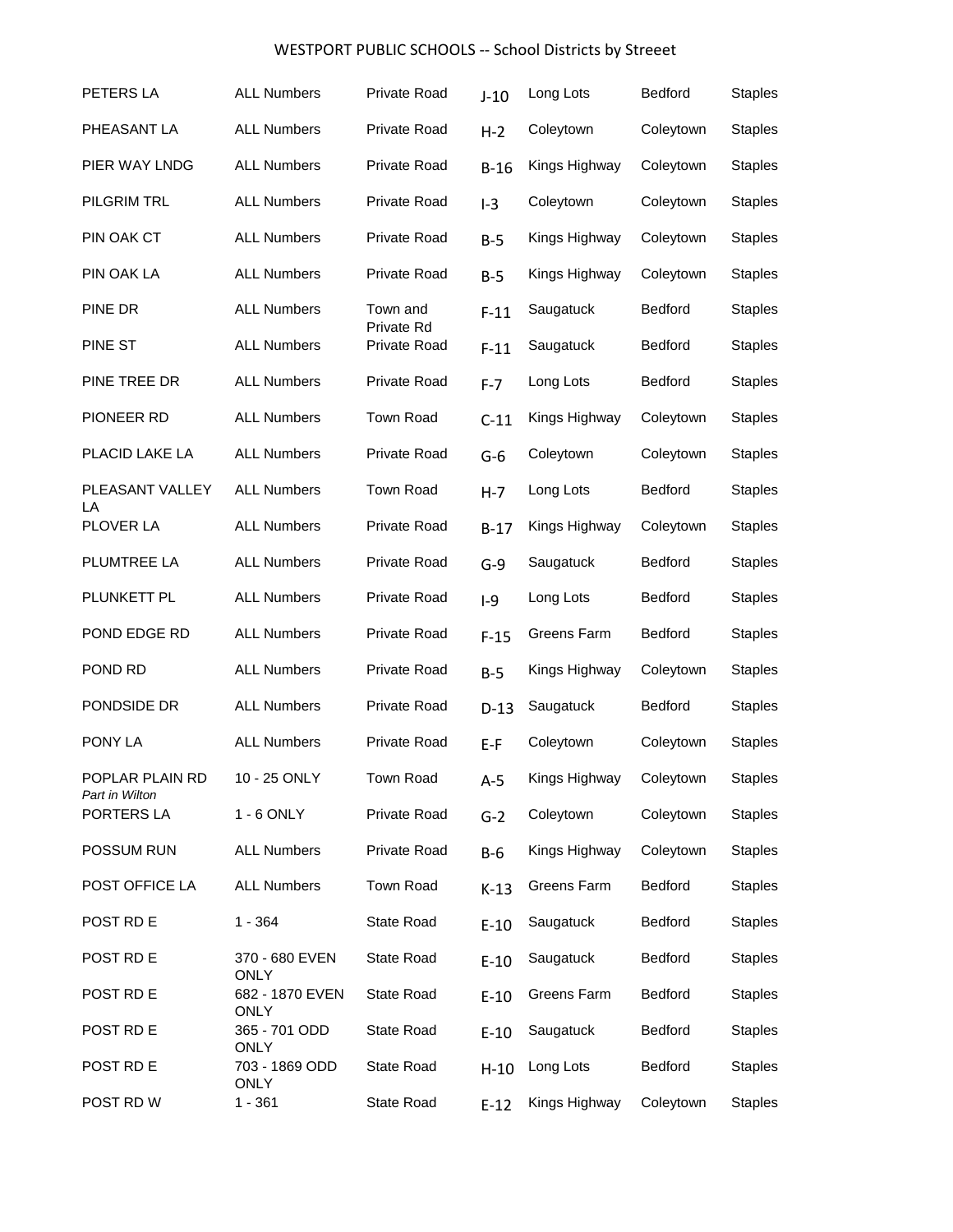| <b>POWERS CT</b>                         | <b>ALL Numbers</b>                   | <b>Private Road</b>    | $E-10$  | Saugatuck     | <b>Bedford</b> | <b>Staples</b> |
|------------------------------------------|--------------------------------------|------------------------|---------|---------------|----------------|----------------|
| PRIMROSE LA                              | <b>ALL Numbers</b>                   | <b>Town Road</b>       | $I-5$   | Coleytown     | Coleytown      | <b>Staples</b> |
| PRITCHARD LA                             | <b>ALL Numbers</b>                   | <b>Town Road</b>       | $K-12$  | Greens Farm   | <b>Bedford</b> | <b>Staples</b> |
| PROMISED RD                              | <b>ALL Numbers</b>                   | <b>Private Road</b>    | $B-17$  | Kings Highway | Coleytown      | <b>Staples</b> |
| PROSPECT RD                              | <b>ALL Numbers</b>                   | <b>Town Road</b>       | $G-1$   | Greens Farm   | <b>Bedford</b> | <b>Staples</b> |
| <b>PUMPKIN HILL</b>                      | <b>ALL Numbers</b>                   | <b>Town Road</b>       | $H-8$   | Long Lots     | <b>Bedford</b> | <b>Staples</b> |
| PUNCH BOWL DR                            | <b>ALL Numbers</b>                   | <b>Town Road</b>       | $F-6$   | Coleytown     | Coleytown      | <b>Staples</b> |
| <b>QUAKER LA</b>                         | <b>ALL Numbers</b>                   | <b>Private Road</b>    | $G-6$   | Coleytown     | Coleytown      | <b>Staples</b> |
| <b>QUARTER MILE RD</b>                   | <b>ALL Numbers</b>                   | Town Road              | $C-6$   | Kings Highway | Coleytown      | <b>Staples</b> |
| <b>QUENTIN RD</b>                        | <b>ALL Numbers</b>                   | Town and<br>Private Rd | $E-16$  | Greens Farm   | <b>Bedford</b> | <b>Staples</b> |
| <b>QUINTARD PL</b>                       | <b>ALL Numbers</b>                   | <b>Private Road</b>    | $K-11$  | Greens Farm   | <b>Bedford</b> | <b>Staples</b> |
| RABBIT HILL RD                           | <b>ALL Numbers</b>                   | <b>Private Road</b>    | $D-5$   | Coleytown     | Coleytown      | <b>Staples</b> |
| RAILROAD PL                              | <b>ALL Numbers</b>                   | Town Road              | $C-14$  | Kings Highway | Coleytown      | <b>Staples</b> |
| RAINEY LA                                | <b>ALL Numbers</b>                   | <b>Town Road</b>       | $I-10$  | Long Lots     | <b>Bedford</b> | <b>Staples</b> |
| RAPHAEL WAY                              | <b>ALL Numbers</b>                   | <b>Private Road</b>    | $E-10$  | Saugatuck     | <b>Bedford</b> | <b>Staples</b> |
| RAYFIELD RD                              | <b>ALL Numbers</b>                   | Town and<br>Private Rd | $F-11$  | Saugatuck     | <b>Bedford</b> | <b>Staples</b> |
| <b>RAYMOND PL</b>                        | <b>ALL Numbers</b>                   | <b>Private Road</b>    | $C-13$  | Kings Highway | Coleytown      | <b>Staples</b> |
| REBEL RD                                 | <b>ALL Numbers</b>                   | <b>Private Road</b>    | $B-4$   | Coleytown     | Coleytown      | <b>Staples</b> |
| RED COAT LA                              | <b>ALL Numbers</b>                   | <b>Town Road</b>       | $B-6$   | Kings Highway | Coleytown      | <b>Staples</b> |
| RED COAT RD                              | 1, 2, 3                              | Town Road              | $B-5$   | Kings Highway | Coleytown      | <b>Staples</b> |
| RED COAT RD                              | <b>ALL Numbers</b><br>except 1, 2, 3 | <b>Town Road</b>       | $B-5$   | Coleytown     | Coleytown      | <b>Staples</b> |
| <b>REGENTS PK</b>                        | <b>ALL Numbers</b>                   | Private Road           | $K-11$  | Greens Farm   | Bedford        | <b>Staples</b> |
| <b>REICHERT CIR</b>                      | <b>ALL Numbers</b>                   | <b>Town Road</b>       | $E - 7$ | Long Lots     | Bedford        | <b>Staples</b> |
| <b>REIMER RD</b>                         | <b>ALL Numbers</b>                   | Town Road              | $H - 7$ | Long Lots     | Bedford        | <b>Staples</b> |
| <b>REMLIN CT</b>                         | <b>ALL Numbers</b>                   | Private Road           | $D-12$  | Saugatuck     | Bedford        | <b>Staples</b> |
| RENZULLI LA Doesn't<br>exist as per town |                                      |                        |         |               |                |                |
| RENZULLI RD                              | 3 & 5                                | <b>Private Road</b>    | $B-13$  | Kings Highway | Coleytown      | <b>Staples</b> |
| <b>REX LA</b>                            | <b>ALL Numbers</b>                   | <b>Private Road</b>    | $K-13$  | Greens Farm   | Bedford        | <b>Staples</b> |
| <b>RICES LA</b>                          | <b>ALL Numbers</b>                   | Town and<br>Private Rd | $C-7$   | Kings Highway | Coleytown      | <b>Staples</b> |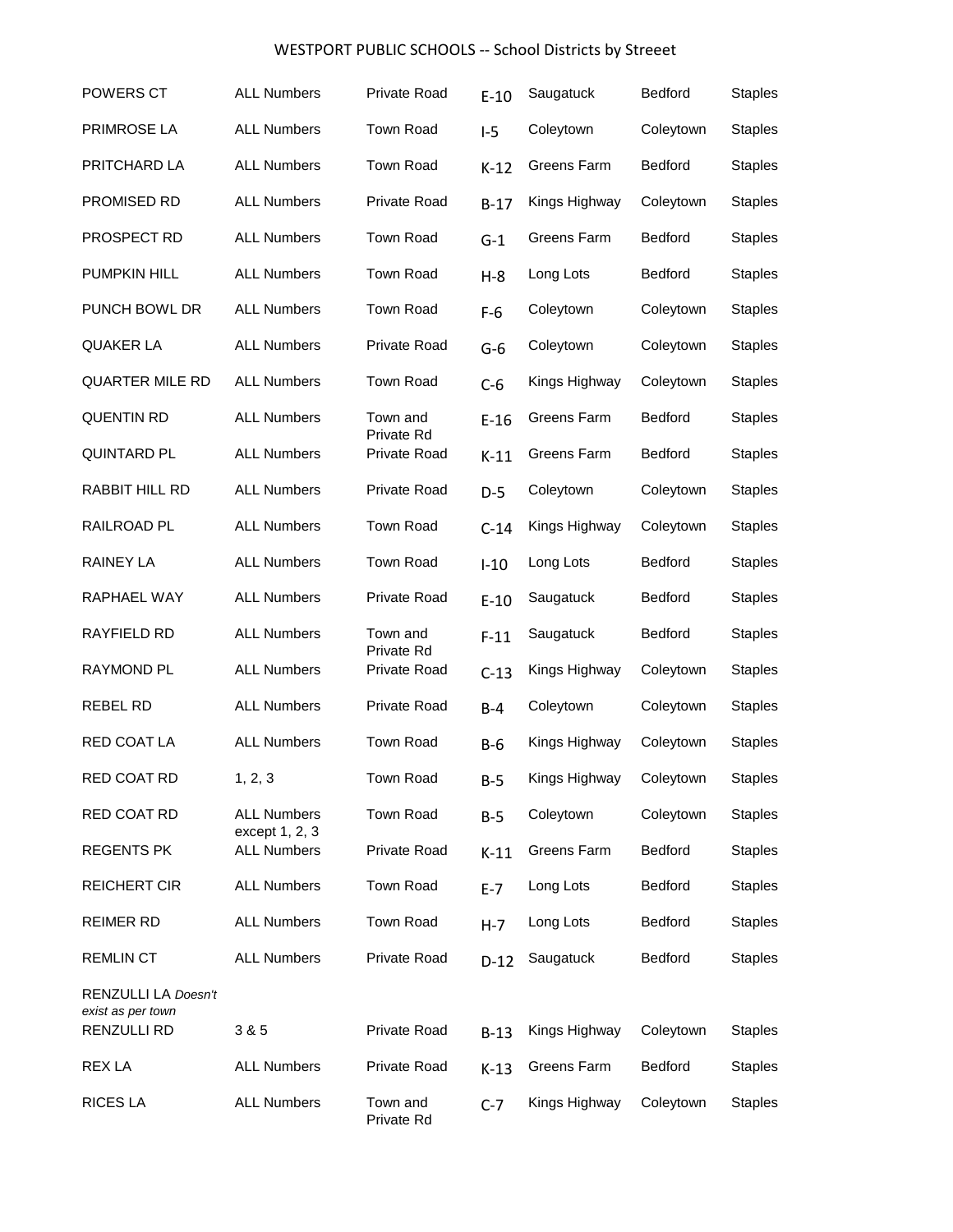| RICHARD DR                | <b>ALL Numbers</b> | <b>Town Road</b>       | $E-14$  | Greens Farm   | <b>Bedford</b> | <b>Staples</b> |
|---------------------------|--------------------|------------------------|---------|---------------|----------------|----------------|
| RICHMONDVILLE AVE 3 - 33  |                    | Town and<br>Private Rd | $D-8$   | Saugatuck     | <b>Bedford</b> | <b>Staples</b> |
| RICHMONDVILLE AVE 35 - 91 |                    | Town and<br>Private Rd | $D-8$   | Coleytown     | Coleytown      | <b>Staples</b> |
| RIDGE DR                  | <b>ALL Numbers</b> | Private Road           | $D-13$  | Saugatuck     | <b>Bedford</b> | <b>Staples</b> |
| RIDGEWOOD LA              | <b>ALL Numbers</b> | <b>Private Road</b>    | $C-9$   | Kings Highway | Coleytown      | <b>Staples</b> |
| RIPPLING BRK LA           | <b>ALL Numbers</b> | <b>Private Road</b>    | $F-12$  | Saugatuck     | <b>Bedford</b> | <b>Staples</b> |
| RIVARD CRESCENT           | <b>ALL Numbers</b> | <b>Town Road</b>       | $B-13$  | Kings Highway | Coleytown      | <b>Staples</b> |
| <b>RIVER CT</b>           | <b>ALL Numbers</b> | <b>Private Road</b>    | $C-12$  | Kings Highway | Coleytown      | <b>Staples</b> |
| RIVER KNOLL               | <b>ALL Numbers</b> | <b>Private Road</b>    | $D - E$ | Saugatuck     | <b>Bedford</b> | <b>Staples</b> |
| <b>RIVER LA</b>           | <b>ALL Numbers</b> | <b>Town Road</b>       | $C-8$   | Kings Highway | Coleytown      | <b>Staples</b> |
| <b>RIVER OAKS LA</b>      | <b>ALL Numbers</b> | Town Road              | $H-13$  | Greens Farm   | <b>Bedford</b> | <b>Staples</b> |
| RIVER OAKS RD             | <b>ALL Numbers</b> | Town Road              | $H-13$  | Greens Farm   | Bedford        | <b>Staples</b> |
| <b>RIVERFIELD DR</b>      | $1 - 13$           | Town Road              | $E-3$   | Coleytown     | Coleytown      | <b>Staples</b> |
| <b>RIVERSIDE AVE</b>      | $2 - 628$          | State and Town<br>Road | $C-12$  | Kings Highway | Coleytown      | <b>Staples</b> |
| <b>RIVERVIEW RD</b>       | <b>ALL Numbers</b> | Private Road           | $D-12$  | Saugatuck     | <b>Bedford</b> | <b>Staples</b> |
| <b>ROBERT LA</b>          | <b>ALL Numbers</b> | Private Road           | $B-14$  | Kings Highway | Coleytown      | <b>Staples</b> |
| ROBIN HILL RD             | <b>ALL Numbers</b> | Private Road           | $M-1$   | Greens Farm   | <b>Bedford</b> | <b>Staples</b> |
| ROCKLAND PL               | <b>ALL Numbers</b> | <b>Private Road</b>    | $D-14$  | Greens Farm   | <b>Bedford</b> | <b>Staples</b> |
| <b>ROCKWELL PL</b>        | <b>ALL Numbers</b> | <b>Private Road</b>    | $H-12$  | Greens Farm   | <b>Bedford</b> | <b>Staples</b> |
| ROCKY ACRES LA            | <b>ALL Numbers</b> | Private Road           | $G-1$   | Long Lots     | Bedford        | <b>Staples</b> |
| ROCKY RDG RD              | <b>ALL Numbers</b> | Private Road           | $E-13$  | Saugatuck     | Bedford        | <b>Staples</b> |
| ROCKYFILED RD             | <b>ALL Numbers</b> | Town Road              | $F-5$   | Coleytown     | Coleytown      | <b>Staples</b> |
| RODGERS WAY               | <b>ALL Numbers</b> | Town Road              | $I-6$   | Long Lots     | Bedford        | <b>Staples</b> |
| ROOSEVELT RD              | <b>ALL Numbers</b> | Town and<br>Private Rd | $E-16$  | Greens Farm   | Bedford        | <b>Staples</b> |
| ROSE LA                   | $1 - 7$            | Private Road           | $A-7$   | Kings Highway | Coleytown      | <b>Staples</b> |
| ROSEVILLE RD              | <b>ALL Numbers</b> | <b>Town Road</b>       | $F-8$   | Long Lots     | <b>Bedford</b> | <b>Staples</b> |
| ROSHAB LA                 | <b>ALL Numbers</b> | Private Road           | $L-11$  | Greens Farm   | Bedford        | <b>Staples</b> |
| ROUND POND RD             | <b>ALL Numbers</b> | Private Road           | $E-15$  | Greens Farm   | <b>Bedford</b> | <b>Staples</b> |
| ROWLAND CT                | <b>ALL Numbers</b> | Private Road           | $B-17$  | Kings Highway | Coleytown      | <b>Staples</b> |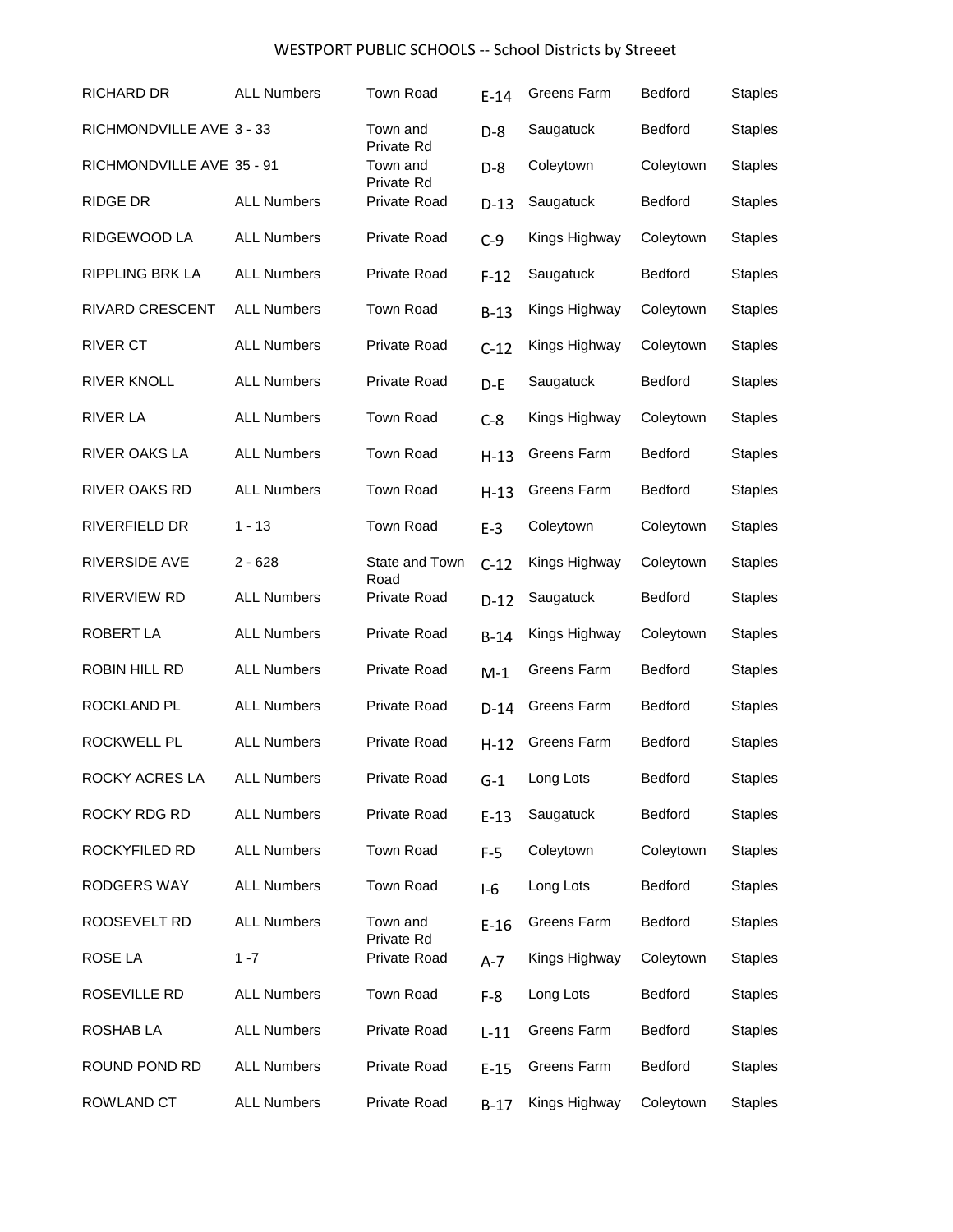| <b>ROWLAND PL</b>                    | <b>ALL Numbers</b> | Private Road        | $B-17$ | Kings Highway      | Coleytown      | <b>Staples</b> |
|--------------------------------------|--------------------|---------------------|--------|--------------------|----------------|----------------|
| RUMPENMILE AVE                       | <b>ALL Numbers</b> | <b>Private Road</b> | $-12$  | Greens Farm        | <b>Bedford</b> | <b>Staples</b> |
| <b>RUSTIC LA</b>                     | <b>ALL Numbers</b> | <b>Private Road</b> | $K-13$ | Greens Farm        | <b>Bedford</b> | <b>Staples</b> |
| RUTA CT                              | <b>ALL Numbers</b> | Town Road           | $H-11$ | Long Lots          | <b>Bedford</b> | <b>Staples</b> |
| <b>SACHEM TRL</b>                    | <b>ALL Numbers</b> | <b>Private Road</b> | $B-14$ | Kings Highway      | Coleytown      | <b>Staples</b> |
| SAINT GEORGE PL                      | <b>ALL Numbers</b> | Town Road           | $E-6$  | Coleytown          | Coleytown      | <b>Staples</b> |
| SAINT JOHN PL                        | <b>ALL Numbers</b> | Town Road           | $D-9$  | Saugatuck          | <b>Bedford</b> | <b>Staples</b> |
| <b>SALEM LA</b>                      | <b>ALL Numbers</b> | Town Road           | $G-9$  | Long Lots          | <b>Bedford</b> | <b>Staples</b> |
| <b>SALEM RD</b>                      | <b>ALL Numbers</b> | Town Road           | $G-9$  | Long Lots          | <b>Bedford</b> | <b>Staples</b> |
| SALT MEADOW LA                       | <b>ALL Numbers</b> | Private Road        | $C-13$ | Kings Highway      | Coleytown      | <b>Staples</b> |
| SANDHOPPER TRL                       | <b>ALL Numbers</b> | Private Road        | $D-11$ | Saugatuck          | <b>Bedford</b> | <b>Staples</b> |
| SANDPIPER RD                         | <b>ALL Numbers</b> | <b>Private Road</b> | $C-18$ | Kings Highway      | Coleytown      | <b>Staples</b> |
| <b>SANDY HILL TER</b>                | <b>ALL Numbers</b> | <b>Private Road</b> | $C-11$ | Kings Highway      | Coleytown      | <b>Staples</b> |
| <b>SASCO CREEK RD</b>                | 1 - 42 ONLY        | <b>Town Road</b>    | $L-13$ | Greens Farm        | <b>Bedford</b> | <b>Staples</b> |
| <b>SASCO CREEK</b><br><b>VILLAGE</b> | <b>ALL NUMBERS</b> | <b>Private Road</b> | $L-11$ | Long Lots          | Bedford        | <b>Staples</b> |
| SAUGATUCK AVE                        | <b>ALL Numbers</b> | State Road          | $B-15$ | Kings Highway      | Coleytown      | <b>Staples</b> |
| <b>SAUM PL</b>                       | <b>ALL Numbers</b> | Undeveloped<br>Road | $G-2$  | Coleytown          | Coleytown      | <b>Staples</b> |
| <b>SAVIANO LA</b>                    | <b>ALL Numbers</b> | <b>Private Road</b> | $C-12$ | Kings Highway      | Coleytown      | <b>Staples</b> |
| <b>SAXON LA</b>                      | <b>ALL Numbers</b> | Town Road           | $D-14$ | Saugatuck          | Bedford        | <b>Staples</b> |
| SCHERER CT                           | <b>ALL Numbers</b> | Private Road        |        | B-11 Kings Highway | Coleytown      | <b>Staples</b> |
| <b>SCOFIELD PL</b>                   | <b>ALL Numbers</b> | Private Road        | $B-18$ | Kings Highway      | Coleytown      | <b>Staples</b> |
| <b>SCOT ALAN LA</b>                  | <b>ALL Numbers</b> | Town Road           | $F-11$ | Saugatuck          | Bedford        | <b>Staples</b> |
| SEA SPRAY RD                         | <b>ALL Numbers</b> | Private Road        | $C-18$ | Kings Highway      | Coleytown      | <b>Staples</b> |
| SHADBUSH LA                          | <b>ALL Numbers</b> | Private Road        | A-9    | Kings Highway      | Coleytown      | <b>Staples</b> |
| SHADOWLAWN DR                        | <b>ALL Numbers</b> | Private Road        | $K-10$ | Long Lots          | Bedford        | <b>Staples</b> |
| SHARP TURN RD                        | <b>ALL Numbers</b> | Private Road        | $F-10$ | Saugatuck          | Bedford        | <b>Staples</b> |
| SHEILA LA                            | <b>ALL Numbers</b> | Private Road        | $E-4$  | Coleytown          | Coleytown      | <b>Staples</b> |
| SHERMANS WAY                         | <b>ALL Numbers</b> | Private Road        | $E-11$ | Saugatuck          | Bedford        | <b>Staples</b> |
| SHERWOOD DR                          | <b>ALL Numbers</b> | Town Road           | $F-15$ | Greens Farm        | Bedford        | <b>Staples</b> |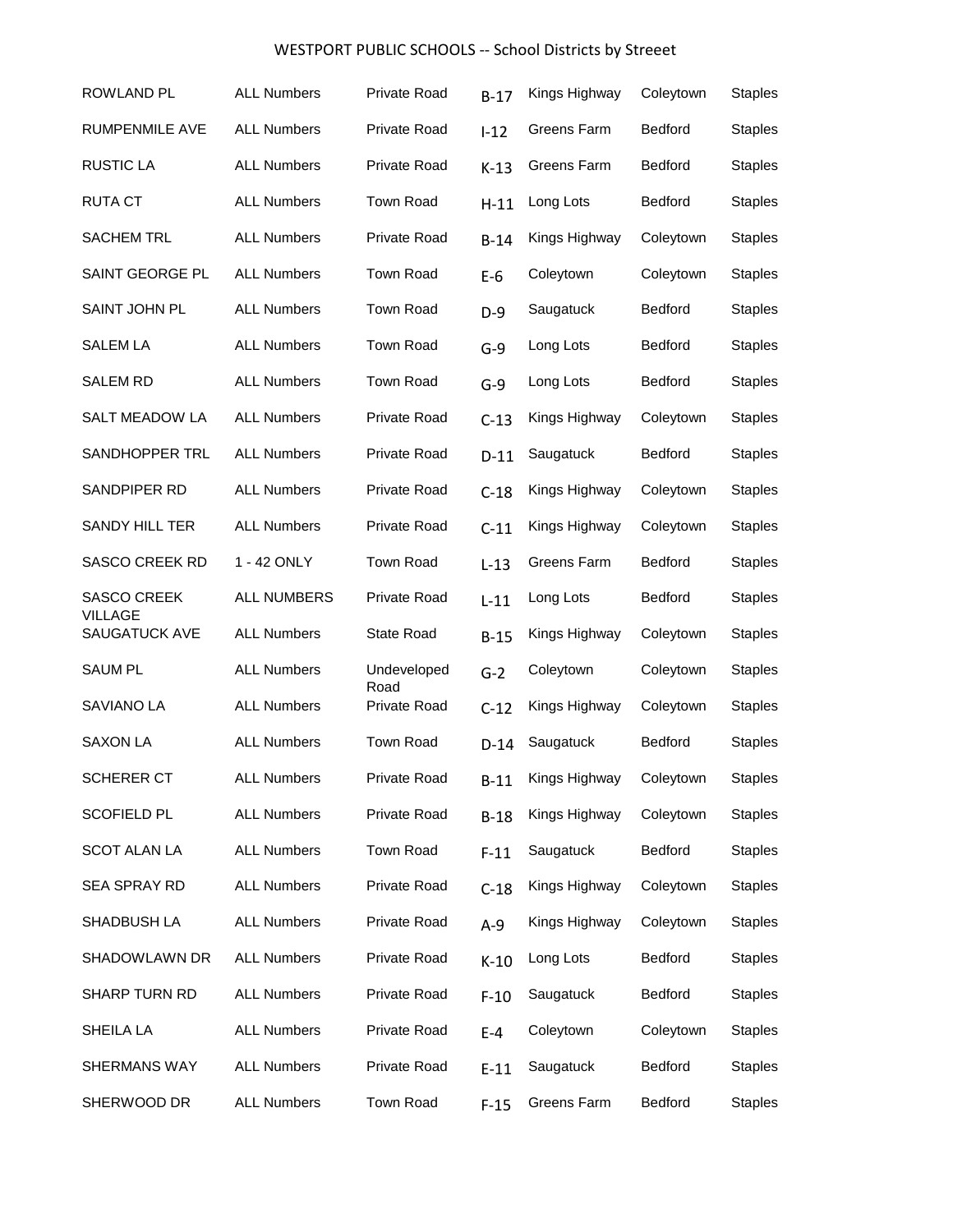| SHERWOOD FARMS                       | <b>ALL Numbers</b>         | <b>Private Road</b>             | $H-13$     | Greens Farm   | Bedford        | <b>Staples</b> |
|--------------------------------------|----------------------------|---------------------------------|------------|---------------|----------------|----------------|
| SHERWOOD ISLAND                      | <b>ALL Numbers</b>         | State and Town<br>Road          | $I-14$     | Greens Farm   | <b>Bedford</b> | <b>Staples</b> |
| SHOREHAVEN RD                        | 42, 44, 48, 50, 52<br>ONLY | <b>Private Road</b>             | $A-18$     | Kings Highway | Coleytown      | <b>Staples</b> |
| SHORT ST                             | <b>ALL Numbers</b>         | Private Road                    | $D-8$      | Saugatuck     | <b>Bedford</b> | <b>Staples</b> |
| SIDE HILL RD                         | <b>ALL Numbers</b>         | <b>Private Road</b>             | $B-8$      | Kings Highway | Coleytown      | <b>Staples</b> |
| SIGNAL LA                            | <b>ALL Numbers</b>         | <b>Town Road</b>                | $G-1$      | Greens Farm   | <b>Bedford</b> | <b>Staples</b> |
| SILENT GROVE N                       | <b>ALL Numbers</b>         | Private and<br><b>Town Road</b> | $H-6$      | Coleytown     | Coleytown      | <b>Staples</b> |
| SILVER BRK RD                        | <b>ALL Numbers</b>         | <b>Town Road</b>                | $E-5$      | Coleytown     | Coleytown      | <b>Staples</b> |
| SIPPERLEYS HILL RD ALL Numbers       |                            | Town Road                       | $D-5$      | Coleytown     | Coleytown      | <b>Staples</b> |
| SKY TOP RD                           | <b>ALL Numbers</b>         | Private Road                    | $F-11$     | Saugatuck     | <b>Bedford</b> | <b>Staples</b> |
| <b>SLEEPY HOL</b>                    | <b>ALL Numbers</b>         | Private Road                    | $K-12$     | Greens Farm   | Bedford        | <b>Staples</b> |
| <b>SLEIGH RDG</b>                    | <b>ALL Numbers</b>         | Private Road                    | $E-12$     | Saugatuck     | Bedford        | <b>Staples</b> |
| SMICAP LA changed<br>to Winslow Lane | <b>ALL Numbers</b>         | Private Road                    | $F-10$     | Saugatuck     | <b>Bedford</b> | <b>Staples</b> |
| <b>SMOKY LA</b>                      | <b>ALL Numbers</b>         | <b>Private Road</b>             | $G-1$      | Greens Farm   | <b>Bedford</b> | <b>Staples</b> |
| SNIFFEN RD                           | <b>ALL Numbers</b>         | <b>Town Road</b>                | $D-7$      | Coleytown     | Coleytown      | <b>Staples</b> |
| SNOWFLAKE LA                         | <b>ALL Numbers</b>         | <b>Private Road</b>             | $F-3$      | Coleytown     | Coleytown      | <b>Staples</b> |
| SOUNDVIEW DR                         | <b>ALL Numbers</b>         | <b>Town Road</b>                | $F-16$     | Greens Farm   | Bedford        | <b>Staples</b> |
| <b>SPICER CT</b>                     | <b>ALL Numbers</b>         | <b>Town Road</b>                | $G-1$      | Saugatuck     | Bedford        | <b>Staples</b> |
| <b>SPICER RD</b>                     | <b>ALL Numbers</b>         | Town and<br>Private Rd          | $F-11$     | Saugatuck     | Bedford        | <b>Staples</b> |
| SPRING HILL RD                       | <b>ALL Numbers</b>         | Private Road                    | <b>B-6</b> | Kings Highway | Coleytown      | <b>Staples</b> |
| SPRITEVIEW AVE                       | <b>ALL Numbers</b>         | Private Road                    | $C-18$     | Kings Highway | Coleytown      | <b>Staples</b> |
| SPRUCE ST                            | <b>ALL Numbers</b>         | Private Road                    | $E-11$     | Saugatuck     | Bedford        | <b>Staples</b> |
| SPRUCEWOOD LA                        | <b>ALL Numbers</b>         | Town Road                       | $K-9$      | Long Lots     | Bedford        | <b>Staples</b> |
| <b>SQUIRE LA</b>                     | <b>ALL Numbers</b>         | Private Road                    | $F-G$      | Coleytown     | Coleytown      | <b>Staples</b> |
| STERLING DR                          | <b>ALL Numbers</b>         | Town Road                       | $F-15$     | Greens Farm   | Bedford        | <b>Staples</b> |
| STONE DR                             | <b>ALL Numbers</b>         | Town Road                       | $D-7$      | Coleytown     | Coleytown      | <b>Staples</b> |
| STONEBOAT RD                         | <b>ALL Numbers</b>         | Town Road                       | $C-6$      | Kings Highway | Coleytown      | <b>Staples</b> |
| STONEWALL LA                         | <b>ALL Numbers</b>         |                                 | $B-5$      | Coleytown     | Coleytown      | <b>Staples</b> |
| STONY BRK RD                         | <b>ALL Numbers</b>         | Town Road                       | $B-9$      | Kings Highway | Coleytown      | <b>Staples</b> |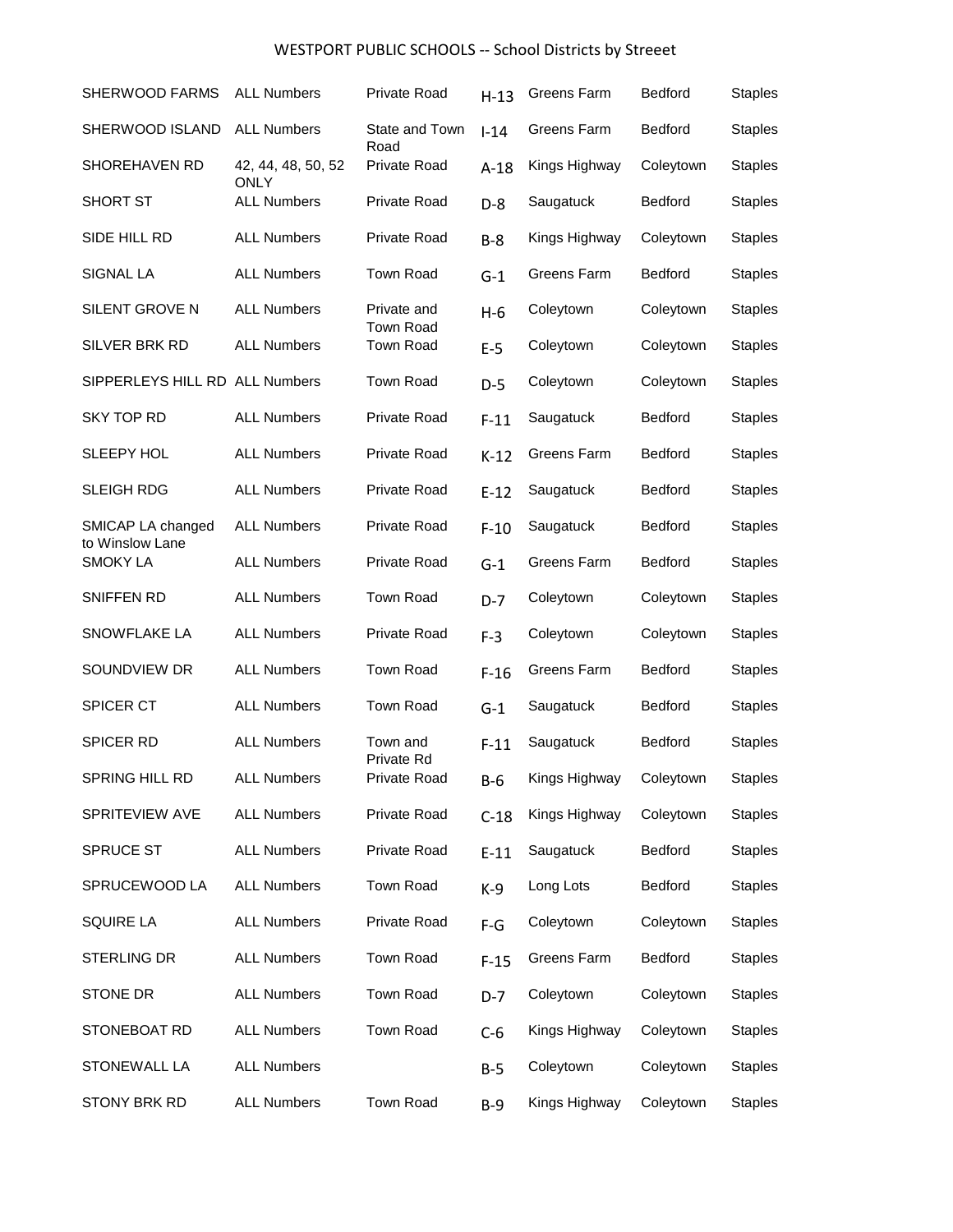| STONY PT RD                                                     | <b>ALL Numbers</b>                            | <b>Private Road</b> | $C-14$ | Kings Highway | Coleytown      | <b>Staples</b> |
|-----------------------------------------------------------------|-----------------------------------------------|---------------------|--------|---------------|----------------|----------------|
| STONY PT W                                                      | <b>ALL Numbers</b>                            | <b>Private Road</b> | $C-14$ | Kings Highway | Coleytown      | <b>Staples</b> |
| STRATHMORE LA Part 1 -7 ODD #'s ONLY Private Road<br>in Norwalk |                                               |                     | $B-13$ | Kings Highway | Coleytown      | <b>Staples</b> |
| <b>STUART LA</b>                                                | <b>ALL Numbers</b>                            | <b>Private Road</b> | $D-16$ | Greens Farm   | <b>Bedford</b> | <b>Staples</b> |
| <b>STURGES CMNS</b>                                             | <b>ALL Numbers</b>                            | <b>Town Road</b>    | $K-8$  | Long Lots     | <b>Bedford</b> | <b>Staples</b> |
| STURGES HOL                                                     | <b>ALL Numbers</b>                            | Private Road        | $K-7$  | Long Lots     | <b>Bedford</b> | <b>Staples</b> |
| STURGES HWY Part in 1-1 39 ODD ONLY<br>Fairfield                |                                               | <b>Town Road</b>    | K-6    | Long Lots     | <b>Bedford</b> | <b>Staples</b> |
| <b>STURGES HWY</b>                                              | 141 - 299 ODD<br><b>ONLY</b>                  | <b>Town Road</b>    | $K-6$  | Coleytown     | Coleytown      | <b>Staples</b> |
| <b>SUE TER</b>                                                  | $3 - 30$                                      | Private Road        | $G-1$  | Saugatuck     | <b>Bedford</b> | <b>Staples</b> |
| <b>SUGAR MAPLE LA</b>                                           | <b>ALL Numbers</b>                            | <b>Private Road</b> | $F-10$ | Saugatuck     | Bedford        | <b>Staples</b> |
| <b>SUMMER HILL RD</b>                                           | <b>ALL Numbers</b>                            | <b>Private Road</b> | $I-12$ | Greens Farm   | <b>Bedford</b> | <b>Staples</b> |
| <b>SUNNY ACRES LA</b>                                           | <b>ALL Numbers</b>                            | <b>Private Road</b> | $L-11$ | Long Lots     | <b>Bedford</b> | <b>Staples</b> |
| <b>SUNNY LA</b>                                                 | <b>ALL Numbers</b>                            | <b>Private Road</b> | $C-6$  | Kings Highway | Coleytown      | <b>Staples</b> |
| SUNNYSIDE LA                                                    | <b>ALL Numbers</b>                            | <b>Private Road</b> | $H-3$  | Coleytown     | Coleytown      | <b>Staples</b> |
| <b>SUNRISE RD</b>                                               | <b>ALL Numbers</b>                            | <b>Town Road</b>    | $B-13$ | Kings Highway | Coleytown      | <b>Staples</b> |
| <b>SURF LA</b>                                                  | <b>ALL Numbers</b>                            | <b>Private Road</b> | $B-18$ | Kings Highway | Coleytown      | <b>Staples</b> |
| <b>SURF PT</b>                                                  | <b>ALL Numbers</b>                            | <b>Private Road</b> | $B-18$ | Kings Highway | Coleytown      | <b>Staples</b> |
| <b>SURF RD</b>                                                  | <b>ALL Numbers</b>                            | <b>Town Road</b>    | $B-18$ | Kings Highway | Coleytown      | <b>Staples</b> |
| <b>SURREY DR</b>                                                | <b>ALL Numbers</b>                            | Private Road        | $D-14$ | Greens Farm   | <b>Bedford</b> | <b>Staples</b> |
| SWALLOW LA                                                      | <b>ALL Numbers</b>                            | Private Road        | $B-18$ | Kings Highway | Coleytown      | <b>Staples</b> |
| SYCAMORE DR                                                     | <b>ALL Numbers</b>                            | Private Road        | $K-7$  | Long Lots     | Bedford        | <b>Staples</b> |
| SYLVAN LA                                                       | <b>ALL Numbers</b>                            | Town Road           | $C-12$ | Kings Highway | Coleytown      | <b>Staples</b> |
| SYLVAN RD N Part in<br>Norwalk                                  | 8-82 (excluding 69, Town Road<br>73, 75 & 83) |                     | $B-11$ | Kings Highway | Coleytown      | <b>Staples</b> |
| SYLVAN RD S                                                     | <b>ALL Numbers</b>                            | Town Road           | $C-11$ | Kings Highway | Coleytown      | <b>Staples</b> |
| SYLVAN FARMS LA                                                 | 4, 5, 6                                       | Town Road           | $C-11$ | Kings Highway | Coleytown      | <b>Staples</b> |
| TALL TREES DR                                                   | <b>ALL Numbers</b>                            | Private Road        | $B-8$  | Kings Highway | Coleytown      | <b>Staples</b> |
| <b>TAMARAC RD</b>                                               | <b>ALL Numbers</b>                            | Town Road           | $E-9$  | Saugatuck     | Bedford        | <b>Staples</b> |
| TANGLEWOOD LA                                                   | <b>ALL Numbers</b>                            | Private Road        | $B-9$  | Kings Highway | Coleytown      | <b>Staples</b> |
| TAR ROCK RD                                                     | <b>ALL Numbers</b>                            | Private Road        | $D-14$ | Greens Farm   | Bedford        | <b>Staples</b> |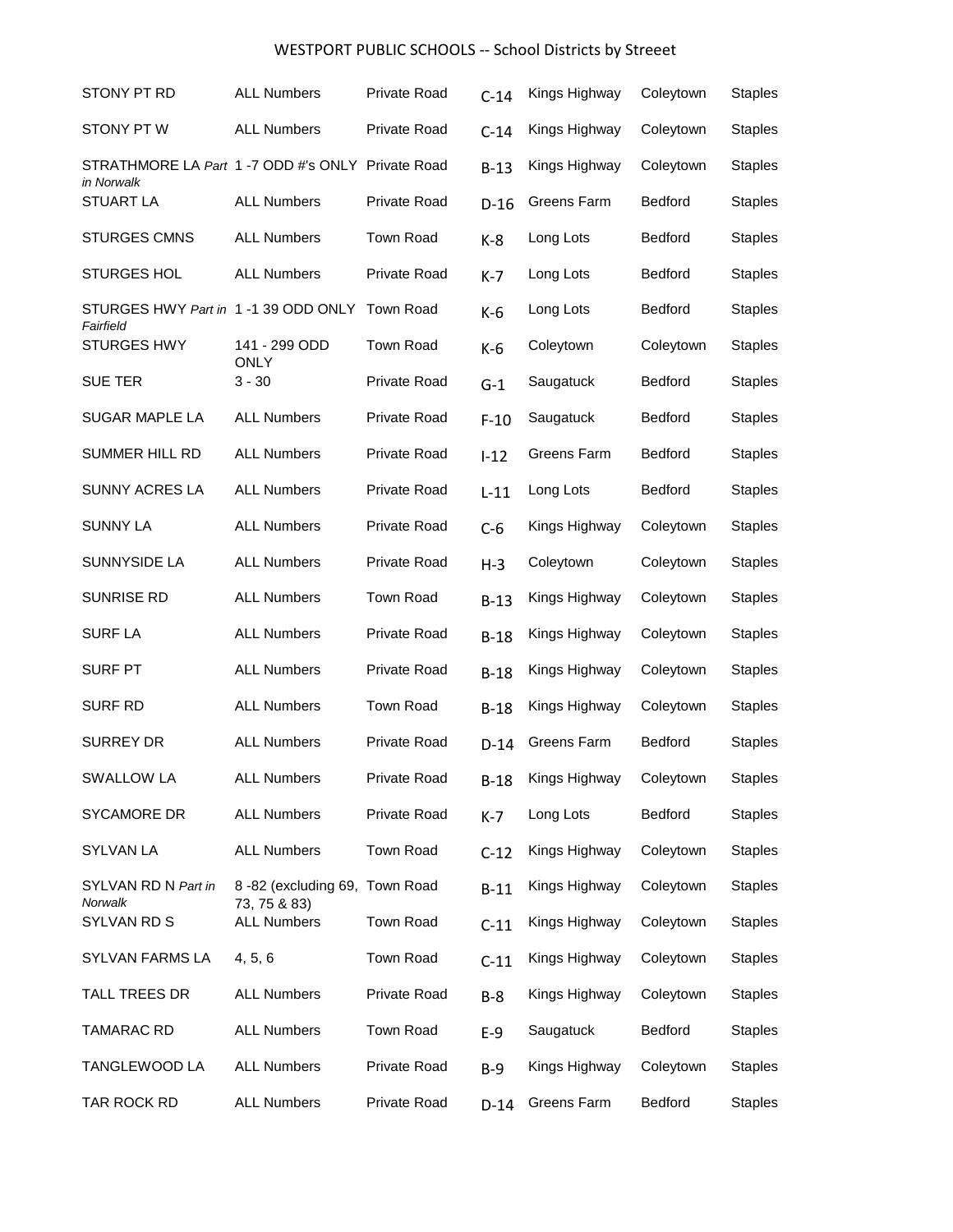| <b>TARONE DR</b>        | 3,5,7,9,11; 15<br>ONLY | <b>Town Road</b>    | $B-13$ | Kings Highway | Coleytown      | <b>Staples</b> |
|-------------------------|------------------------|---------------------|--------|---------------|----------------|----------------|
| <b>TAYLOR LA</b>        | <b>ALL Numbers</b>     | <b>Private Road</b> | $K-12$ | Greens Farm   | <b>Bedford</b> | <b>Staples</b> |
| TAYLOR LA EXT           | <b>ALL Numbers</b>     | <b>Private Road</b> | $K-12$ | Greens Farm   | Bedford        | <b>Staples</b> |
| TAYLOR PL               | <b>ALL Numbers</b>     | <b>Town Road</b>    | $D-10$ | Saugatuck     | Bedford        | <b>Staples</b> |
| <b>TERAGRAM PL</b>      | <b>ALL Numbers</b>     | Private Road        | $E-9$  | Saugatuck     | Bedford        | <b>Staples</b> |
| TERHUNE DR              | <b>ALL Numbers</b>     | Town Road           | $H-8$  | Long Lots     | <b>Bedford</b> | <b>Staples</b> |
| TERRA NOVA CIR          | <b>ALL Numbers</b>     | Private Road        | $B-12$ | Kings Highway | Coleytown      | <b>Staples</b> |
| THOMAS RD               | <b>ALL Numbers</b>     | <b>Town Road</b>    | $E-11$ | Saugatuck     | Bedford        | <b>Staples</b> |
| <b>TIERNEY LA</b>       | <b>ALL Numbers</b>     | Private Road        | $I-13$ | Greens Farm   | <b>Bedford</b> | <b>Staples</b> |
| <b>TIFANY LA</b>        | <b>ALL Numbers</b>     | Town Road           | $L-12$ | Greens Farm   | <b>Bedford</b> | <b>Staples</b> |
| <b>TIMBER LA</b>        | <b>ALL Numbers</b>     | <b>Town Road</b>    | $G-8$  | Long Lots     | Bedford        | <b>Staples</b> |
| <b>TODDS WAY</b>        | <b>ALL Numbers</b>     | <b>Private Road</b> | $M-1$  | Greens Farm   | <b>Bedford</b> | <b>Staples</b> |
| <b>TOMAHAWK LA</b>      | <b>ALL Numbers</b>     | Private Road        | $M-1$  | Greens Farm   | Bedford        | <b>Staples</b> |
| <b>TOWER RDG</b>        | <b>ALL Numbers</b>     | Private Road        | $I-5$  | Coleytown     | Coleytown      | <b>Staples</b> |
| <b>TOWN CRIER LA</b>    | <b>ALL Numbers</b>     | <b>Private Road</b> | $E-5$  | Coleytown     | Coleytown      | <b>Staples</b> |
| <b>TRAILING ROCK LA</b> | <b>ALL Numbers</b>     | <b>Private Road</b> | $K-9$  | Long Lots     | <b>Bedford</b> | <b>Staples</b> |
| <b>TRAILS END</b>       | <b>ALL Numbers</b>     | <b>Private Road</b> | $G-6$  | Coleytown     | Coleytown      | <b>Staples</b> |
| <b>TRANQUILITY LA</b>   | <b>ALL Numbers</b>     | <b>Private Road</b> | $E-12$ | Saugatuck     | Bedford        | <b>Staples</b> |
| <b>TREADWELL AVE</b>    | <b>ALL Numbers</b>     | Town Road           | $B-13$ | Kings Highway | Coleytown      | <b>Staples</b> |
| <b>TUCK LA</b>          | <b>ALL Numbers</b>     | Private Road        | $E-4$  | Coleytown     | Coleytown      | <b>Staples</b> |
| <b>TULIP LA</b>         | <b>ALL Numbers</b>     | Private Road        | $I-9$  | Long Lots     | Bedford        | <b>Staples</b> |
| <b>TUPELO RD</b>        | <b>ALL Numbers</b>     | Town Road           | $I-3$  | Coleytown     | Coleytown      | <b>Staples</b> |
| TUKEY HILL CIR          | <b>ALL Numbers</b>     | Town Road           | $J-12$ | Greens Farm   | Bedford        | <b>Staples</b> |
| <b>TURKEY HILL LA</b>   | <b>ALL Numbers</b>     | Private Road        | $J-10$ | Long Lots     | Bedford        | <b>Staples</b> |
| TURKEY HILL RD N        | <b>ALL Numbers</b>     | Town Road           | $J-10$ | Long Lots     | Bedford        | <b>Staples</b> |
| TURKEY HILL RD S        | <b>ALL Numbers</b>     | Town Road           | $J-13$ | Greens Farm   | Bedford        | <b>Staples</b> |
| <b>TURTLEBACK LA</b>    | <b>ALL Numbers</b>     | Private Road        | $F-10$ | Saugatuck     | Bedford        | <b>Staples</b> |
| TWIN BRIDGE ACRE        | <b>ALL Numbers</b>     | Private Road        | $B-4$  | Kings Highway | Coleytown      | <b>Staples</b> |
| TWIN CIR DR             | <b>ALL Numbers</b>     | Private Road        | $H-8$  | Long Lots     | Bedford        | <b>Staples</b> |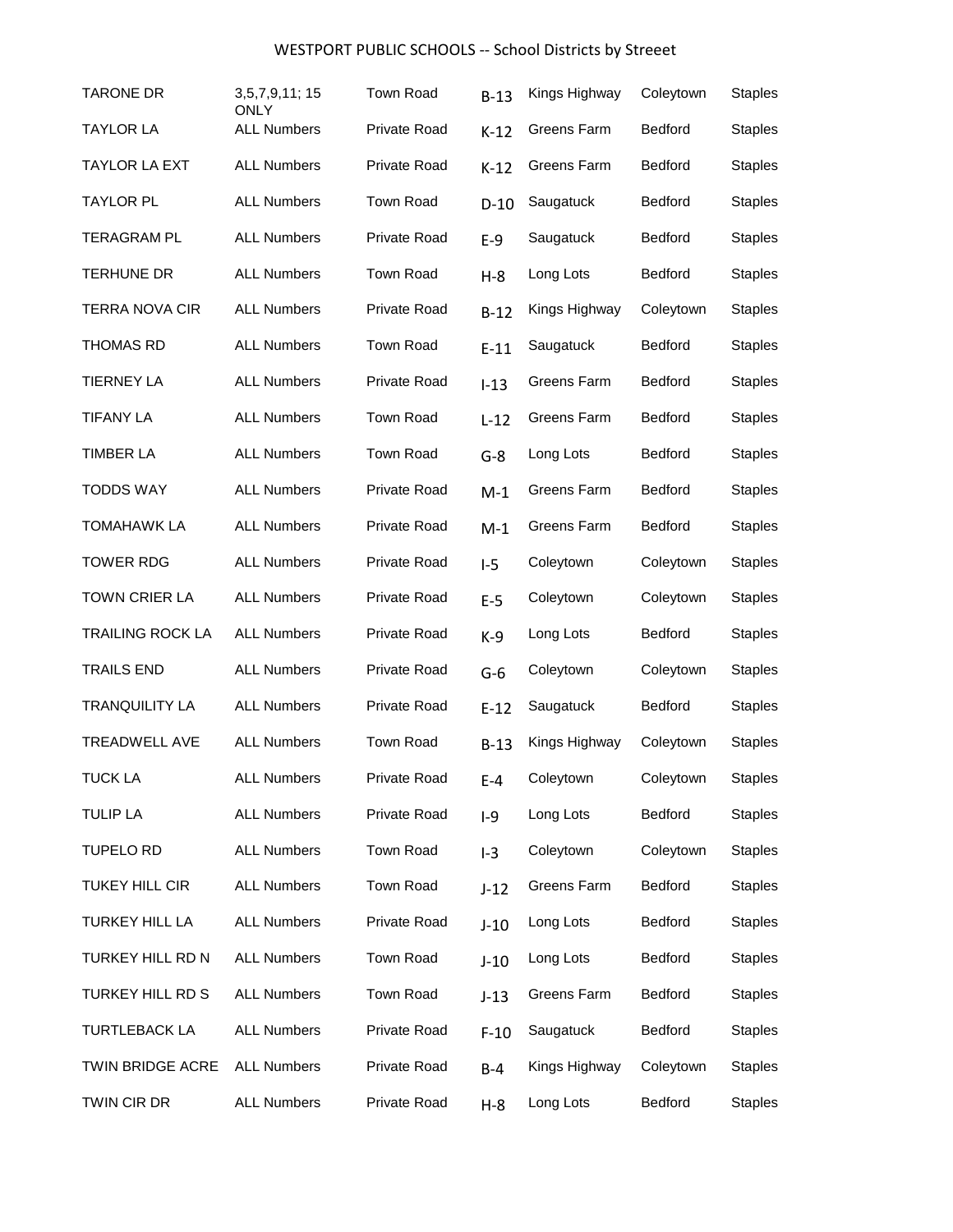| TWIN FALLS LA                       | <b>ALL Numbers</b> | <b>Private Road</b>    | $C-7$   | Kings Highway | Coleytown      | <b>Staples</b> |
|-------------------------------------|--------------------|------------------------|---------|---------------|----------------|----------------|
| <b>TWIN OAKS LA</b>                 | <b>ALL Numbers</b> | <b>Private Road</b>    | $A-7$   | Kings Highway | Coleytown      | <b>Staples</b> |
| ULBRICK LA                          | <b>ALL Numbers</b> | Town Road              | $L-9$   | Long Lots     | <b>Bedford</b> | <b>Staples</b> |
| UNDERHILL PKWY                      | <b>ALL Numbers</b> | <b>Town Road</b>       | $D-14$  | Saugatuck     | <b>Bedford</b> | <b>Staples</b> |
| VALLEY FIELD RD                     | <b>ALL Numbers</b> | <b>Town Road</b>       | $H-10$  | Long Lots     | <b>Bedford</b> | <b>Staples</b> |
| VALLEY HGTS RD                      | <b>ALL Numbers</b> | <b>Private Road</b>    | $E-13$  | Saugatuck     | Bedford        | <b>Staples</b> |
| VALLEY RD                           | $55 - 120$         | Town Road              | $F-12$  | Saugatuck     | <b>Bedford</b> | <b>Staples</b> |
| VALLEY RD                           | $2 - 51$           | Town Road              | $F-12$  | Saugatuck     | <b>Bedford</b> | <b>Staples</b> |
| <b>VANI CT</b>                      | <b>ALL Numbers</b> | Town Road              | $D-14$  | Greens Farm   | <b>Bedford</b> | <b>Staples</b> |
| <b>VETERANS RD</b>                  | <b>ALL Numbers</b> | T-U                    | $E-8$   | Long Lots     | <b>Bedford</b> | <b>Staples</b> |
| <b>VICTORIA LA</b>                  | <b>ALL Numbers</b> | <b>Town Road</b>       | $G-7$   | Long Lots     | <b>Bedford</b> | <b>Staples</b> |
| <b>VIKING GREEN</b>                 | <b>ALL Numbers</b> | <b>Private Road</b>    | B-C     | Coleytown     | Coleytown      | <b>Staples</b> |
| <b>VINEYARD LA</b>                  | <b>ALL Numbers</b> | Town Road              | $H-5$   | Coleytown     | Coleytown      | <b>Staples</b> |
| <b>VIOLET LA</b>                    | <b>ALL Numbers</b> | <b>Private Road</b>    | $E-10$  | Saugatuck     | <b>Bedford</b> | <b>Staples</b> |
| <b>VIRGINIA LA</b>                  | <b>ALL Numbers</b> | <b>Private Road</b>    | $I-11$  | Greens Farm   | <b>Bedford</b> | <b>Staples</b> |
| <b>VISTA TER</b>                    | <b>ALL Numbers</b> | Town Road              | $C-15$  | Greens Farm   | <b>Bedford</b> | <b>Staples</b> |
| <b>WAGON WHEEL TRL</b>              | <b>ALL Numbers</b> | <b>Private Road</b>    | $H-12$  | Greens Farm   | <b>Bedford</b> | <b>Staples</b> |
| WAKE ROBIN RD                       | <b>ALL Numbers</b> | Town Road              | $H-13$  | Greens Farm   | <b>Bedford</b> | <b>Staples</b> |
| <b>WAKEMAN ACRES</b>                | <b>ALL Numbers</b> | Private Road           | $H-11$  | Greens Farm   | Bedford        | <b>Staples</b> |
| <b>WAKEMAN PL</b>                   | <b>ALL Numbers</b> | Town and<br>Private Rd | $D-13$  | Saugatuck     | Bedford        | <b>Staples</b> |
| <b>WAKEMAN RD</b>                   | <b>ALL Numbers</b> | Private Road           | $G-1$   | Greens Farm   | Bedford        | <b>Staples</b> |
| <b>WAKENOR RD</b>                   | <b>ALL Numbers</b> | Town Road              | $H-10$  | Long Lots     | <b>Bedford</b> | <b>Staples</b> |
| <b>WARNOCK DR</b>                   | <b>ALL Numbers</b> | Town Road              | $F-5$   | Coleytown     | Coleytown      | <b>Staples</b> |
| <b>WASHINGTON AVE</b>               | <b>ALL Numbers</b> | Town Road              | $D-9$   | Saugatuck     | Bedford        | <b>Staples</b> |
| WASSELL LA                          | <b>ALL Numbers</b> | Private Road           | $E - 7$ | Coleytown     | Coleytown      | <b>Staples</b> |
| <b>WATCH HILL</b>                   | <b>ALL Numbers</b> | Private Road           | $E-8$   | Long Lots     | Bedford        | <b>Staples</b> |
| <b>WATERSIDE TER</b>                | <b>ALL Numbers</b> | Town Road              | $C-15$  | Greens Farm   | Bedford        | <b>Staples</b> |
| <b>WEATHERVANE HILL ALL Numbers</b> |                    | Private Road           | $C-8$   | Kings Highway | Coleytown      | <b>Staples</b> |
| <b>WEBB RD</b>                      | <b>ALL Numbers</b> | Private Road           | $G-1$   | Saugatuck     | Bedford        | <b>Staples</b> |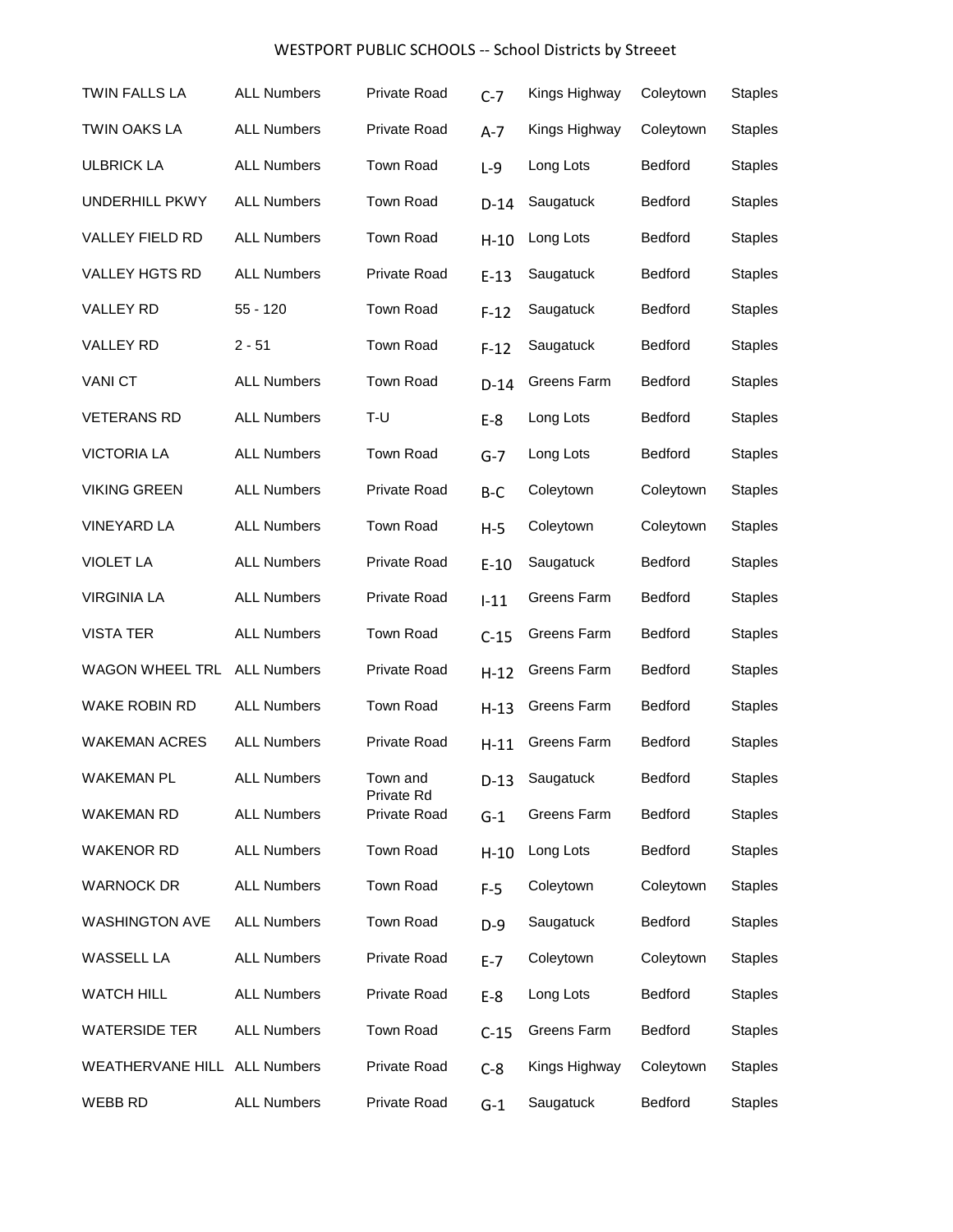| WEDGE WOOD RD          | <b>ALL Numbers</b>        | <b>Town Road</b>       | $I-8$   | Long Lots     | <b>Bedford</b> | <b>Staples</b> |
|------------------------|---------------------------|------------------------|---------|---------------|----------------|----------------|
| WENDY LA               | <b>ALL Numbers</b>        | <b>Private Road</b>    | $G-3$   | Coleytown     | Coleytown      | <b>Staples</b> |
| <b>WEST BRANCH RD</b>  | 11 - 25 ODD               | <b>Town Road</b>       | $C-D$   | Coleytown     | Coleytown      | <b>Staples</b> |
| <b>WEST BRANCH RD</b>  | $1 - 10$                  | Town Road              | $C-D$   | Coleytown     | Coleytown      | <b>Staples</b> |
| <b>WEST END AVE</b>    | <b>ALL Numbers</b>        | Town Road              | $B-14$  | Kings Highway | Coleytown      | <b>Staples</b> |
| <b>WEST PARISH RD</b>  | <b>ALL Numbers</b>        | <b>Town Road</b>       | $H-11$  | Greens Farm   | Bedford        | <b>Staples</b> |
| <b>WESTFAIR DR</b>     | <b>ALL Numbers</b>        | Town Road              | $L-10$  | Long Lots     | Bedford        | <b>Staples</b> |
| <b>WESTON RD</b>       | $1 - 126$                 | Town and State<br>Road | $D-5$   | Coleytown     | Coleytown      | <b>Staples</b> |
| <b>WESTPORT AVE</b>    | 8, 10, 12, 14, 16<br>ONLY | Town Road              | $F-16$  | Greens Farm   | <b>Bedford</b> | <b>Staples</b> |
| <b>WESTWAY RD</b>      | 4 -32 ONLY                | <b>Town Road</b>       | $M-1$   | Greens Farm   | <b>Bedford</b> | <b>Staples</b> |
| <b>WHEELER GATE</b>    | <b>ALL Numbers</b>        | <b>Private Road</b>    | $D-11$  | Saugatuck     | Bedford        | <b>Staples</b> |
| <b>WHIPPOORWILL LA</b> | <b>ALL Numbers</b>        | Private Road           | $H-6$   | Long Lots     | <b>Bedford</b> | <b>Staples</b> |
| WHITE WOODS LA         | <b>ALL Numbers</b>        | <b>Private Road</b>    | $A-9$   | Kings Highway | Coleytown      | <b>Staples</b> |
| <b>WHITEHEAD TER</b>   | <b>ALL Numbers</b>        | <b>Private Road</b>    | $K-12$  | Greens Farm   | Bedford        | <b>Staples</b> |
| <b>WHITNEY GLEN DR</b> | <b>ALL Numbers</b>        | <b>Private Road</b>    | $F-10$  | Saugatuck     | <b>Bedford</b> | <b>Staples</b> |
| <b>WHITNEY ST</b>      | <b>ALL Numbers</b>        | Town Road              | $F-10$  | Saugatuck     | <b>Bedford</b> | <b>Staples</b> |
| <b>WHITNEY ST EXT</b>  | <b>ALL Numbers</b>        | <b>Private Road</b>    | $F-10$  | Saugatuck     | Bedford        | <b>Staples</b> |
| <b>WILCOX LA</b>       | <b>ALL Numbers</b>        | <b>Private Road</b>    | $E-11$  | Saugatuck     | <b>Bedford</b> | <b>Staples</b> |
| WILD OAK LA            | 6 & 8 ONLY                | <b>Private Road</b>    | $A-8$   | Kings Highway | Coleytown      | <b>Staples</b> |
| WILD ROSE RD           | <b>ALL Numbers</b>        | Town Road              | $D-9$   | Saugatuck     | Bedford        | <b>Staples</b> |
| WILDWOOD LA            | <b>ALL Numbers</b>        | Town Road              | $F - 7$ | Long Lots     | Bedford        | <b>Staples</b> |
| WILLOW WALK RD         | <b>ALL Numbers</b>        | Private Road           | $I-8$   | Long Lots     | Bedford        | <b>Staples</b> |
| <b>WILLOWBROOK DR</b>  | <b>ALL Numbers</b>        | Private Road           | $D-7$   | Coleytown     | Coleytown      | <b>Staples</b> |
| <b>WILTON RD</b>       | 301-363 ODD               | State Road             | $C-8$   | Kings Highway | Coleytown      | <b>Staples</b> |
| <b>WILTON RD</b>       | 302-370 EVEN              | State Road             | $C-8$   | Kings Highway | Coleytown      | <b>Staples</b> |
| <b>WILTON RD</b>       | $39 - 118$                | State Road             | $C-8$   | Kings Highway | Coleytown      | <b>Staples</b> |
| <b>WILTON RD</b>       | 161-292                   | State Road             | $C-8$   | Kings Highway | Coleytown      | <b>Staples</b> |
| <b>WILTON TER</b>      | <b>ALL Numbers</b>        | Town Road              | $C-8$   | Kings Highway | Coleytown      | <b>Staples</b> |
| <b>WINDING LA</b>      | <b>ALL Numbers</b>        | Town Road              | $B-9$   | Kings Highway | Coleytown      | <b>Staples</b> |